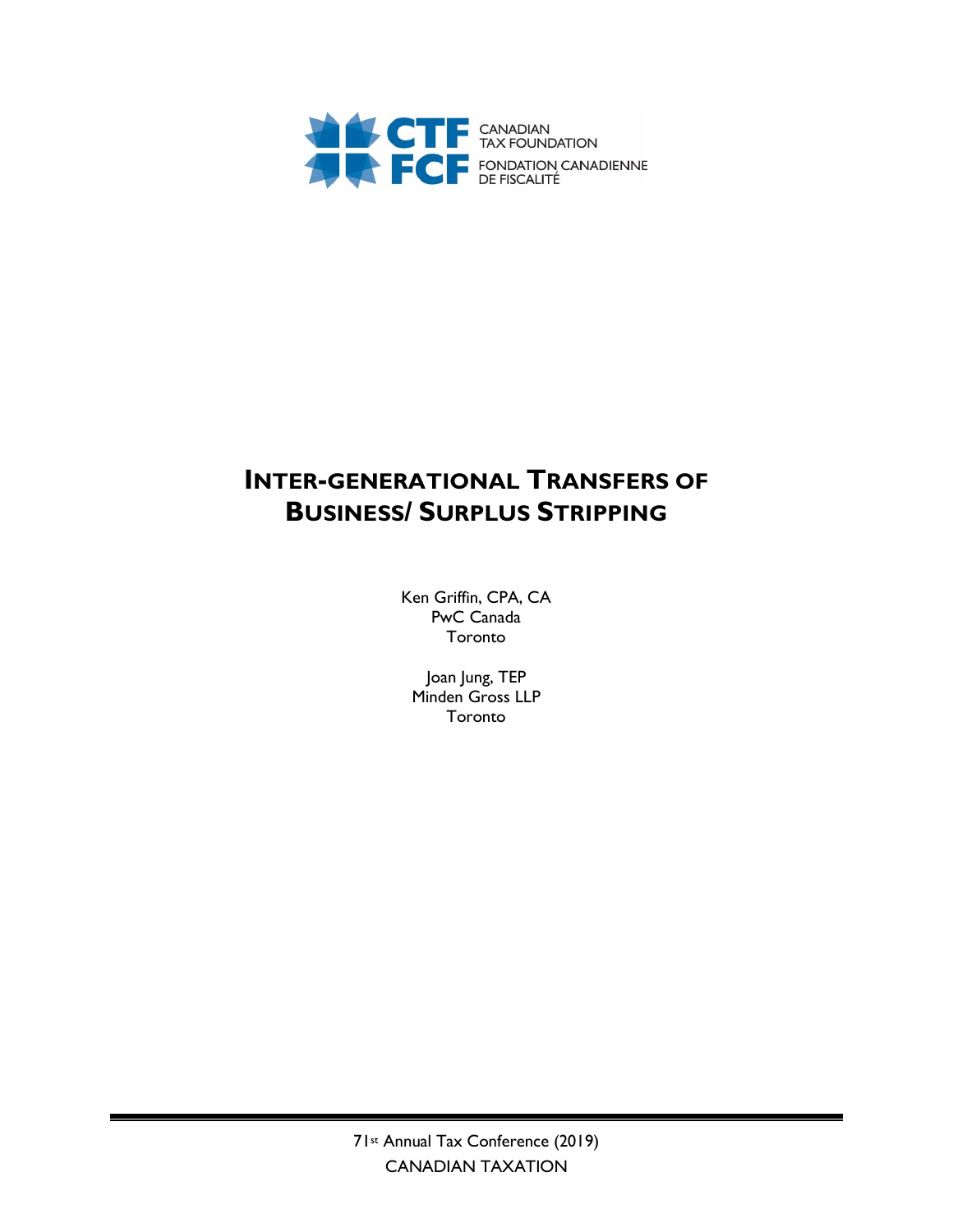## **TABLE OF CONTENTS**

| 1.               |                                                                |     |                                                                           |  |  |
|------------------|----------------------------------------------------------------|-----|---------------------------------------------------------------------------|--|--|
| 2.               |                                                                |     |                                                                           |  |  |
|                  | 2.1                                                            |     |                                                                           |  |  |
|                  | 2.2                                                            |     |                                                                           |  |  |
|                  |                                                                | (a) |                                                                           |  |  |
|                  |                                                                | (b) |                                                                           |  |  |
|                  |                                                                | (c) |                                                                           |  |  |
| 3.               |                                                                |     |                                                                           |  |  |
|                  | 3.1                                                            |     |                                                                           |  |  |
|                  | 3.2                                                            |     |                                                                           |  |  |
|                  | 3.3                                                            |     |                                                                           |  |  |
|                  | 3.4                                                            |     |                                                                           |  |  |
| $\overline{4}$ . | POSSIBLE APPROACHES TO FACILITATE INTERGENERATIONAL TRANSFERS9 |     |                                                                           |  |  |
|                  | 4.1                                                            |     |                                                                           |  |  |
|                  | 4.2                                                            |     |                                                                           |  |  |
|                  | 4.3                                                            |     |                                                                           |  |  |
|                  | 4.4                                                            |     |                                                                           |  |  |
|                  | 4.5                                                            |     |                                                                           |  |  |
|                  | 4.6                                                            |     |                                                                           |  |  |
|                  | 4.7                                                            |     |                                                                           |  |  |
|                  |                                                                | (a) | "Small Business Corporation" as the subject corporation 25                |  |  |
|                  |                                                                | (b) | Transfer of shares of SBC to non-affiliated person - ownership change     |  |  |
|                  |                                                                | (c) | Transfer of SBC shares to non-affiliated person - "soft" basis changes 28 |  |  |
| 5.               |                                                                |     |                                                                           |  |  |
|                  |                                                                |     |                                                                           |  |  |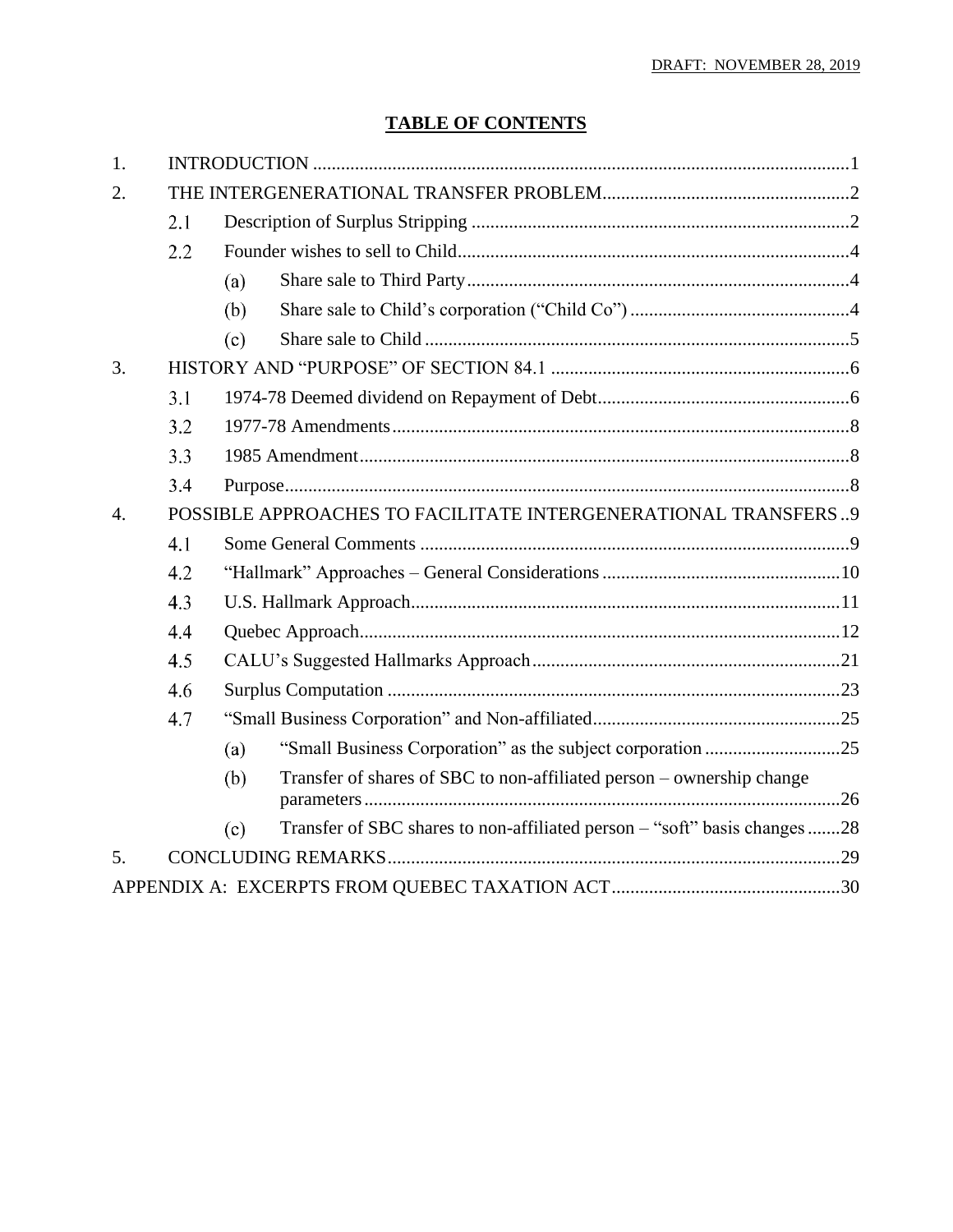### **INTERGENERATIONAL TRANSFERS OF BUSINESS/SURPLUS STRIPPING**

Ken Griffin, PWC Canada Joan Jung, Minden Gross LLP

### **1. INTRODUCTION<sup>1</sup>**

Section 84.1 of the *Income Tax Act*<sup>2</sup> triggers a deemed dividend upon certain non-arm's length share transfers. It is an anti-surplus stripping rule. The non-arm's length nature of an intergenerational share transfer naturally falls into its terms. The problematic application of this rule to the transfer of a business from one family member to another has long been recognized. Indeed it was the unintended application of section 84.1 to a family business restructuring in *Juliar v. Attorney General of Canada*<sup>3</sup> which led to the recognition of rectification as a judicial remedy to correct tax mistakes. The question which has been put forward is how this rule could be amended to facilitate "genuine" intergenerational transfers while still addressing surplus stripping.

In the March 22, 2017 Federal Budget, the government stated that it would "consider whether there are features of the current income tax system that have an inappropriate, adverse impact on genuine business transactions involving family members".<sup>4</sup> Then, on July 18, 2017, the Department of Finance proposed amendments to section 84.1 to address what it perceived to be inappropriate conversion of corporate surplus into capital gains. The 2017 Consultation Paper recognized the tension between the policy concern of surplus stripping versus family business transfer:<sup>5</sup>

"Although it has been suggested that a genuine intergenerational transfer of shares of a small business corporation to an adult child's corporation should be treated the same as a sale to an arm's length corporation, a major policy concern is distinguishing a genuine intergenerational transfer from a tax avoidance transaction, . . . , undertaken among family members. The hallmarks that ensure a genuine transfer of a business to a new owner would generally include:

- the vendor ceasing on the transfer to have factual and legal control of the transferred business;
- the intent of the new owner to continue the business as a going concern long after its purchase;
- the vendor not having any financial interest in the transferred business; and

• the vendor not participating in the management and operations of the business."

There was significant critical commentary.<sup>6</sup> The particular July 18, 2017 proposal was subsequently withdrawn and again, there was specific recognition that the proposals "could result in several unintended consequences, such as in respect of taxation upon death and potential challenges with intergenerational transfers of businesses". 7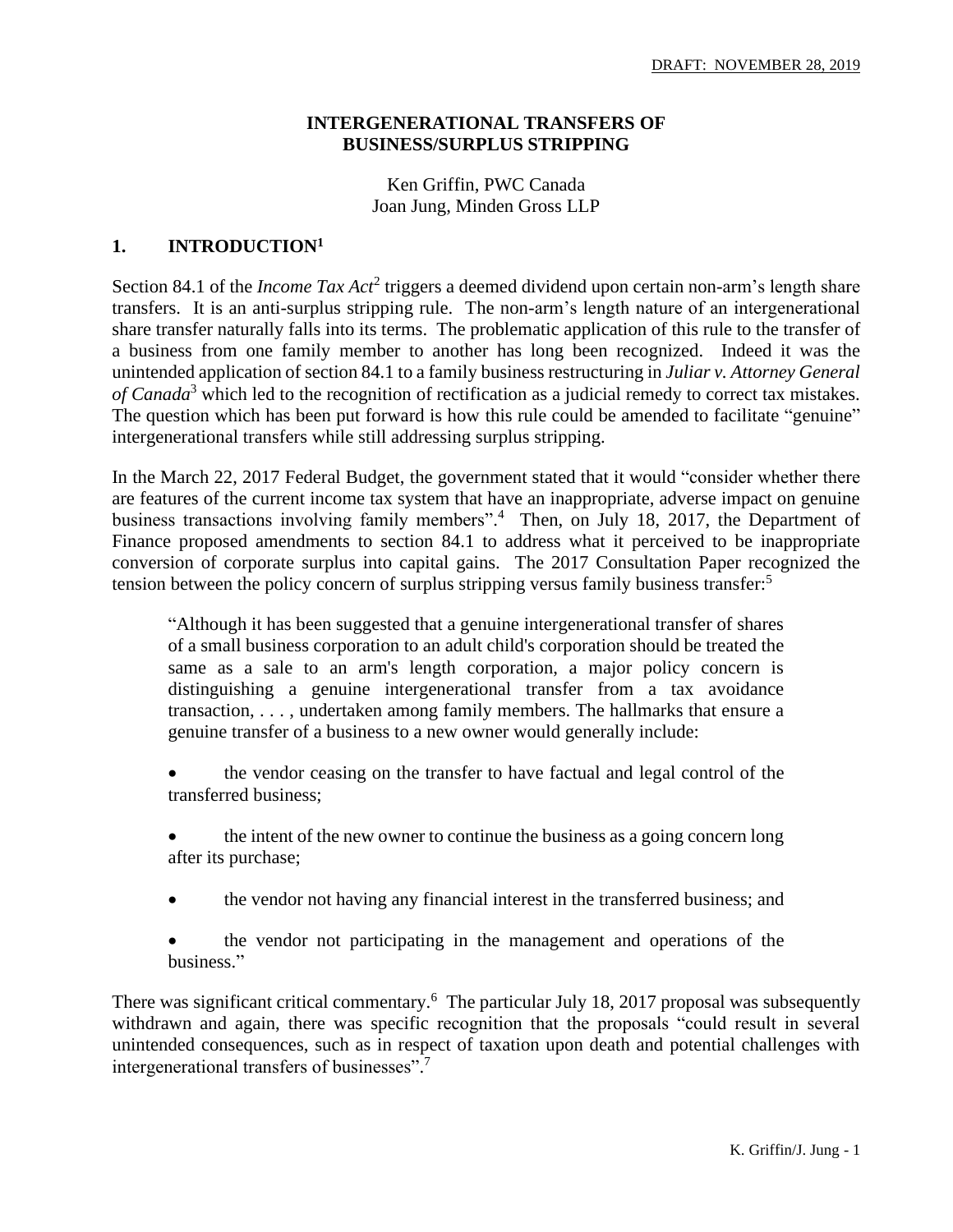The concern has continued to be articulated. Witness the 2019 Federal Budget materials which stated:<sup>8</sup>

> "The Government understands the importance Canadian farmers, fishers and other business owners place on being able to pass their businesses on to their children. The Government will continue its outreach to farmers, fishers and other business owners throughout 2019 to develop new proposals to better accommodate intergenerational transfers of businesses while protecting the integrity and fairness of the tax system."

To date, no relieving provisions have been suggested although Quebec has previously enacted its own limited relief.<sup>9</sup> The Quebec rules are discussed below.

This paper sets out a framework of a relieving proposal for consideration. This paper will not attempt a detailed analysis of surplus stripping and related jurisprudence. There is excellent literature on surplus stripping to which the interested reader is directed.<sup>10</sup>

Although the 2017 Consultation Paper and the title of this paper refer to "intergenerational" transfers, our focus has been on the broader range of "interfamily" transfers. For example, sibling to sibling is not "intergenerational" but is "interfamily". References herein to "intergenerational" may be read to mean "interfamily" where the context permits.

### **2. THE INTERGENERATIONAL TRANSFER PROBLEM**

#### $2.1$ **Description of Surplus Stripping**

Understanding the problem requires context and a comparison of alternatives. Context requires an understanding of surplus stripping. Although the general concept seems relatively easy to explain and understand, it is not so easy to define with precision, in the context of Canada's current tax system. Surplus stripping has been variously described as:

- "choosing to realize the economic value of such surplus through a transaction characterized as a sale of shares that gives rise to a capital gain, rather than a distribution from the corporation that is taxed as a dividend"<sup>11</sup>
- "the substitution of a capital gain for a taxable dividend"<sup>12</sup>
- "the removal of funds from a corporation without payment of the amount of tax that the Department of National Revenue thinks should have been paid"<sup>13</sup>

and in the Carter Commission report as: "a tax-free distribution from a continuing business which, if made in the normal manner, would have been a taxable dividend. To this end, various schemes were contrived or arrangements entered into in such a way that the shareholders would receive in nontaxable form what were in effect distributions of income".<sup>14</sup> The concept of surplus stripping has evolved over time too with legislative change. While surplus stripping at the time of the Carter Commission may have involved receipt of capital gains (then not subject to tax) rather than a dividend, the post tax reform concern became access to the V-Day increment and the difference in taxation of dividends to other amounts.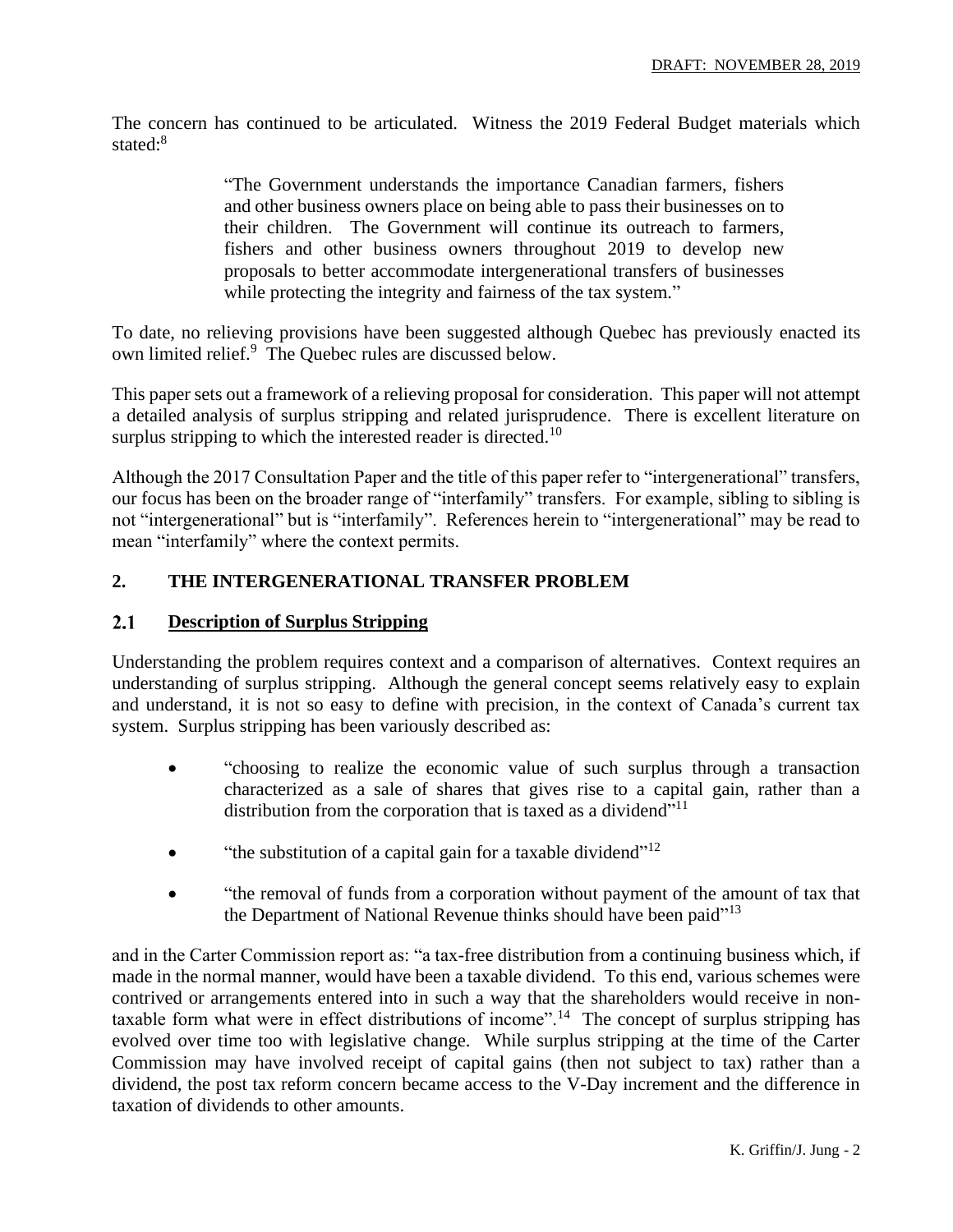The basic premise underlying surplus stripping policy is that distributions from a corporation to its shareholders "should" be treated as dividends for tax purposes, so that attempts to directly or indirectly receive (or be put into a position to receive) such distributions should be treated (*i.e.,* taxed) similarly as dividends. But a distribution could be considered received on account of capital. For example, an amount received from a corporation on a paid-up capital reduction of shares is effectively treated as capital. Also, a share sale to a third party could be regarded as an indirect distribution, or at least a realization, on account of capital. The dividend versus capital distinction is important to the extent that taxation of dividends differs from taxation of amounts received on account of capital. It is trite to say that the ITA legislates different taxation where a corporate distribution is a dividend in the hands of the recipient versus the realization of corporate value by a shareholder as a capital gain.

It is also important to keep in mind that Canada's tax system is premised on the integration of personal and corporate taxes for Canadian resident individuals and corporations. Integration has been said to be aspirational. It attempts to ensure that the total combined tax on corporate income is the same whether earned directly by an individual or through a corporation. In theory, integration works in the context of a particular item of income or gain realized by a corporation which is immediately distributed where the distribution matches the source of income. But integration does not work (meaning that the overall tax rate whether earned directly by an individual or through a corporation is not equal) for a host of reasons including:

- Personal and corporate rates may change from year to year, yet the gross-up and dividend tax credit (which are intended to prevent double taxation of corporate income) may be premised on different rates. In addition, provincial changes (or lack thereof) may exacerbate the issue.
- Corporate level deferral may effectively promote delay in distribution.
- Dividends (whether actual or deemed) may not match the timing of income realization or gain recognition by the corporation and but for recent changes to introduce two refundable tax accounts, a corporation could generally pay an eligible dividend to trigger a refund of refundable tax.
- A corporate distribution does not necessarily match the source of income. For example, a corporate attribute, such as capital dividend account, could be distributed by the corporation using income from a source other than the gain realization transaction, *e.g.,* active business income.

Rules to prevent surplus stripping are often justified based on the premise of integration, *i.e.,* corporate earnings should be taxed as dividends else integration would fail. However, as pointed out above, the status of integration is in decline. Further it merits pointing out that an anti-avoidance rule which deems a shareholder to receive a dividend may over-correct because the amount which is deemed to be a dividend may be, in whole or part, based on unrealized corporate surplus (rather than undistributed corporate earnings). But it is now generally accepted, following the Supreme Court of Canada decision in *Copthorne*, <sup>15</sup> that there is no overarching policy in the ITA against surplus stripping. Thus we submit that the distribution or realization of corporate surplus as something other than a dividend should not be regarded as inherently abusive.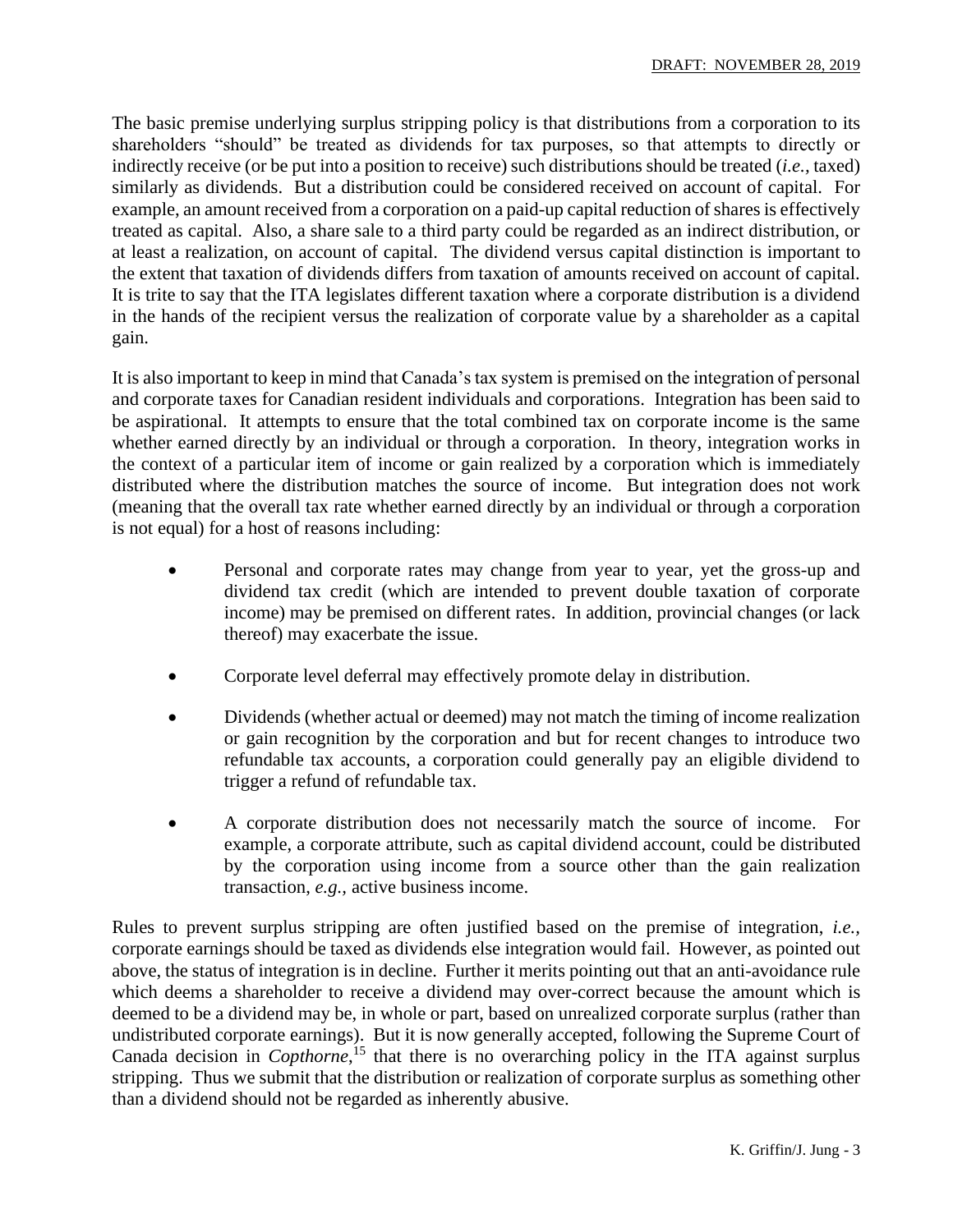A shareholder may realize the benefit of corporate surplus by the act of selling his/her shares, thereby realizing a capital gain. This is a surplus strip and was so recognized by the Carter Commission.<sup>16</sup> This could be a "genuine" sale to a third party or a "genuine" sale to family. But the non-arm's length nature of family transfers may arguably facilitate what may be regarded as "inappropriate" strips, perhaps with focus on rate arbitrage or accessing the tax-free nature of any V-Day increment in the cost of shares or the lifetime capital gains deduction<sup>17</sup>. The challenge in any attempt to provide relief is differentiating between a "genuine" sale versus an "inappropriate" strip.

#### $2.2$ **Founder wishes to sell to Child**

Let us consider the simple case of Founder, a Canadian resident individual who is the sole shareholder of a successful Canadian-controlled private corporation carrying on an active business ("Opco"). Founder's shares of Opco have nominal ACB and nominal PUC. Founder wishes to transition out of the business and retire. But Founder needs retirement funds and therefore cannot simply gift his shares to Child. Founder's choices are:

- sell the shares of Opco to a third party; or
- transition Opco to his/her child ("Child"), who has slowly become active in the business, by way of share sale.

Assumptions:

- the shares of Opco constitute qualified small business corporation shares ("QSBC shares");
- Founder has not previously claimed any portion of the LCGD; and
- Child has no independent means and will require use of Opco's funds to pay the purchase price to Founder.

The transactions which could occur are as follows.

 $(a)$ Share sale to Third Party

Founder will realize a capital gain on the sale of Opco shares and may claim the LCGD.

 $(b)$ Share sale to Child's corporation ("Child Co")

In contrast to the share sale to third party, in this option, Founder will not be able to make use of his/her LCGD. If Founder claims the LCGD upon the sale of shares to Child Co and receives a promissory note, Founder will be deemed to receive a dividend rather than a capital gain. This results from the operation of paragraph 84.1(1)(b). Given the assumption that Founder's shares had nominal  $ACB<sup>18</sup>$  and PUC and further assuming the issuance of a promissory note in satisfaction of the purchase price, paragraph 84.1(1)(b) will deem the full amount of the purchase price to be a dividend. The comparison to the third party sale reveals two disadvantages being: (a) Founder's loss of the tax free portion from the LCGD; and (b) Founder's increased tax liability because the sales proceeds are deemed received as a dividend and therefore taxed accordingly.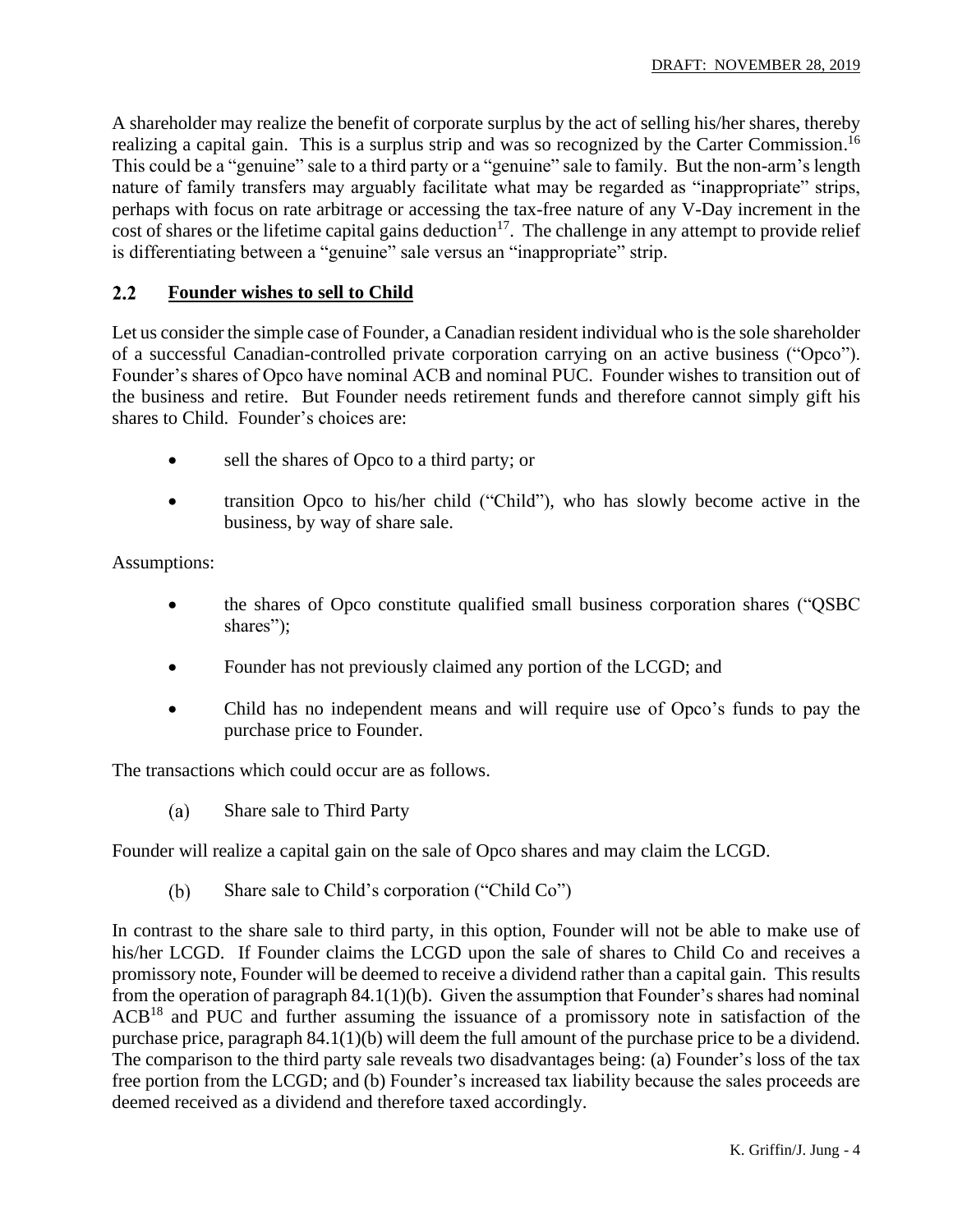$(c)$ Share sale to Child

Similar to the share sale to third party, Founder will realize a capital gain on the sale of Opco shares and may claim the LCGD. Founder is not disadvantaged. However, Child will face additional cost in funding the purchase price. Additional tax-driven steps must be undertaken to achieve some efficiency. For example, if Child wishes to access corporate funds to pay the purchase price to Founder, Child could receive dividends from Opco and use the after-tax amount for payment. This is costly to Child. Child could transfer the purchased Opco shares to Child Co but Founder's claim of the LCGD results in "soft" ACB to Child pursuant to subparagraph 84.1(2)(a.1)(ii). Child will have "hard" ACB only to the extent of the purchase price in excess of the LCGD claimed by Founder. Therefore, if Child transfers the purchased Opco shares to Child Co, the non-share consideration which Child may receive will be limited by the "hard "ACB and therefore will be less than his/her total purchase price from Founder. If Child is not aware of the "soft" basis rule and takes back a promissory note from Child Co as the full consideration for the transfer of Opco shares, then Child will be deemed to receive a dividend equal to the "soft" basis.

In summary, Child may satisfy his/her purchase price obligation to Founder by transferring the acquired Opco shares to Child Co:

- Portion equal to Founder's claim of LCGD will require Child to receive dividends from Child Co and pay tax accordingly, using the after-tax amount to satisfy this portion of the purchase price obligation to Founder.
- Portion equal to balance of purchase price may be received by Child from Child Co tax free as payment on promissory note (non-share consideration).

In comparison to the share sale to third party, there is no change to Founder's tax consequences. However, it is clear that Child will suffer additional tax cost to use corporate funds for the payment of the purchase price equal to the "soft" ACB.

Both Founder's sale to Child Co and Founder's sale to Child result in disadvantages compared to the sale to third party, all as a result of section 84.1.

In the above scenarios, Child Co will inevitably be non-arm's length to Founder. Given the assumption that Founder has control, the transfer of Opco shares to Child Co will also result in Opco being connected with Child Co within the meaning assigned by subsection  $186(4)$ .<sup>19</sup> These are the prerequisites to the application of section 84.1 and the consequences to Founder depend on whether he receives share or non-share consideration. Notwithstanding a fair market value sale with fair market value consideration, Founder cannot receive high PUC shares because of paragraph 84.1(1)(a) so that the eventual liquidation of such shares by redemption or purchase for cancellation will result in a deemed dividend. If Founder receives a promissory note or other non-share consideration equal to the fair market value of the transferred Opco shares, Founder will be deemed to have received a dividend in such amount because of paragraph 84.1(1)(b). Neither of these consequences would occur on a sale of Opco shares to an arm's length purchaser.

The above provide the simplest of possible examples for an intergenerational transfer. Founder may not wish to transfer all equity to Child. Opco might be a two family company; whether two arm's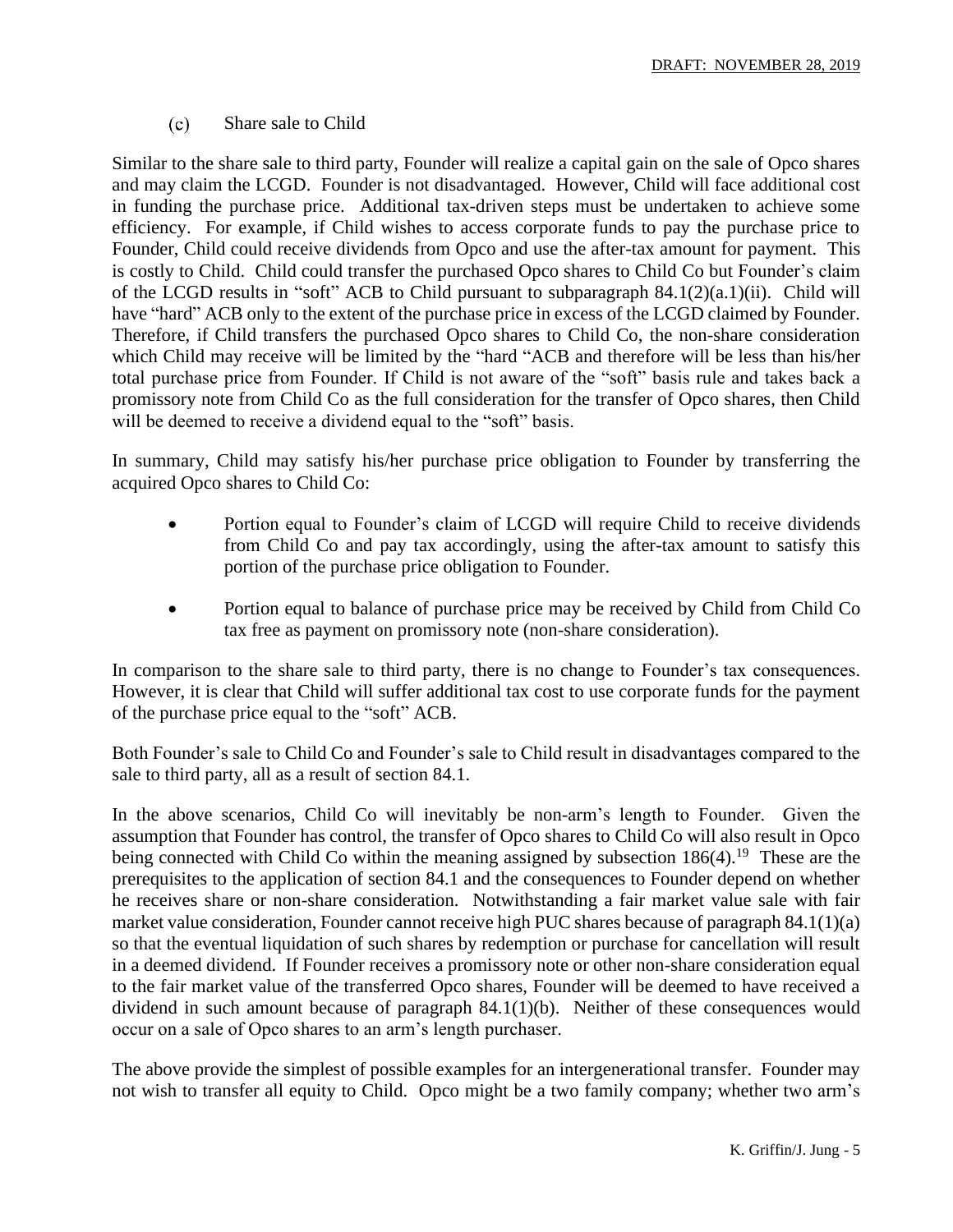length families or two siblings where neither family/sibling alone has control. Founder might have previously implemented an estate freeze or partial estate freeze so that one or more children already hold some or all of the common shares while Founder remains the holder of preferred (freeze) shares with voting control.

It is interesting to note that a number of the reported cases which are part of well-known section 84.1 jurisprudence involved family business transfers.

*Juliar* (2000) 50 OR (3d) 728 (CA) was the longstanding seminal rectification case before being overruled by *Fairmont Hotels*. The case involved two sisters who had been gifted shares of the family business holding company by their father. Each sister wanted to set up her own holding company for estate planning. They had a mistaken understanding regarding the adjusted cost base of shares received from their father.

*Olsen* 2002 FCA 3 is known for being the case which raised the question of whether subsection 186(2) applied for purpose of the "connected" requirement in section 84.1, which is now statutorily recognized by subsection 186(7). The case involved a father's transfer of QSBC shares of a corporation involved in the fishing business for cash to corporations whose shareholders were son/daughter/daughter-in-law.

*Crean* 2019 BCSC 146 is a recent rectification case where a brother who wanted to retire sold his shares of a corporation to his brother's Newco in consideration of a promissory note. This case aptly illustrated the tax consequences of the "Sale to Child Co" option described above and was rectified to the equivalent of the "Sale to Child" option above.

### **3. HISTORY AND "PURPOSE" OF SECTION 84.1**

#### **1974-78 Deemed dividend on Repayment of Debt**  $3.1$

The present-day version of section 84.1 stems from 1977-78. The earlier version of section 84.1 (referred to herein as "Pre-78 Rules") applied to more limited circumstances and was applicable after November 18, 1974.<sup>20</sup> The Pre-78 Rules were connected with defined concepts of "debt limit". "paid-up capital limit" and "paid-up capital deficiency". The apparent intention of the Pre-78 Rules was to limit the debt consideration issued by the purchaser corporation for the purchase of shares in the limited control-type circumstances set out therein (as described below) and further, limit the taxfree return of capital on a share redemption or reduction of paid-up capital based on the "paid-up capital limit". The "debt limit"  $21$  was generally the excess of the debt over the paid-up capital of the purchased shares. But consequences were deferred until payment on account of the debt (or debt substituted therefor) exceeded the "debt limit". This resulted in a deemed dividend at the time of payment. It was said that these rules precluded taxpayers from transferring shares to a controlled corporation to extract funds in a capital transaction in excess of paid-up capital.<sup>22</sup> The focus was not on the V-Day increment.

The Pre-78 Rules did not employ the same non-arm's length relationship requirement found in current section 84.1 as between the taxpayer disposing of shares and the purchaser corporation. Instead the relationship requirement was control, directly or indirectly in any manner whatever or ownership of shares representing more than 50% of the paid-up capital of all shares. In the case of the relationship with the equivalent of the purchaser corporation in current section 84,1, the Pre-78 Rules could also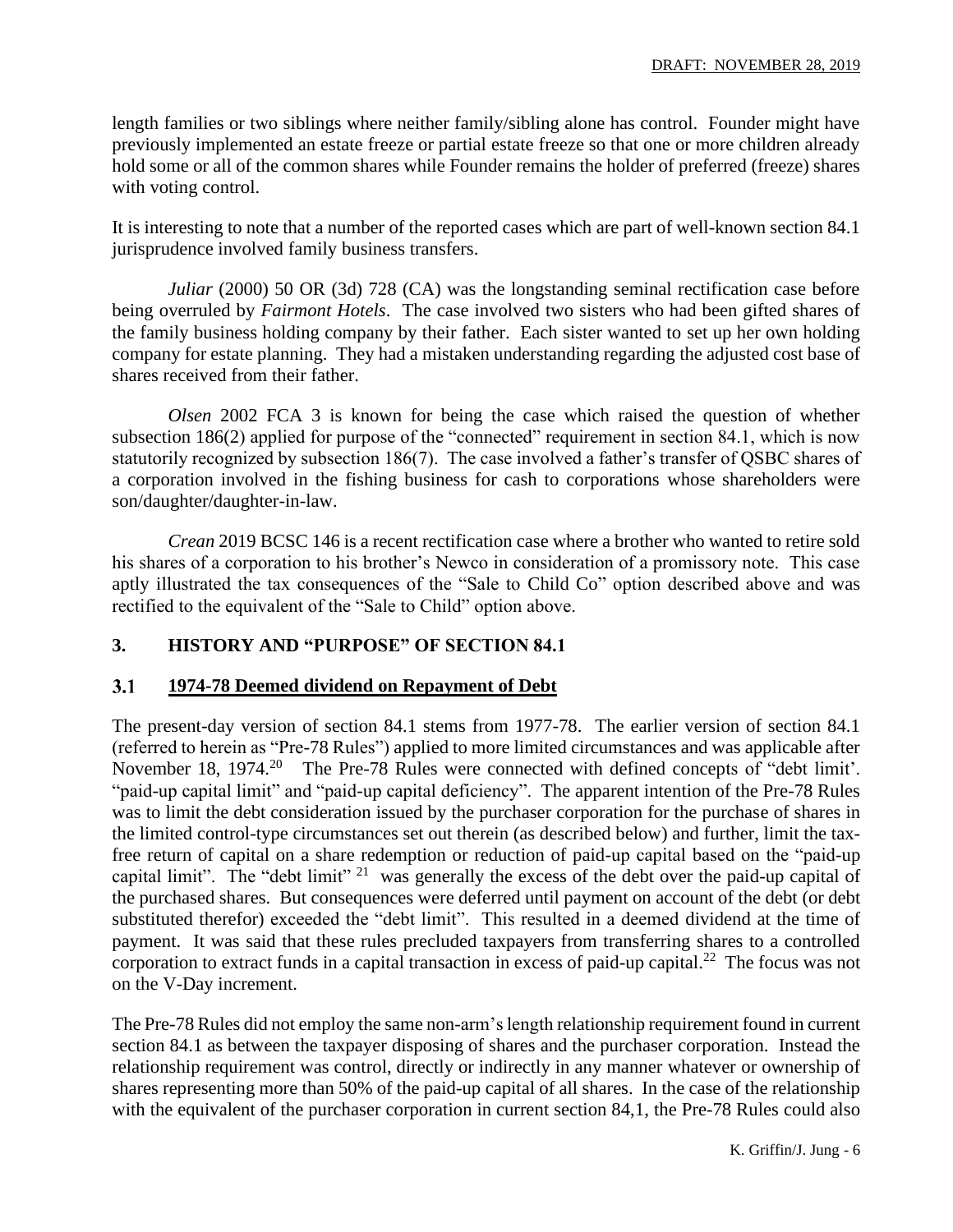apply if the taxpayer held debt payable by such corporation at a time when shares representing more than 50% of its paid-up capital were beneficially owned by the taxpayer or persons related to the taxpayer. The relationship was tested as between the taxpayer and the equivalent of the subject corporation in current section 84.1 at the time of disposition<sup>23</sup>, and as between the taxpayer and the equivalent of the purchaser corporation in current section 84.1 at any time before a payment was made on account of the debt.

The transfer of shares of a business corporation within the family and/or to the children could run afoul of the Pre-78 Rules, but if the specific prerequisites of the Pre-78 Rules were not met, there was a statutory backstop provided by former subsection 247(1), the express anti-surplus stripping rule which applied "in the opinion of the Minister".<sup>24</sup> Former subsection  $247(1)$  was broadly worded; the Minister had the discretionary power to include an amount in income (a taxable dividend in the case of an individual taxpayer) where a taxpayer received an amount as consideration for the sale of shares and "in the opinion of the Minister", one of the purposes of the transaction or series was to effect a substantial reduction of, or disappearance of, the assets of a corporation in a manner that "the whole or any part of any tax that might otherwise have been or become payable under this Act in consequence of any distribution of income of a corporation has been or will be avoided". Notwithstanding the breadth of the language, comfort was apparently taken from certain statements presented by the Assistant Director of the Rulings Division published in the Canadian Tax Journal which suggested restraint in the exercise of the Ministerial discretion in former subsection 247(1) in certain family situations. As can be seen from the below excerpt, this seemed to depend on the contribution of the "transferee" family member.<sup>25</sup>

> "Consider, for example, the first extreme where an individual sold shares of one wholly owned company to another company which he also wholly owned. This is the circumstance where it seemed clear that the Department might well invoke the avoidance provisions. Now vary this assumption to the extent that:

> (a) the purchasing company is equitably owned by the vendor's wife but he controls through voting preferred shares or otherwise;

> (b) the purchasing company is equitably owned by trusts for infant children or even unborn issue and the vendor controls as in (a);

> (c) the purchasing company is equitably owned by adult children who neither participate in the business nor contribute substantial capital, and vendor controls as in (a);

> (d) the purchasing company is equitably owned by adult children who actively participate in the business and/or contribute substantial capital and father may or may not retain control; and

> (e) the purchasing company is equitably owned by a brother, uncle or other relative who participates and contributes substantial capital and the vendor does not continue to control other than as a measure of security for the balance of the purchase price.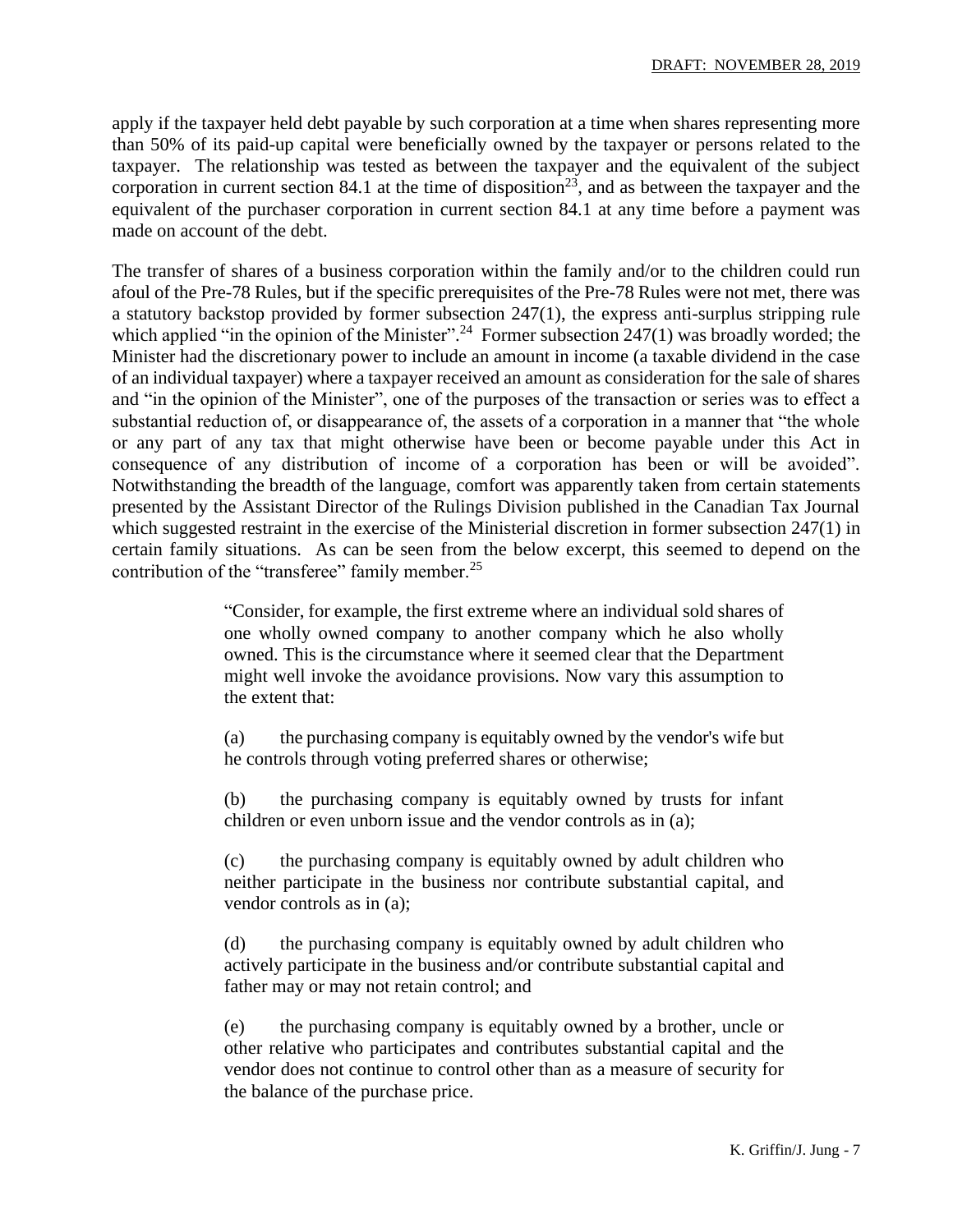In applying the provisions of subsection 138A(1), the Department has regarded the circumstances in (a), (b) and (c), where shares are sold to a wife, minor children or even adult children who neither participate nor contribute capital, as being in the nature of a surplus strip although (b) and (c) probably also have an estate-freeze purpose. The circumstances in (d) and (e) would probably not be so regarded."

The above scenarios would fit the non-arm's length relationship prerequisite in current section 84.1, but there is no relief or exception based on purpose (or lack thereof) of stripping or active contribution of the "transferee" family members.

#### $3.2$ **1977-78 Amendments**

When the modern version of section 84.1 was introduced in  $1977-78^{26}$ , former subsection  $247(1)$ remained but was later repealed with the enactment of the GAAR. This version of section 84.1 triggered deemed capital gain consequences. The focus of section 84.1 as amended in 1977-78 became extraction of the tax-free V-day increment, rather than the previous focus on "extraction" of funds at capital gains rates.<sup>27</sup> The rate differential between capital gains and dividends at the time had closed to approximately 8%. Stripping post-71 retained earnings as a capital gain did not seem to be a concern, where section 84.1 as amended did not apply.<sup>28</sup> In general terms, the rule as amended in 1977-78 provided for an ACB reduction of the consideration received (whether shares or debt) to the extent that ACB to the taxpayer of the subject shares exceeded paid-up capital. As a result, the deemed capital gain consequence was triggered on payment of the debt or redemption of the share consideration.

The relationship requirement between the taxpayer and the purchaser corporation broadened from the control-type situations previously applicable to non-arm's length as it is today, including a group of six persons deemed non-arm's length rule similar to current paragraph 84.1(2)(b). Also similar to today, the subject corporation was required to be connected with the purchaser corporation. However, the excess of non-share consideration over the paid-up capital of transferred shares remained a capital gain to the taxpayer. Today, paragraph 84.1(1)(b) would trigger an immediate deemed dividend equal to the excess of non-share consideration over the greater of paid-up capital of the subject shares and "hard" basis.

#### $3.3$ **1985 Amendment**

The introduction of the LCGD in 1985 led to changes to section  $84.1.^{29}$  Notably, rather than triggering a deemed gain, section 84.1 was amended to trigger a deemed dividend. Further, LCGD claimed by the taxpayer transferring the shares to the purchaser corporation or claimed by a nonarm's length person resulted in "soft" ACB, similar to the treatment of V-Day increment.

#### $3.4$ **Purpose**

It has been said that the purpose of section 84.1 is "to prevent taxpayers from performing transactions whose goal is to strip a corporation of its surpluses tax-free through the use of a tax-exempt margin or a capital gain exemption".<sup>30</sup> The Federal Court of Appeal in *Pomerleau*<sup>31</sup> echoed the foregoing: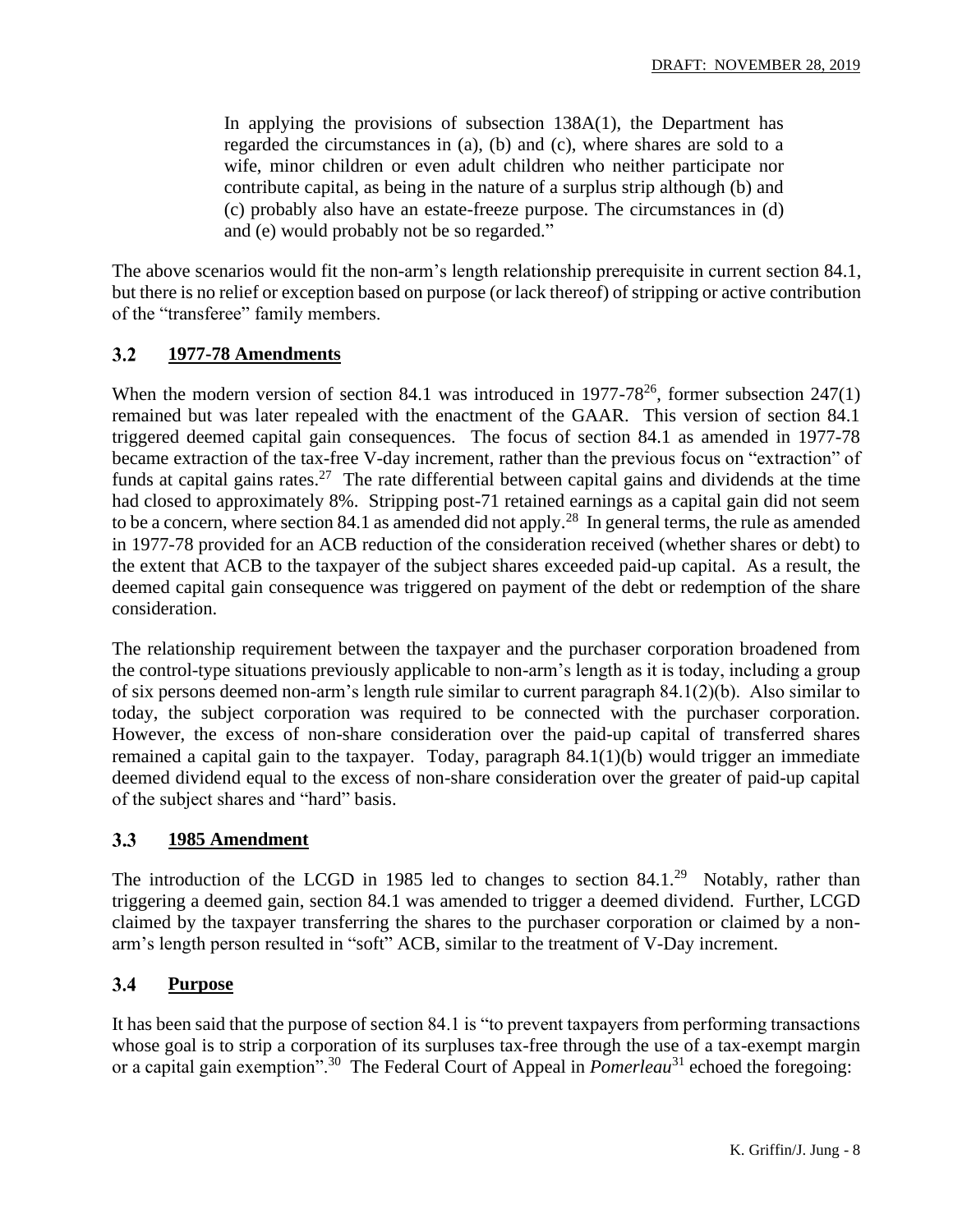"What then is the object, spirit and purpose of section 84.1? Based on the above analysis, the object, spirit and purpose of this provision is to prevent amounts that have not been taxed from being used to remove corporate surplus on a tax-free basis. Subsection 84.1(2) achieves this goal by focusing on amounts which although reflected in the ACB of the subject shares were not derived from tax paid funds, and excluding them from the computation of the paid-up capital of the new shares. To this end, subparagraph  $84.1(2)(a.1)$ (ii) requires looking beyond the ACB of the subject shares—or shares for which they were substituted -- and asking whether it is made up of amounts on which tax has not been paid."

Admittedly, the LCGD and the V-Day increment both represent portions of capital gains that can be free from tax. Thus, in a sense, it seems easier to identify an abuse, if corporate surplus is effectively distributed (*i.e.,* "converted into") capital gains that benefit from these exemptions. Notably however, this is only perceived as abusive, where the conversion occurs in a non-arm's length scenario. In an arm's length scenario, this is accepted realization of the economic benefit of the shares.

It may also be noted that in *Pomerleau*, the taxpayer argued that the transactions in issue had not misused or abused section 84.1 because that section was not intended to apply to the intergenerational transfer of a family business. Although the argument was not successful, the Federal Court of Appeal expressly noted the punitive effect.<sup>32</sup>

### **4. POSSIBLE APPROACHES TO FACILITATE INTERGENERATIONAL TRANSFERS**

#### 4.1 **Some General Comments**

Section 84.1 has been referred to as a notorious trap for the unwary taxpayer and his/her professional advisor. This derives from the section's broad wording, yet the abuse which the section seeks to prevent is relatively narrow, *i.e.,* extraction of the LCGD and V-Day increment. Consideration could be given to changes to section 84.1 such as causing the deemed dividend result to apply only where (and to the extent that) the taxpayer's gain on the transfer of the subject shares to the purchaser corporation is sheltered by LCGD claimed or V-Day increment in the shares. Similarly, where a previous non-arm's length person claimed the LCGD or V-Day increment which is embedded in the basis of shares, the current deemed dividend result could apply only to the extent of such embedded basis. At present, additional tax planned steps are needed to address the above (see discussion in "Share sale to Child"); hence there is a trap for those without proper advice.

Current high effective personal dividend rates, compared to capital gain rates produce an incentive to access corporate surplus as a capital gain rather than as dividends. A reduction in the rate difference would reduce this incentive and would also reduce the penalty effect of a section 84.1 deemed dividend. This does not however address the comparative access to the LCGD and V-Day increment in a third party sale versus an intergenerational family transfer.

Similarly a comprehensive reform approach which might define and track corporate surplus, attribute same to a shareholder, define when and how such surplus might be taxed on direct, indirect or notional distributions might be considered with reference to all shareholders and corporations. This would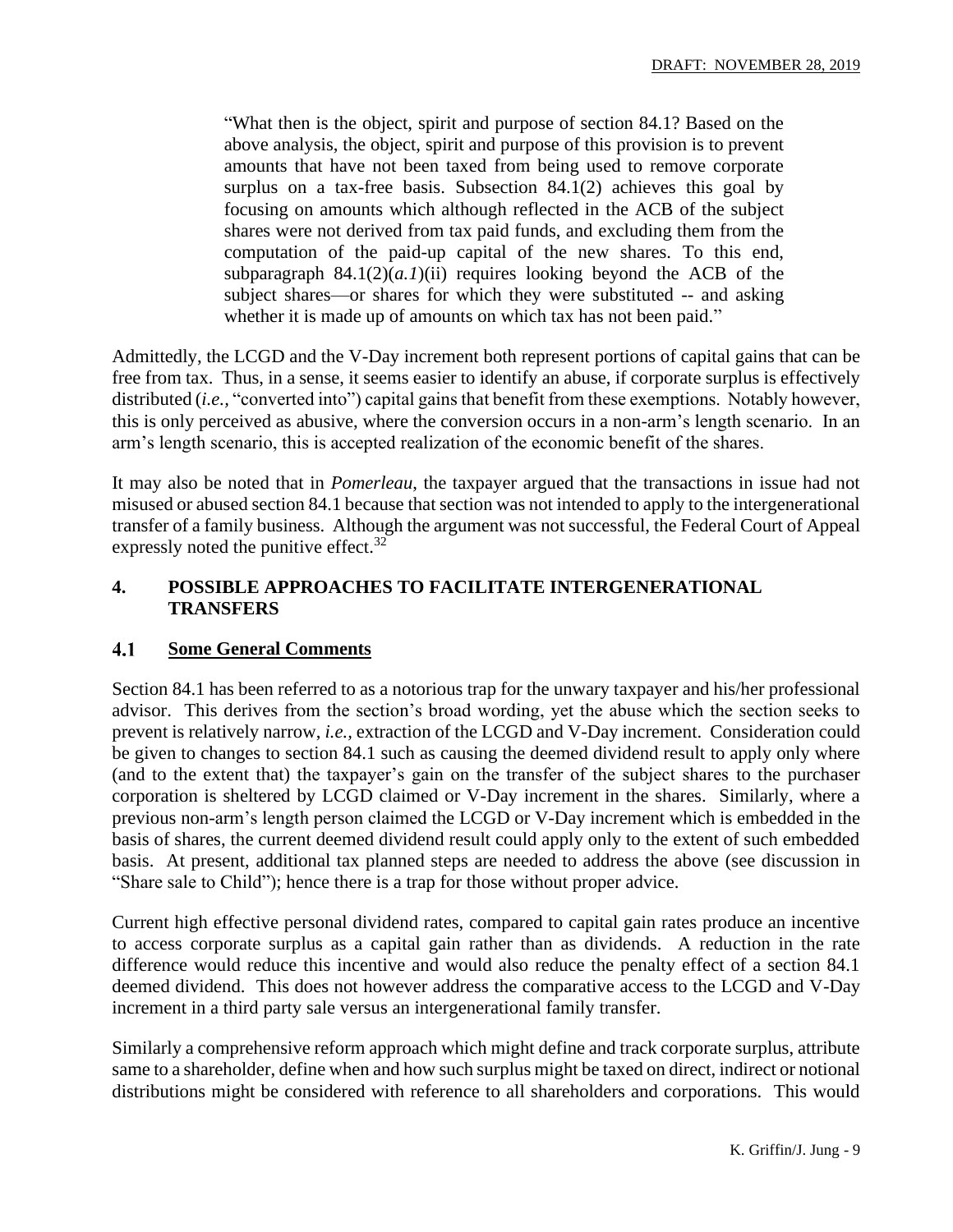not be limited to the private corporation/family business. The spectre of complexity and onerous compliance rises.

#### $4.2$ **"Hallmark" Approaches – General Considerations**

At first blush, it seems absolutely correct from a policy perspective that a taxpayer should not be able to use tax exemptions to extract funds tax-free from a corporation. Therefore, the benefit of the LCGD and V-Day increment should not be accessible in this manner.

However, in an arm's length sale, a taxpayer is indirectly doing so. The share sale enables the taxpayer to realize the value of the corporation (*i.e.,* corporate surplus) and although the payment comes directly from the purchaser on closing, it may be considered indirectly distributed from the corporation<sup>33</sup>. The taxpayer could sell all or part of his/her shares to the arm's length purchaser; a complete exit is not required as a prerequisite.

That is, even though the transaction might be described as one form of "surplus stripping" (in a broad sense), provided that the transaction is completed at arm's length<sup>34</sup> and is not part of a distribution that would be "caught" by subsection 84(2)35, our current Canadian tax system nevertheless permits capital gain treatment for the vendor. The case law regarding the application of section 84.1 to an acquisition of subject corporation shares by a purchaser corporation that is ostensibly dealing at "arm's length" with the vendor has generally focused on the question as to whether the parties were acting in concert without separate interests, rendering them "factually non-arm's length" with respect to the transaction. In effect, the question is typically whether the purchaser corporation has a "real" economic motivation to complete the transaction, or instead whether it is a "mere facilitator" whose main role is to assist the vendor in extracting funds from the subject corporation indirectly (perhaps in exchange for a "fee")36.

The 2017 Consultation Paper recognized that any actions taken to reduce the potential tax disincentive to "genuine" business transfers among family members would need to ensure that "abusive" transactions are not thereby permitted. The Department of Finance suggested that it might be possible to, in effect, describe situations in which a transfer of shares among family members could be considered sufficiently similar to an arm's length transfer that it would not be considered unreasonable to allow the same beneficial income tax treatment. In this regard, it raised the concept of defining the "hallmarks" of a "genuine" business transfer to a new owner, being features that could be expected to result from such a transfer, and using these hallmarks as the basis of tests or conditions for access to any relieving measures. Although this approach is perhaps logical in principle, the obvious challenge is whether in fact such hallmarks exist and, if so, what they are.

The four broad hallmark factors that the 2017 Consultation Paper suggested a "genuine" business transfer to a new owner would "generally include" appear to have been influenced by United States tax rules that rely on similar criteria for certain purposes. We discuss these rules below in concept, and the general context in which they can apply. Although it can be useful to look at the experience of other jurisdictions, caution is necessary since the differences between taxation systems will often mean that a solution that "works" or that is otherwise appropriate for one does not or is not for the other.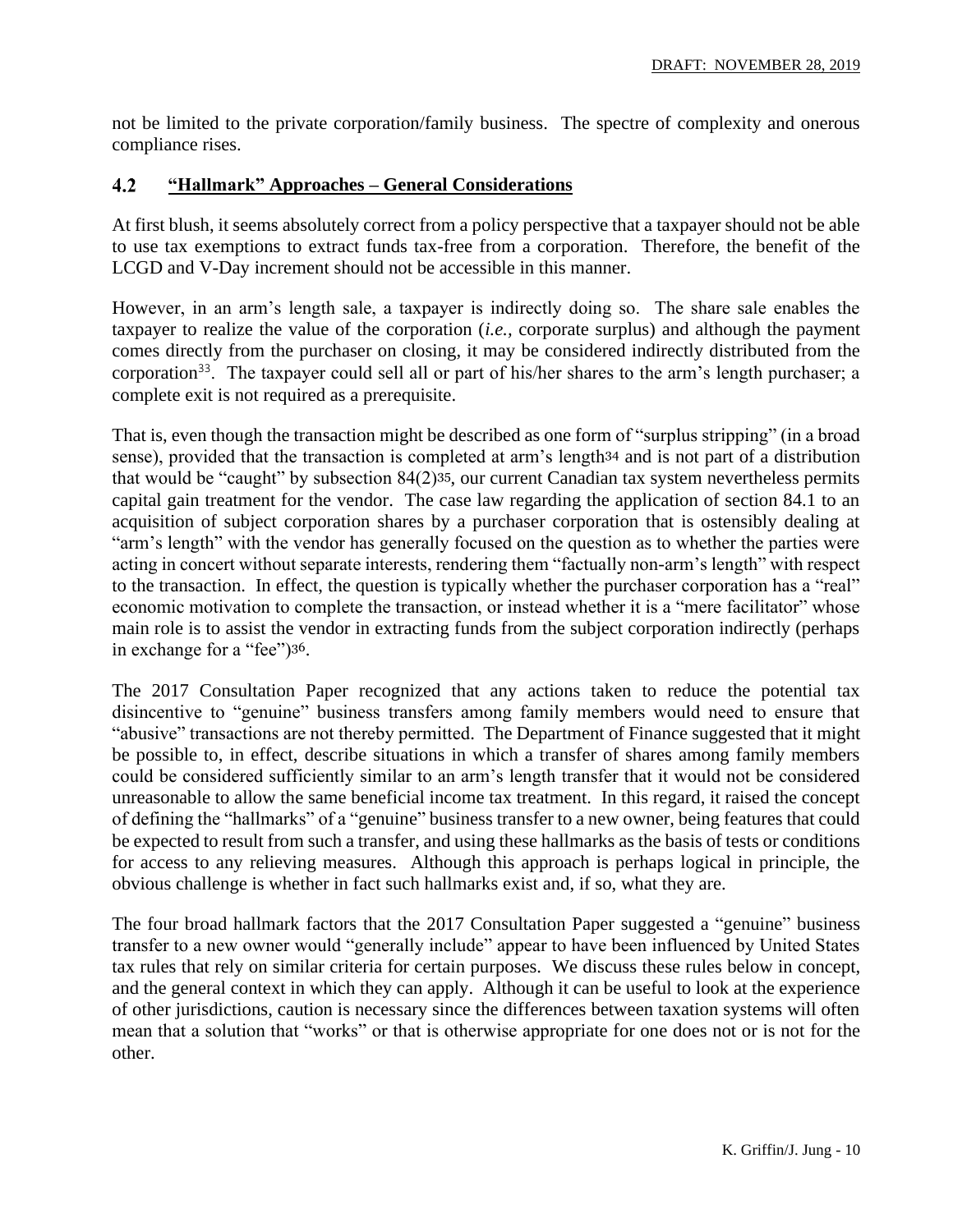More interestingly, despite Quebec having introduced earlier in 2016 details of their own attempt at addressing this very matter37, the 2017 Consultation Paper does not specifically refer to the Quebec approach and the "conditions" identified for that purpose. Although the Quebec approach has been criticized as being unduly complicated and the potential relief limited, we believe it is instructive to review the rules to see what lessons can be learned.

More generally, the suggested hallmarks in the 2017 Consultation Paper were themselves criticized in many responses to the related consultation, including submissions from the Joint Committee<sup>38</sup> and CALU39. We review and comment below on the alternative approach suggested in the CALU submission.

#### 4.3 **U.S. Hallmark Approach**

Before reviewing the specific U.S. hallmark factors, it is important to consider the context in which the U.S. tax rules addressing family business transfers operate<sup>40</sup>.

In general, non-dividend distributions from a corporation to a shareholder are treated as a dividend, for U.S. income tax purposes, to the extent of the corporation's undistributed "earnings and profits" (or "E&P")<sup>41</sup>, with amounts in excess of this reducing the tax basis of the shareholder's stock (which can result in capital gain treatment if such amounts exceed basis). The U.S. does not have a corporate "paid-up capital" tracking concept that would allow a shareholder to receive a recovery of tax basis prior to this deemed dividend treatment, to the extent that the corporation still has undistributed realized tax surplus on hand<sup>42</sup>.

In the context of share redemptions<sup>43</sup>, various exceptions to the deemed dividend treatment are provided. Conceptually, redemptions that more closely resemble a sale of shares to an unrelated third party can qualify for "exchange treatment" (i.e. as if the redemption were a "sale", with basis recovery and capital gain/loss treatment<sup>44</sup>). Other redemptions (i.e. those more closely resembling dividend distributions) are, therefore, subject to the "E&P first" deemed dividend treatment.

In particular, a share redemption can qualify for "exchange treatment" if the redemption is "in complete redemption of all the stock of the corporation owned by the shareholder.<sup>45"</sup> Complicated attribution rules are provided that, for purposes of this test, impute ownership of shares between family members (and between business entities and their beneficial owners, including between a corporation and a holder of options to acquire shares of the corporation)<sup>46</sup>. Exchange treatment under this "complete termination of interest" test requires that the shareholder not have any actual or "imputed" ownership of shares of the corporation following the redemption $47$ . The extensive family member attribution scheme would, therefore, essentially rule out the application of exchange treatment where a family member (or related entity) continues to hold shares of the corporation, even if the redemption is intended to be a "genuine" method of indirectly transferring ownership between family members<sup>48</sup>.

Absent a relieving rule, U.S. families would face a "tax penalty" on attempts to transfer corporate businesses between family members similar to that faced by Canadians. In both cases, individuals could obtain capital gain ("exchange") treatment by transferring shares directly to other individual family members, but the acquiring family member could be restricted from accessing corporate property to help fund the acquisition without having such distributions taxed as dividends<sup>49</sup>.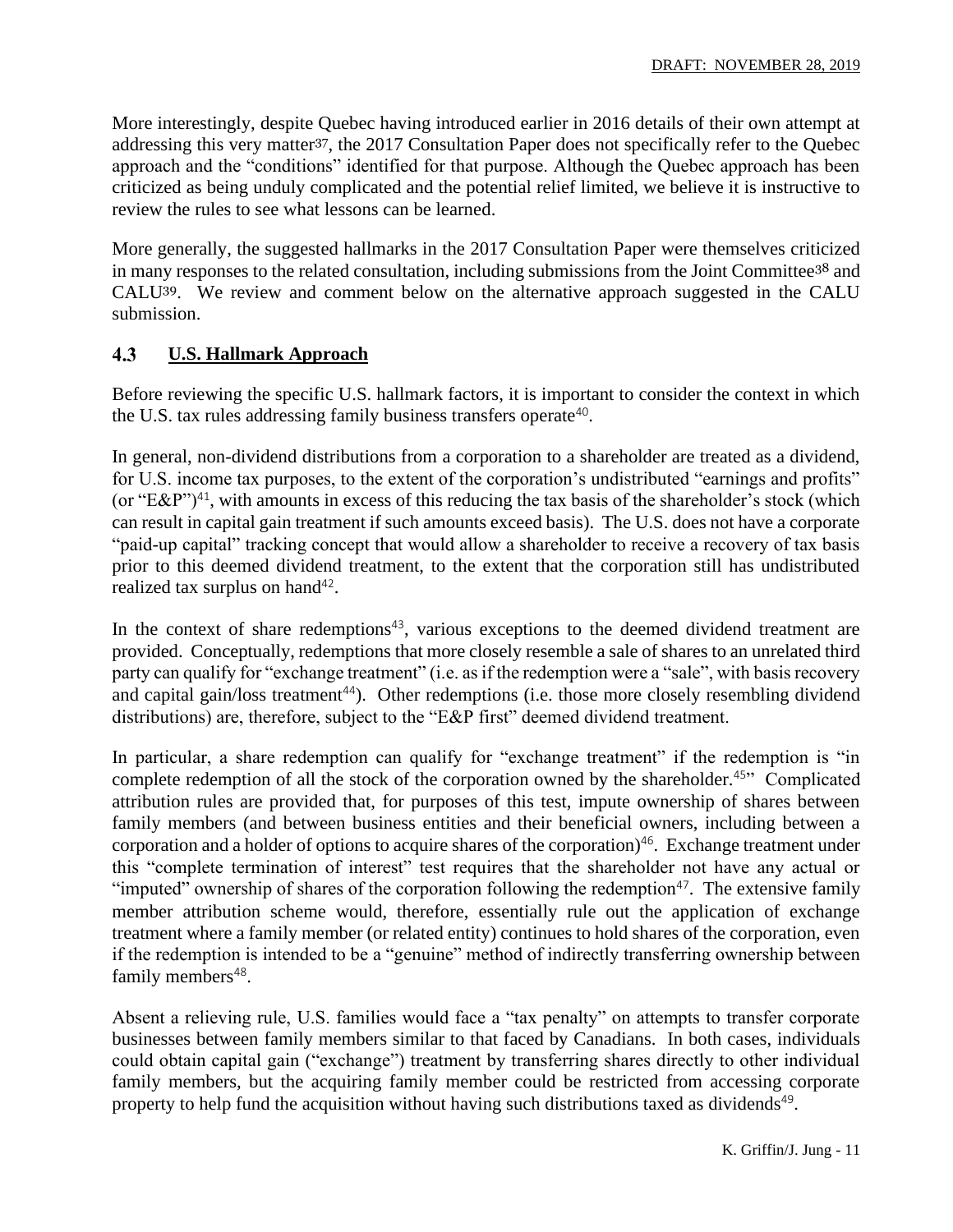To allow access to the exchange treatment in situations involving ongoing family member participation, therefore, the U.S. rules permit the redeeming shareholder to elect to have the family member attribution rules<sup>50</sup> waived provided certain conditions are met<sup>51</sup>. These conditions include the following:

- The shareholder must file an undertaking with the Internal Revenue Service (the "IRS") in which he or she agrees (i) to have no interest in the corporation immediately after the redemption other than as a creditor<sup>52</sup>, and (ii) not to acquire any interest in the corporation during the 10-year period after the redemption. Failure to meet these tests then allows the IRS to re-open the shareholder's tax return for the year of redemption (i.e. to assess dividend treatment, as appropriate, rather than exchange treatment).
- The waiver doesn't apply if the shareholder continues as or becomes an officer, director or employee of the corporation during the 10-year period following the redemption. In effect, these positions are treated as a prohibited "interest" in the corporation that cannot be retained.
- The waiver doesn't apply if the shareholder either acquired any shares from, or transferred any shares to, a family member within 10 years prior to the redemption (unless the transfer was not done to avoid tax, or unless the shares transferred to another family member are redeemed as part of the same redemption transaction).

Accordingly, the conditions seek to ensure that the redeeming shareholder has in fact made a "complete exit" from the corporation, retaining no interests (either as a shareholder or employee) that could allow for continued participation in the economics of the corporate business following the redemption. The final condition listed above is intended to ensure that this concept is not abused by, for example, arranging for a transfer of shares to a family member as a preliminary step, so that those shares could be subsequently redeemed on the "exit" of that family member (who in fact might have only recently "entered" in the preliminary step $5<sup>53</sup>$ .

In this sense, therefore, the conditions seek to mirror the basic U.S. rules that require the redeeming shareholder to have no ongoing direct or indirect shareholdings in the corporation for exchange treatment to be achieved. In contrast, the rules in section 84.1 with which we are concerned are simply not applicable where the acquiring corporation deals at arm's length with the vendor individual. No limitations on ongoing "interests" in the transferred corporation (or the purchaser), whether as shareholder or employee, are imposed. Accordingly, although the U.S. hallmark conditions allowing access to capital gain treatment for family business transfers achieved through share redemptions could be considered a reasonable approach to ensuring that such transfers are "sufficiently similar" to arm's length transactions that would otherwise qualify for the beneficial U.S. tax treatment, the conditions would arguably be inappropriate (i.e. overly restrictive) in the Canadian context that we are considering.

#### $4.4$ **Quebec Approach**

Quebec's intention to provide some relief from the rules in the *Quebec Taxation Act* <sup>54</sup>("QTA") that are the equivalent to federal section 84.1 was first announced in the 2015-2016 Quebec Budget. After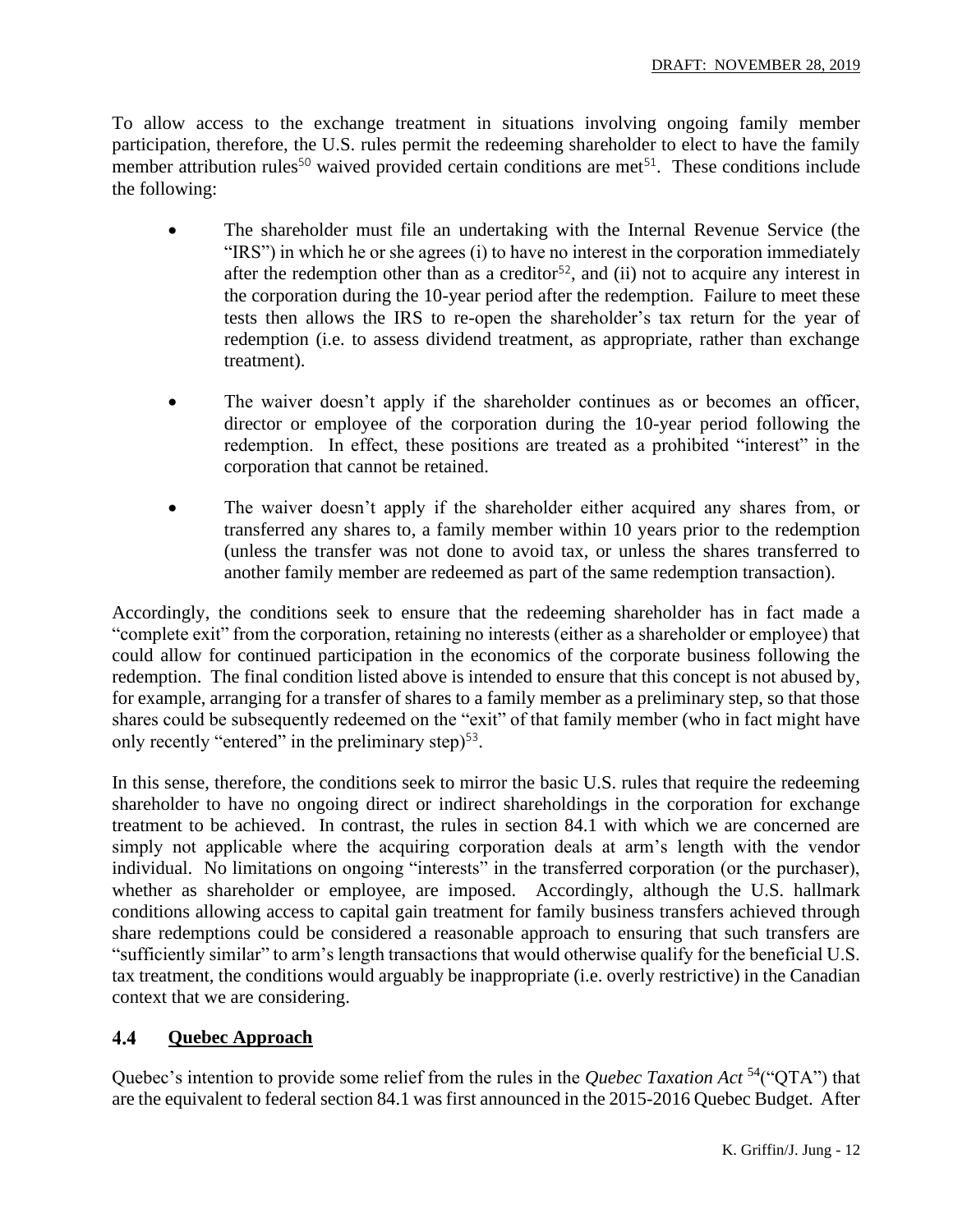public consultations undertaken over the following year, specific details were announced in the 2016- 2017 Quebec Budget<sup>55</sup>.

The Quebec changes sought to achieve an approach that would "reduce the undesirable effects of the integrity rules [i.e. section 84.1] aimed at preventing surplus stripping in conjunction with a transfer of a family business" in a manner that would be "equally acceptable from the viewpoint of the tax system's integrity, neutrality or fairness." The nature of the relief that could be provided under the Quebec changes, without seriously jeopardizing the general harmonization of rules and concepts between the ITA and the QTA, was necessarily limited however. Accordingly, the "easing" allowed is limited to treating as a capital gain an amount that would otherwise be deemed to be a dividend under QTA sections  $517.1 - 517.3$  (or such lesser amount deemed to be a dividend for federal tax purposes under section 84.1), and no modification to the paid-up capital adjustment rules (for share consideration) or the "soft basis" rules are provided<sup>56</sup>.

More specifically, where "eligible shares" are disposed of by an individual (other than a trust) in connection with an "eligible business transfer" of the individual and a deemed dividend would otherwise result for purposes of the QTA, the lesser of that deemed dividend and the amount deemed to be a dividend for purposes of the ITA is deemed instead to be a capital gain from the disposition, to the extent of the amount designated by the individual, but in any event, not to exceed the individual's remaining capital gain exemption that could be claimed for the year in respect of the deemed gain<sup>57</sup>.

"Eligible shares" are defined<sup>58</sup> to be shares that qualify at the time of the disposition as either QSBC shares or shares of a family farm or fishing corporation<sup>59</sup>. An "eligible business transfer" of an individual is defined<sup>60</sup> to mean a series of transactions (referred to here as the "Series") that includes the disposition of eligible shares of the individual to which the QTA version of section 84.1 applies, provided that six additional conditions are met in respect of the series. These conditions represent, in effect, the "hallmarks" that Quebec has identified.

Quebec had originally anticipated that qualification criteria would be developed and that an individual would be required to obtain a qualification certificate from an agency responsible for confirming that the disposition is carried out in compliance with the conditions. As a result of the consultation process, though, Quebec decided that it was preferable to select criteria "having an objective character, ideally based on easily determinable and verifiable factual elements, as opposed to more subjective criteria whose interpretation could be far too uncertain", such that the proposed qualification certificate process could be dispensed with. While we certainly concur with Quebec's description as to what would form an appropriate hallmark scheme, many of the detailed criteria arguably fail to achieve the desired characteristics of being simple and objectively verifiable.

The six criteria can be loosely summarized as follows. Note that some of the criteria focus on a particular business, as distinct from the "subject corporation" (within the meaning of section 84.1) itself, and some focus on subject corporation and purchaser corporation (or corporations in which they have a direct or indirect interest). This can make it somewhat difficult at times to interpret the overall ambit of the criteria. Furthermore, there are various exceptions and qualifications that frustrate attempts to accurately describe the criteria in simple terms $61$ .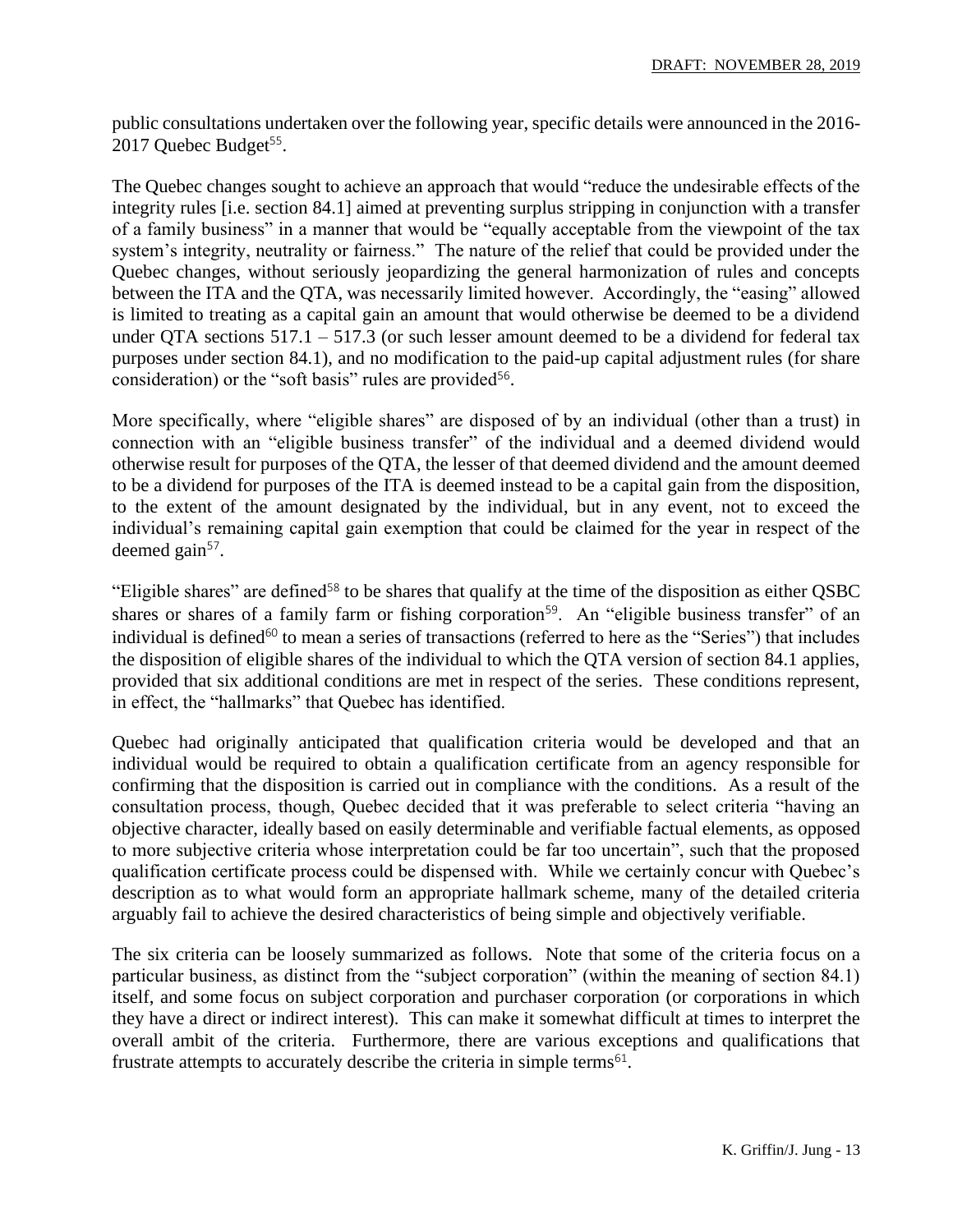- 1. The individual or the spouse of the individual must have been "actively engaged" in a business carried on by the subject corporation, or a corporation in which it had a "substantial interest<sup>62</sup>" immediately before the disposition (referred to here as a "QSub"), during the 24-month period immediately preceding the disposition.
- 2. That active engagement in the business, or in certain businesses carried on by the purchaser corporation, ceases after the disposition.
- 3. Throughout the period (referred to here as the "testing period") beginning 30 days after the disposition and ending at the end of the Series, neither the individual nor the spouse of the individual has de jure control (or is part of a group having de jure control) of the subject corporation or a QSub.
- 4. Throughout the testing period, neither the individual nor the spouse of the individual holds, directly or indirectly, common shares of the subject corporation or a QSub.
- 5. Throughout the testing period, the aggregate of the fair market values ("FMV") of shares or debt of the subject corporation, a QSub or the purchaser corporation (referred to as a "corporation concerned") held directly or indirectly by the individual and any other individual benefiting from the Quebec relief in relation to a disposition of a share of the subject corporation as part of the Series, and by their respective spouses (a "residual financial interest"), doesn't exceed 80% (for family farm or fishing corporations) or 60% (for QSBC's) of the aggregate FMV, measured immediately before the beginning of the Series, of the shares of a corporation concerned (referred to here as the "opening FMV limit"). The terms and conditions of repayment or redemption of those residual financial interests are such that no later than 10 years after the disposition, the total FMV of those interests will be reduced to not more than 50% (for family farm or fishing corporations) or 30% (for QSBC's) of the opening FMV limit.
- 6. During the period beginning immediately after the disposition and ending at the end of the Series, at least one person (other than the individual) who holds, directly or indirectly, shares of the purchaser corporation, or that person's spouse, is actively engaged in a business carried on by the subject corporation or a QSub.

Taken together, these tests could be viewed as an attempt to describe situations in which an ownermanager "retires" (although not necessarily because of "old age") from an active business and divests ownership, and another owner-manager participates in the business thereafter. Although the tests could describe (and, therefore, apply for) many "family business transfer" situations, it is certainly far from a comprehensive description of such transfers and leaves out many situations that could, nevertheless, be considered "genuine". In particular, because the relief is limited to deemed dividends that would otherwise result from a disposition of shares to a purchaser corporation (i.e. the disposition must be one to which section 84.1 applies), LCGD (or V-day exemption) claims in respect of capital gains of an individual resulting from a deemed disposition on death are not eligible for relief. Since any LCGD and V-day exemption claimed become part of the ACB of the shares to the estate and any ultimate beneficiary, these parties will be prevented from obtaining any relief from the QTA version of section 84.1 on a subsequent transfer of the shares to a non-arm's length corporation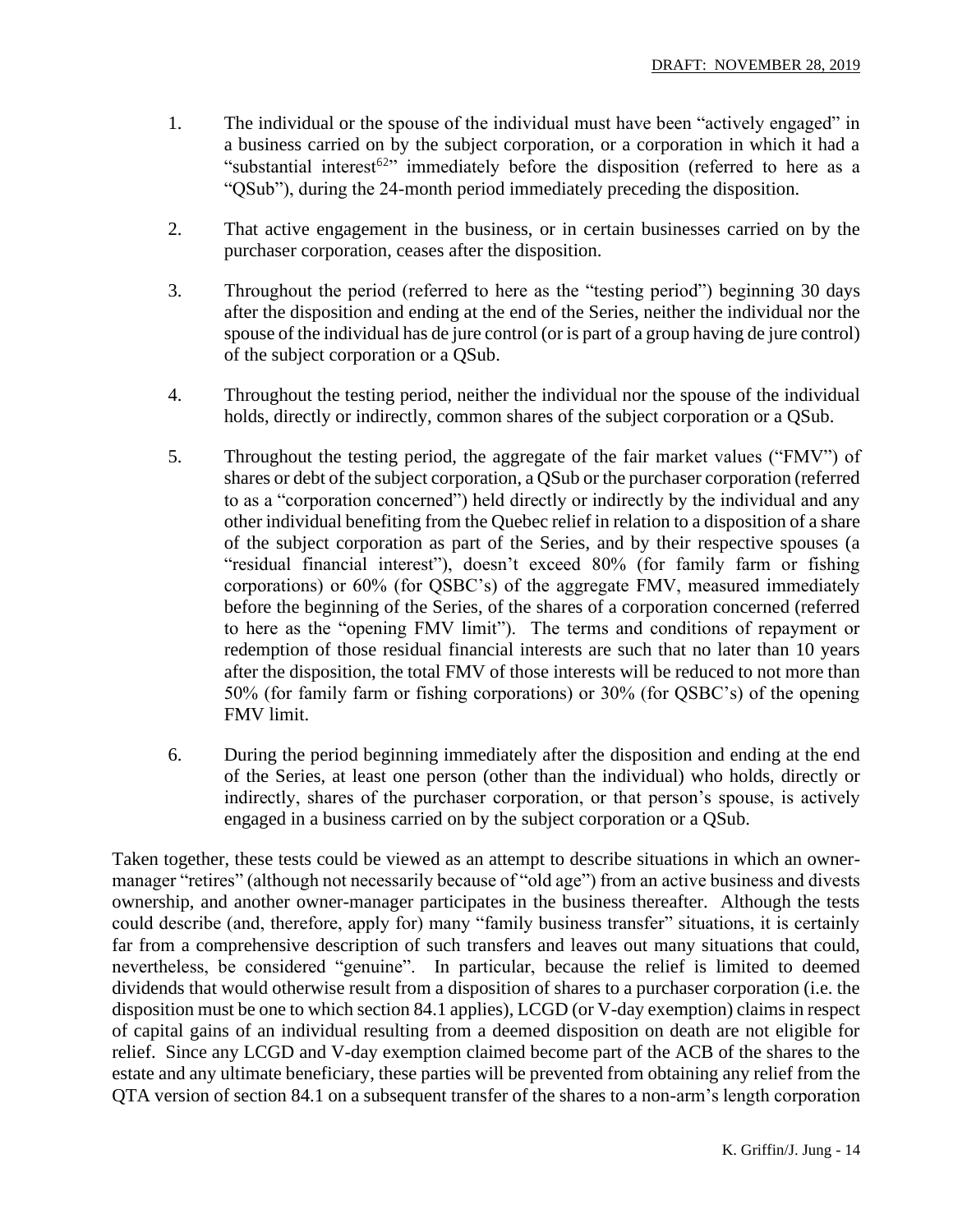(whether controlled by them, or by another family member in a situation that would otherwise qualify as an eligible business transfer in respect of that subsequent disposition). In this respect, therefore, the fact that the "easing" does not reduce the tax disincentive to retaining a small business within the family following the death of a shareholder is particularly glaring.

We will now look more closely at the six conditions, provide some examples to illustrate their application or non-application, and comment on related implications and potential problems with the conditions.

### *Conditions #1, 2 and 6: Active Engagement in the Business*

The 24-month period of required "active engagement" immediately prior to the disposition is relieved where the individual or spouse was unable to be actively engaged in the business because of illness or disability (in which case the 24-month period is measured backwards from the date when that inability began). Where an individual dies, having met the activity test at that time, the individual's spouse is then deemed to have owned the shares and met the activity test for the 24-months following the individual's death, such that an inactive spouse who inherits shares can qualify for the relief on a subsequent transfer during that period. In this case, though, note that the relief is available only if the shares otherwise continue to qualify as QSBC shares at the date of the later disposition, and the benefit is limited to the spouse's own LCGD - any LCGD claimed by the individual in the terminal return is captured in the ACB of the shares to the spouse, and is thus ineligible under Quebec's rules<sup>63</sup>. It is not clear, though, why relief is not available in situations where an individual had been actively engaged during some earlier period. Individuals who have previously "retired" from the business but retained all or some of their equity ownership are simply not eligible.

More generally, it is not clear why being actively engaged in the business should be a requirement at all. Where a "small business corporation<sup>64"</sup> (an "SBC") is closely-held by members of a particular family<sup>65</sup>, a desire to retain ownership of that SBC within the family should not be denied the tax treatment otherwise available for a disposition to a third-party merely because the particular shareholder was not previously "active" in the business, or because the shareholder fails to step away quickly enough following the sale. The hallmarks regarding activity appear to be focused more on determining whether the circumstances of the transfer are "worthy" of tax relief (in the sense of allowing a business in which a family member is "engaged" to be passed on to another family member that will continue the business) rather than whether the transfer itself is "genuine."

The reference to businesses carried on by a QSub allows relief to be provided in situations involving an inactive Holdco, but also illustrates an interesting difference in the required level of indirect "ownership" of the business in which the shareholder must be actively engaged.

Consider a situation where Mr. X owns  $10.1\%$ <sup>66</sup> of the shares of Opco. Arm's length parties own the remainder of the shares. Opco carries on a business in which Mr. X is actively engaged. Mr. X could sell all of his shares to Y Co, a corporation owned by his daughter, and (provided the other conditions are met<sup> $67$ </sup>) qualify for the tax relief.

Alternatively, assume Mr. X holds his interest in Opco through a holding company, X Co. A sale of X Co to Y Co would not qualify for the relief unless X Co holds a substantial interest (i.e. at least 25% of the votes and value<sup>68</sup>) in Opco. Conversely, if Opco was owned 24.9% by X Co, and X Co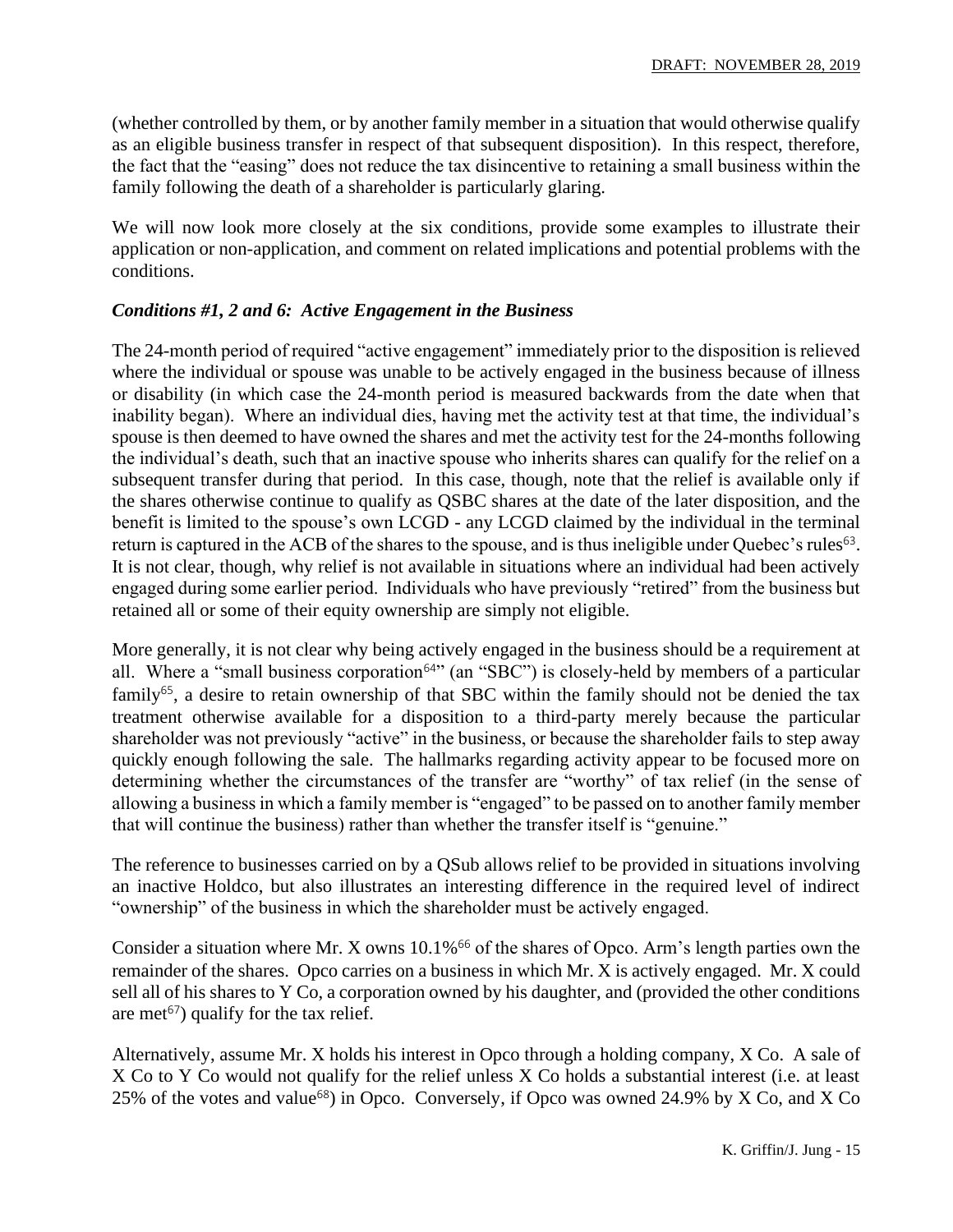itself carried on another business in which Mr. X was active, Mr. X could sell X Co to Y Co and qualify for the tax relief while remaining actively engaged in Opco's business, provided that Mr. X steps away from the X Co business in favour of his daughter. The relief would be available even where the value of the X Co shares was driven largely by its interest in the Opco business. It is not immediately obvious why there should be such distinctions in the tests<sup>69</sup>.

The limitations on active engagement by the individual following the disposition do not apply in respect of a "transition period", provided that the engagement during this period "aims to encourage the transfer of knowledge" related to the business for the benefit of other persons actively engaged in the business<sup>70</sup>. It is also acceptable for the individual to become actively engaged in a business that is not a "same or similar business<sup>71</sup>" to one carried on prior to the disposition by the subject corporation or purchaser corporation or by any other corporation in which either corporation held a direct or indirect interest<sup>72</sup>.

Although the criteria are intended to be "objective" and "easily verifiable", the "actively engaged" tests could introduce significant uncertainty and subjectivity. The concept of being "actively engaged" in a business, without further qualifiers, appears in the definition of "earned income" for RRSP purposes<sup>73</sup> in the context of a business carried on through a partnership. The CRA has interpreted the requirement in that context to mean a person

> "who is actively involved in the management and/or day to day activities of the business. The person would ordinarily be expected to contribute time, labour and attention to the business to a sufficient extent that such contributions would be determinant in the successful operation of the business. $74$ "

It is not clear, though, that the "test" applied to distinguish a person who is actively carrying on a business as a partner from one who is only "passively" carrying on that business (to determine whether income from that business should be considered to have been "earned" by the person) should be the same test applied to determine the level of involvement of an individual in a business "carried on" by a corporation. The same interpretation, however, has been given by the CRA in the context of the farm or fishing property rules, which require an individual to have been "actively engaged on a regular and continuous basis" in the relevant farming or fishing business, and which business might be carried on by a corporation. It is not clear, though, what impact the lack of the modifying words "regular and continuous" would have on the interpretation of the condition for purposes of the hallmarks test. It is hard to see how an interpretation that the individual's engagement must be "determinant in the successful operation of the business" could square with an interpretation allowing for a mere "sporadic" level of activeness (as opposed to being "regular and continuous").

More recently, the Department of Finance technical notes for the definition of "excluded business" in the TOSI rules<sup>75</sup>, which require that an individual be "actively engaged on a regular, continuous and substantial basis in the activities" of a business, noted that whether an individual is "actively engaged" in a business would depend on the "time, work and energy that the individual devotes to the business." CRA commentary has simply reiterated the technical notes, to the effect that "the more an individual's contributions are integral to the success of the business, the more substantial they would be.<sup>76</sup>" Arguably, then, the "determinant in the successful operation" phrase in the CRA's older interpretations is now captured in the "substantial" qualifier. "Actively engaged", by itself,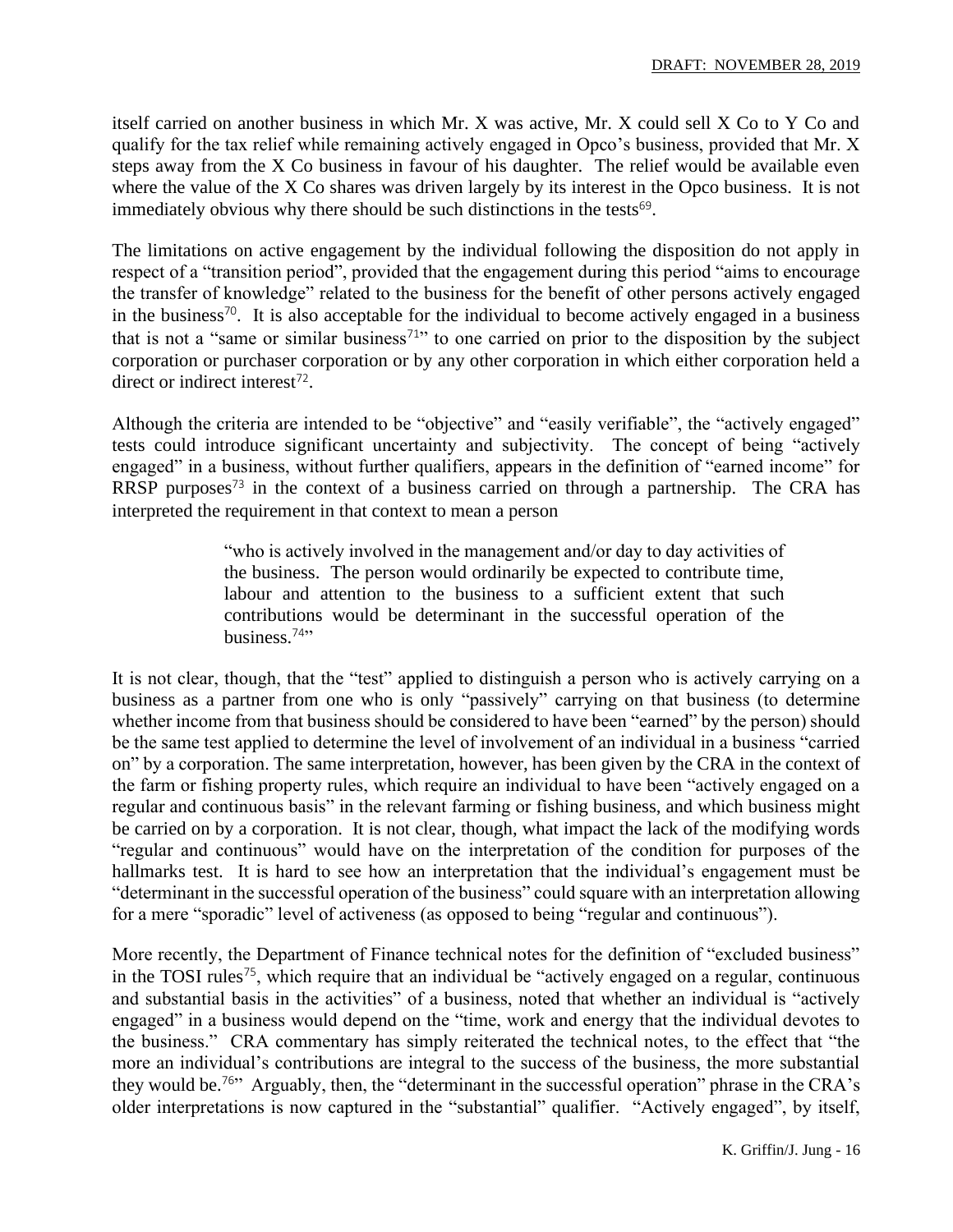then must be a lower standard. In the context of a business carried on by a corporation, could it be satisfied by (merely) acting as a director or officer? The uncertainty regarding the meaning of the phrase in the TOSI context led to the "safe harbor" test of working in the business an average of 20 hours per week (during the period in the year that the business is active) $77$ .

The lack of a clear standard as to how much activity would be required (and the extent to which, if at all, the activity must have more than a sporadic or fleeting character during a relevant period) means that in many cases a taxpayer could have difficulty demonstrating that either a particular degree of activity was, or was not, undertaken, as the case may be. That is, if the appropriate meaning of "active engagement" is one that requires a relatively high level of engagement, it will be more difficult to establish that involvement prior to the disposition, but easier to establish a lack of involvement thereafter – the opposite would be the case if a low level of engagement is sufficient. As a practical matter, it is not entirely obvious how one would "police" whether a supposedly retired entrepreneur has completely ceased providing advice or counsel to a family member, for example. The fact that an exception for a transitional knowledge transfer period is provided, but with no guidance regarding how long this might be allowed to continue, suggests that in practice the real requirement would be that the individual simply cease receiving more than modest compensation for his or her ongoing business involvement<sup>78</sup>.

### *Condition #3 and 4: No Post-disposition de jure Control or Common Share Ownership*

These conditions prohibit ongoing (during the testing period) de jure control and the holding "directly or indirectly" of common shares of the subject corporation or a QSub, unless the corporation in question does not carry on an active business or carries on an active business that is not a "same or similar business" to one carried on prior to the disposition by the subject corporation, the purchaser corporation, or by a corporation in which either one had a direct or indirect interest.

Interestingly, the rules don't seem to prohibit ongoing control of the purchasing corporation by the individual, provided that the purchasing corporation itself (or as part of a group) doesn't control the subject corporation or a QSub. For example, if Mr. X owns 40% of Opco and an unrelated Ms. Y owns 60%, it appears that Mr. X could sell his shares of Opco to a Child Co (a corporation established by one of his children) in exchange for voting preferred shares of Child Co (together with debt of Child Co, perhaps). Provided that Mr. X ceases his active engagement in Opco and his child becomes actively engaged (and provided that the value of Mr. X's investment in Child Co complies with the fifth condition) Mr. X could control and continue to control Child Co and still qualify for the tax relief.

Note, however, that it is somewhat unclear what is intended by the prohibition on the individual holding common shares of the subject corporation "indirectly" during the testing period. In the previous example, Mr. X holds preferred shares (and possibly debt) of Child Co, which in turns holds common shares of Opco. It doesn't seem that this should be considered "indirect" ownership of Opco common shares, or else it would appear that the individual could never receive and continue to hold any preferred shares or debt as consideration for the disposition, rendering the test in the fifth condition superfluous. Presumably, though, holding common shares of the purchaser corporation would be intended, in this situation, to be considered an indirect holding of subject corporation common shares<sup>79</sup>.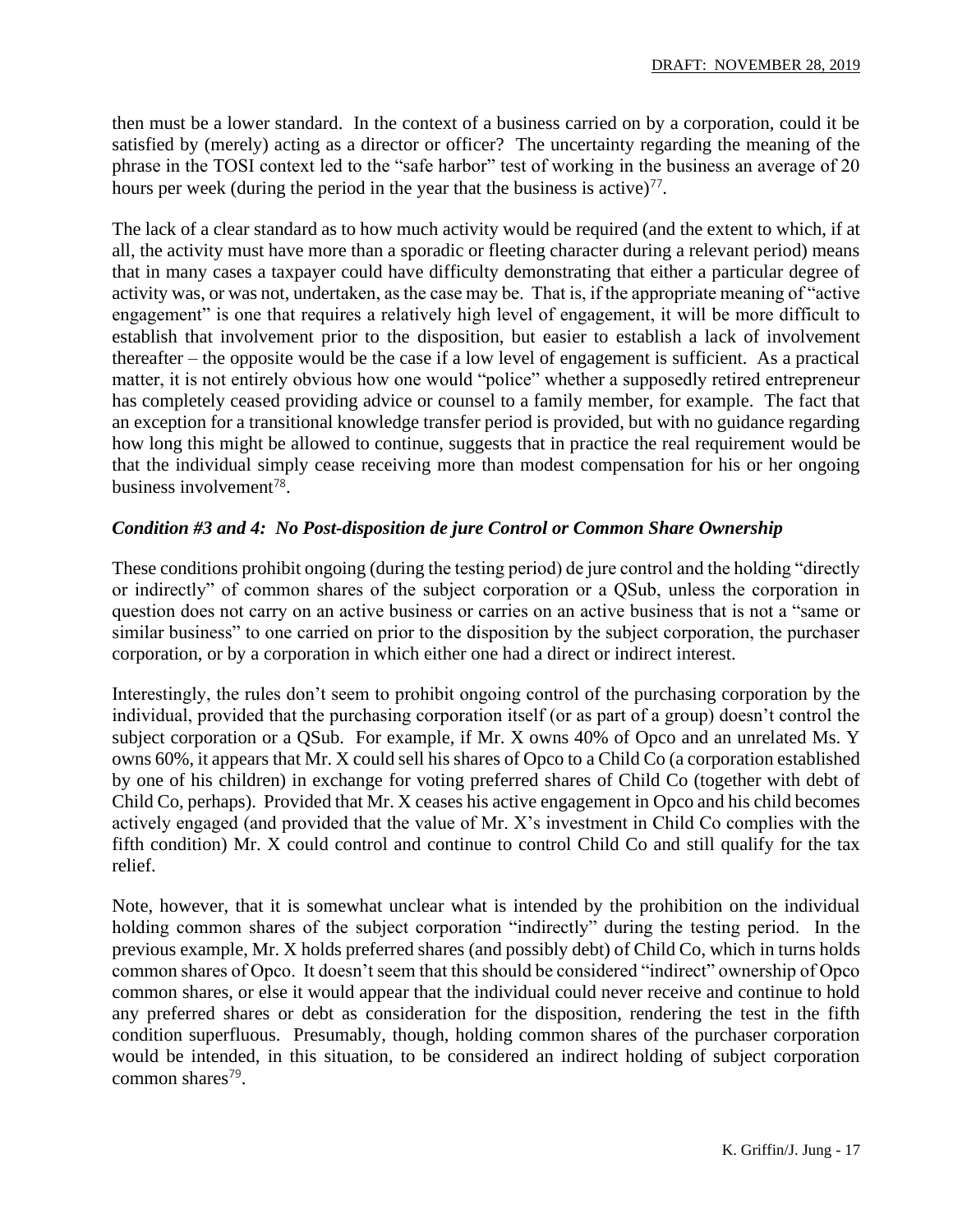In general, the rational for restricting all ongoing ownership of common shares of the subject corporation could be viewed as unduly restrictive. It is clearly not uncommon for an owner of a business to sell a 50% interest to an unrelated purchaser, for example (and to either continue to be active or not active, as the case may be, following the sale). There are similarly many "genuine" situations in which the owner of a business wishes to sell a 50% (or greater) interest to one or more other family members. Parents might want to bring in family members, including adult children, to help support the growth or expansion of the business and will often need to rely on particular expertise that these other members possess. Permitting ongoing common share ownership, however, makes it very difficult to guard against potential "abuse" of the relief, especially where multiple classes of common shares, each with discretionary dividend entitlements, might be employed. In this regard, a disposition of shares might not be "genuine" if the vendor individual in effect retains shares that might in practice confer the ability to enjoy significant ongoing equity participation following the sale.

The testing period involves a "series of transactions" concept, in an attempt to provide a "bright-line" test at the time of disposition while "policing" attempts to circumvent the intention of the tests through later actions completed in contemplation of the series $80$ . Although some more obvious abusive arrangements could be prevented in this manner, it might be difficult in practice to distinguish circumstances in which a post-disposition "reinvestment" for new common shares, for example, might be completed "in contemplation of" a previous disposition and those in which it is not. It might be acceptable for a former vendor to reacquire shares if the purchaser encounters unexpected financial or health issues, perhaps. It is less clear whether, for example, an unanticipated business expansion or growth opportunity, for which new investment is required, might form part of a series. In both cases, the question might turn on whether the post-disposition event was truly "unexpected" or "unanticipated", but even if so, it might be difficult to prove to the satisfaction of an auditor or a court. On the practical side again, though, to the extent that the subsequent event happens after the statute-barred date for the individual's tax return for the taxation year of disposition, the question might be moot $81$ .

### *Condition #5: Limitations on Post-disposition Ownership of Residual Financial Interests*

For purposes of this condition, the terms and conditions of a residual financial interest that is a share must provide that:

- the holder cannot have a retraction right during the 10-year period post-disposition, other than as required to comply with the required reduction in ownership by the end of that 10-year period,
- the share has a cumulative dividend entitlement at a rate not in excess of a reasonable market rate<sup>82</sup> (not to be based on a corporation's profitability),
- the share is redeemable by the corporation at any time, and
- the share is convertible only into shares meeting the above conditions or debt meeting the conditions described below.

Similarly, the terms and conditions of a residual financial interest that is a debt must provide that: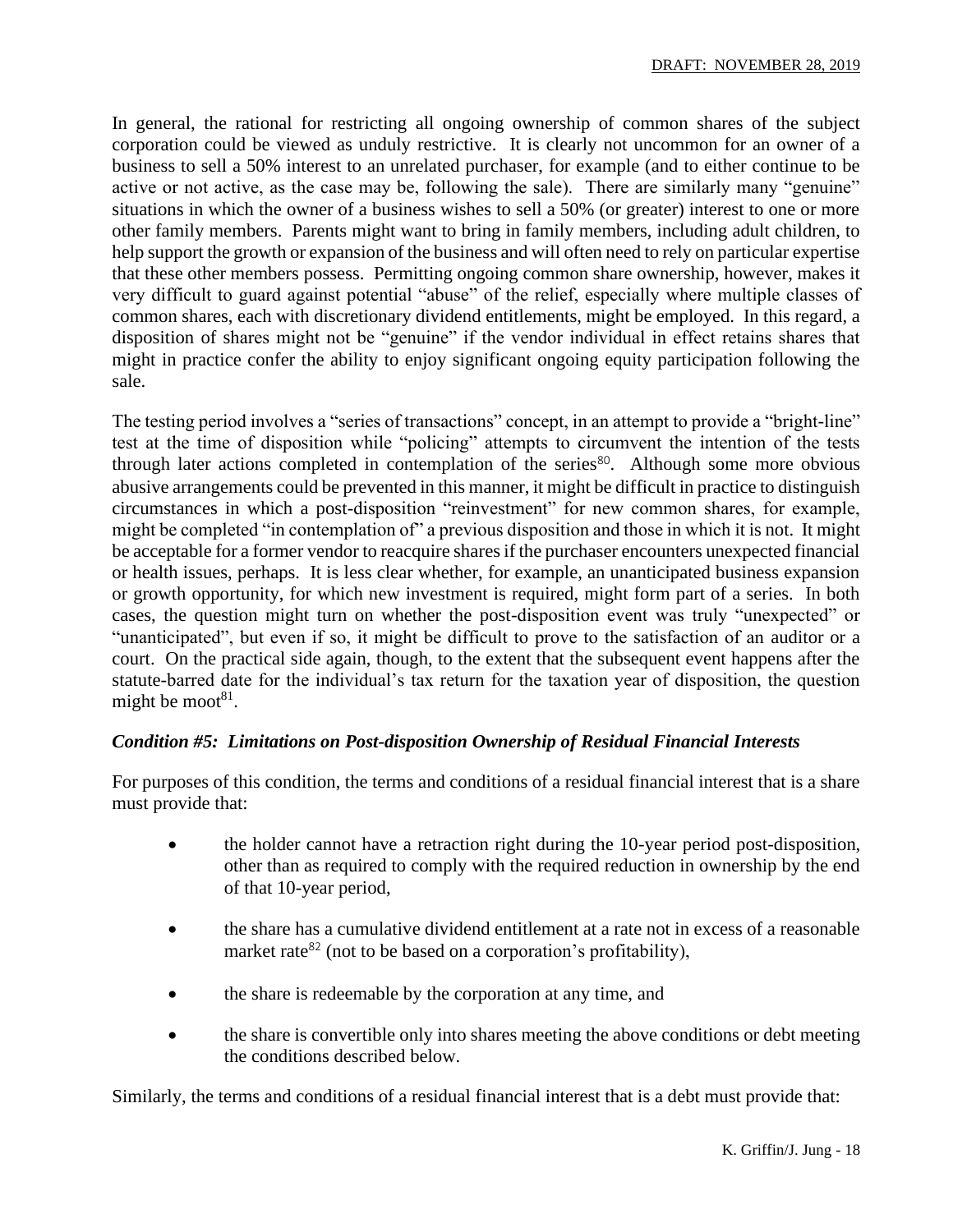- the holder cannot demand repayment before the end of the 10-year period, other than as required to meet the required ownership reductions thresholds,
- the interest rate on the debt doesn't exceed a reasonable market rate<sup>83</sup> (not to be based on a corporation's profitability),
- the debt is repayable, with accrued interest, at any time by the corporation, and
- the debt is convertible only into debts meeting the above conditions or shares meeting the conditions described above.

For purposes of determining the FMV of a residual financial interest of an individual, certain specific "look-through" rules apply:

- the individual is deemed to hold shares or debt of a corporation concerned held directly or indirectly by a trust in which the individual or the individual's spouse has a beneficial interest,
- the individual is deemed to hold shares or debt of a corporation concerned held directly or indirectly by a trust, partnership or corporation of which the individual or spouse holds, directly or indirectly, a debt or share interest, and
- the above two rules will not result in more than one individual being required to include the same amount in the calculation of his or her residual financial interest in the corporation concerned<sup>84</sup>.

For purposes of determining the FMVs under this condition, the FMV of a residual interest in, and the pre-Series FMV of a share of, a corporation concerned is ignored if that corporation does not carry on an active business, or only carries on an active business that is not a "same or similar business" to one carried on before the disposition by the subject corporation or the purchaser corporation, or by a corporation in which either had a direct or indirect interest. Finally, the end of the Series, for purposes of determining whether the "initial" 60%/80% residual interest FMV threshold has been met, is to be determined without reference to transactions that are repayment or redemptions of those residual interests.

Although it might initially seem that the general concept inherent in this fifth condition is fairly clear – limiting the value of ongoing share or debt investment in the purchaser corporation or subject corporation to less than 60% of the "starting share values", reducing to 30% within 10 years (or 80% and 50%, respectively, for family farm or fishing corporations) – the details make this the most complicated provision to apply. In fact, the wording of this condition appears to make it impossible to satisfy in many situations in which the individual retains anything but cash consideration 30 days after the disposition. This is because the look-through rules deem an individual to hold 100% of any financial interest actually held by a corporation in which the individual holds a financial interest.

For example, in a situation where an individual sells 100% of Opco common shares to a newly incorporated Child Co and the individual receives and continues to hold any shares or debt of Child Co, the individual is deemed to hold all of the Opco shares (i.e. 100%) that are actually held by Child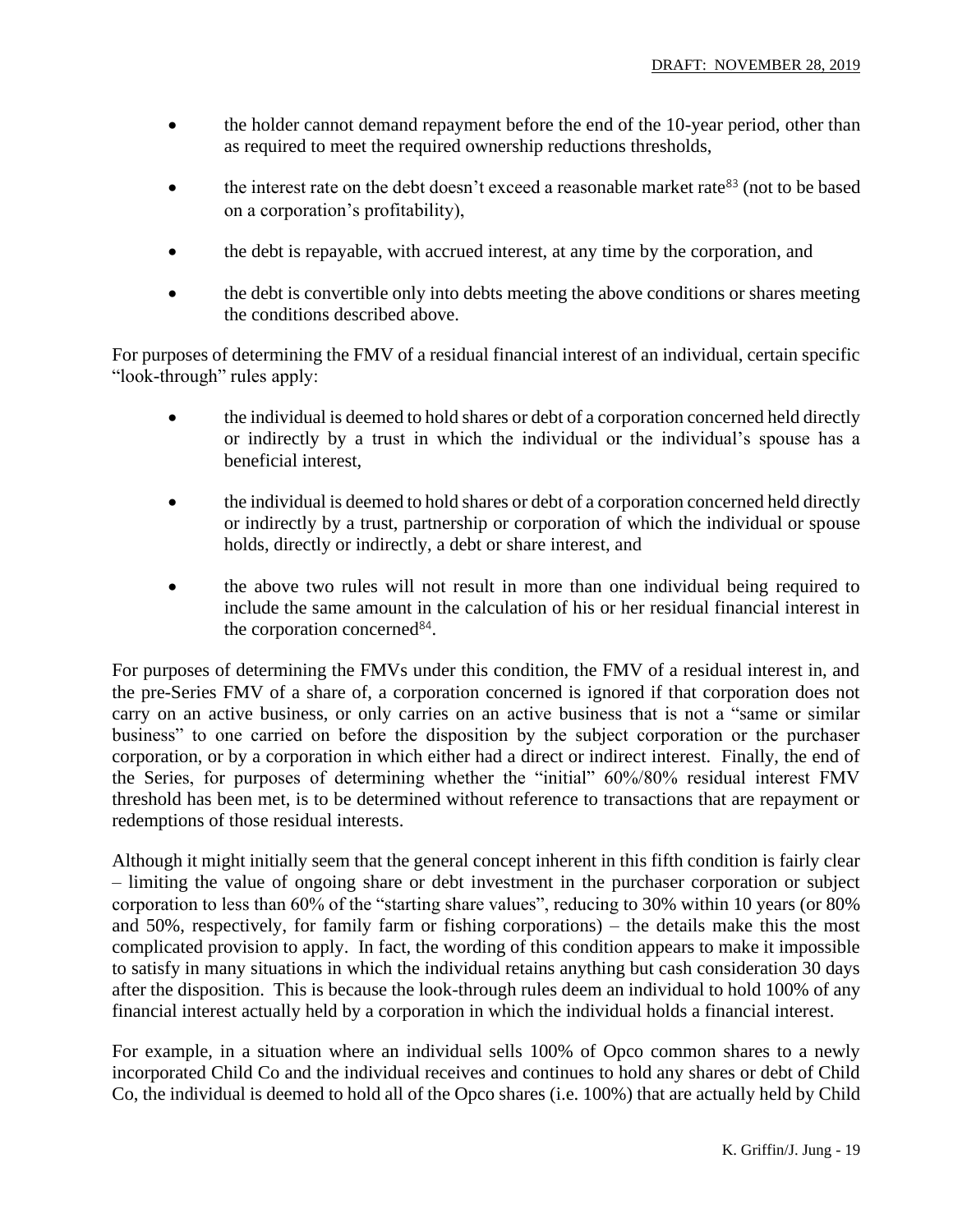Co. As a result (assuming the FMV of shares in Child Co at the start of the Series was nil), the individual will have a FMV of its residual financial interests equal to at least 100% of the aggregate FMV of the Child Co and Opco shares at the start of the Series, and this will not decrease (unless the FMV of Opco itself decreases over time) even if the individual's direct financial interests in Child Co are reduced over time. Moreover, because the Opco shares are common shares, they will fail to meet the required terms and conditions for residual financial interests of the individual.

Accordingly, it is very difficult to make sense of how this condition is intended to be interpreted and applied. Taking into account an "indirect" holding of common shares of a corporation concerned as a residual financial interest of the individual or the individual's spouse seems to be at odds with the restriction in the fourth condition against their holding (directly or indirectly) common shares of the subject corporation or a QSub following the disposition and, as illustrated above, would in any event cause the fifth condition itself to be breached because the interest wouldn't satisfy the required "terms and conditions" requirements.

Ignoring all "indirect" holdings, however, could render the test ineffective in many cases. Consider, for example, a situation where Mr. X sells 100% of his Opco common shares worth \$1 million to a Child Co in exchange for debt and preferred shares worth \$1 million (Child holds 100% of the common shares of Child Co, but they have nominal value initially). Provided that Child Co remains a "pure" holdco that itself doesn't carry on an active business, the FMV of interests in Child Co are to be ignored for purposes of the FMV tests in this condition. Accordingly, unless at least some portion of the underlying FMV of the Opco common shares held by Child Co is somehow "imputed" to Mr. X, the FMV of his residual financial interests would be nil and he would satisfy the tests under this condition regardless as to whether his debt or preferred shares of Child Co are ever repaid or redeemed.

Directly imputing underlying common shares to Mr. X, even if only for the purpose of applying the ongoing FMV calculations, still seems problematic. The total FMV of all the shares of the subject corporation, any QSub, and the purchaser corporation at the start of the Series sets the (fixed) threshold against which the individual's ongoing residual financial interest FMV is measured. That ongoing FMV amount, though, would fluctuate (up or down) based on the underlying values of any common shares imputed to Mr. X, quite apart from whatever specific percentage interests in those common shares is considered to be retained from time-to-time by the individual for purposes of the ongoing calculations. Therefore, even if the value of the individual's direct interests in the purchaser corporation or any direct retained interest in the subject corporation or a QSub, are "fixed" amounts following the disposition (because the individual's ongoing financial interests in these entities are limited to fixed-value preferred shares and debt) and a bona fide plan is made to reduce these investments by the end of the 10-year period, it would generally not be possible at the time of the disposition to know what the required level of reduction would be. The tests do require that "indirect" holdings of interests in these entities be taken into account, though, or else the intent of the tests could be frustrated by the individual simply transferring retained interests into a new, wholly-owned holding company, for example.

In summary, it initially seems that it might be reasonable to require the individual and the individual's spouse to limit their direct or indirect retained investments in the subject corporation and any QSub, and to reduce those investments over time, to put the non-arm's length disposition transaction on a similar footing to "typical" sales to third parties (where it can be assumed that the vendor would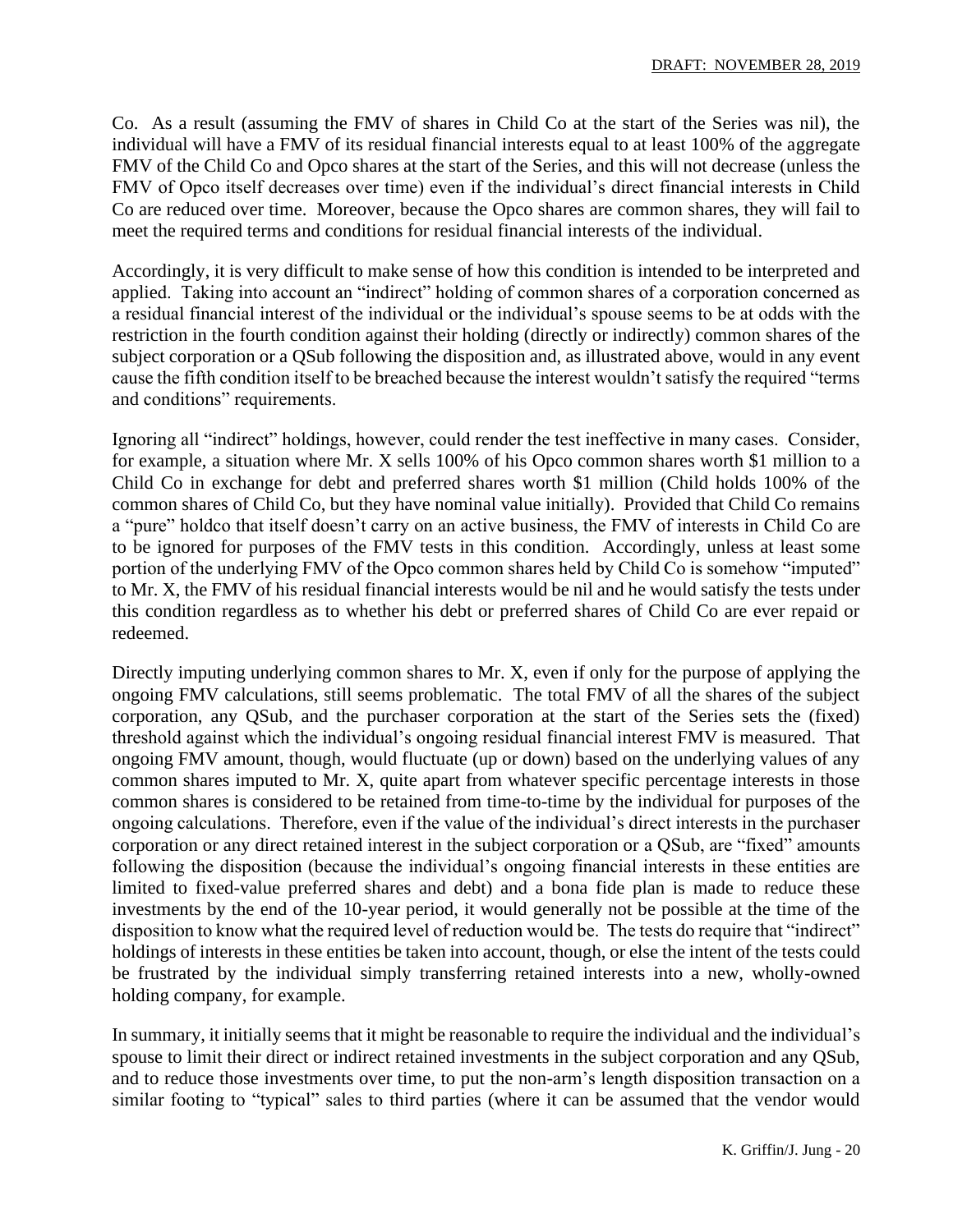typically expect to "cash out" at some point, even if not in full immediately). It is appropriate that the condition does not seek to require a complete divestiture, since genuine transactions with third parties often result in an ongoing retained interest. Even using simple examples, though, it quickly becomes very difficult to attempt to describe precisely how the amount of such direct or indirect retained interests should be measured, both in an absolute dollar and relative percentage sense, for purposes of setting out bright-line divestiture requirements<sup>85</sup>. The complexity only grows as more complicated corporate group structures are considered. Notwithstanding the very detailed rules set out in Quebec's fifth condition, the approach appears to badly miss the mark. It is far from obvious how the approach could be modified to achieve the condition's apparent intention without leaving room for intentional (or inadvertent) manipulation of the calculations.

Even if a workable approach to the calculations could be set out, the requirement to immediately reduce the individual's retained financial interests to a maximum 60% threshold could be problematic in many situations. Family members taking over the business might not have the personal financial "wherewithal" to fund the required "downpayment", and encouraging the business to take on significant new debt at the same time that the active participants in the business are changing might be an overly risky combination. In fact, the rules might simply encourage the "retiring" family member to lend the necessary funds directly to the acquiring family member(s) $86$  – the rules have no restrictions regarding personal loans, even if secured by underlying financial interests in the subject corporation or purchaser corporation. An "indirect" investment represented by loans "through" a related individual does not itself appear to be prohibited<sup>87</sup>. Alternatively, if the initial value against which the value of retained interests is to be compared is determined prior to the beginning of the Series, and the Series includes "purification" transactions necessary to remove passive or redundant assets from the subject corporation so that it can qualify as an SBC at the time of the disposition, it might be easier for the vendor of a "surplus rich" company to meet the initial retained interest restrictions as compared to transactions involving companies that started with less "excess surplus". This seems a bit strange, somehow.

Finally, while requiring that retained interests be reduced by the end of a 10-year period following the disposition allows for a reasonably long time to accomplish the reductions, which could help to mitigate funding stresses on the business, it is not entirely clear what would happen should the required reductions fail to occur by the end of that period. By that time, it would generally be far too late to contemplate a reassessment of the disposition transaction<sup>88</sup>. If the terms and conditions regarding reductions to the retained financial interests were "reasonable" or *bona fide* in some sense, as determined at the time of the original disposition, the fact that subsequent economic results preclude the reductions, for example, shouldn't deny the original tax relief. It would likely be very difficult in practice, though, to determine with certainty whether a failure to comply with required reductions is in some sense intentional.

#### $4.5$ **CALU's Suggested Hallmarks Approach**

We discuss the CALU submission here, as one of the relatively few responses to the 2017 Consultation Paper that provided a reasonably comprehensive alternative approach of describing certain hallmark factors that could be used to distinguish business transfers among family members that are made for "bona fide non-tax purposes" from those that might have a predominant (and, hence "abusive") surplus stripping focus. The CALU approach attempts to address the concern that the hallmark factors suggested by the Department of Finance were too restrictive and unrepresentative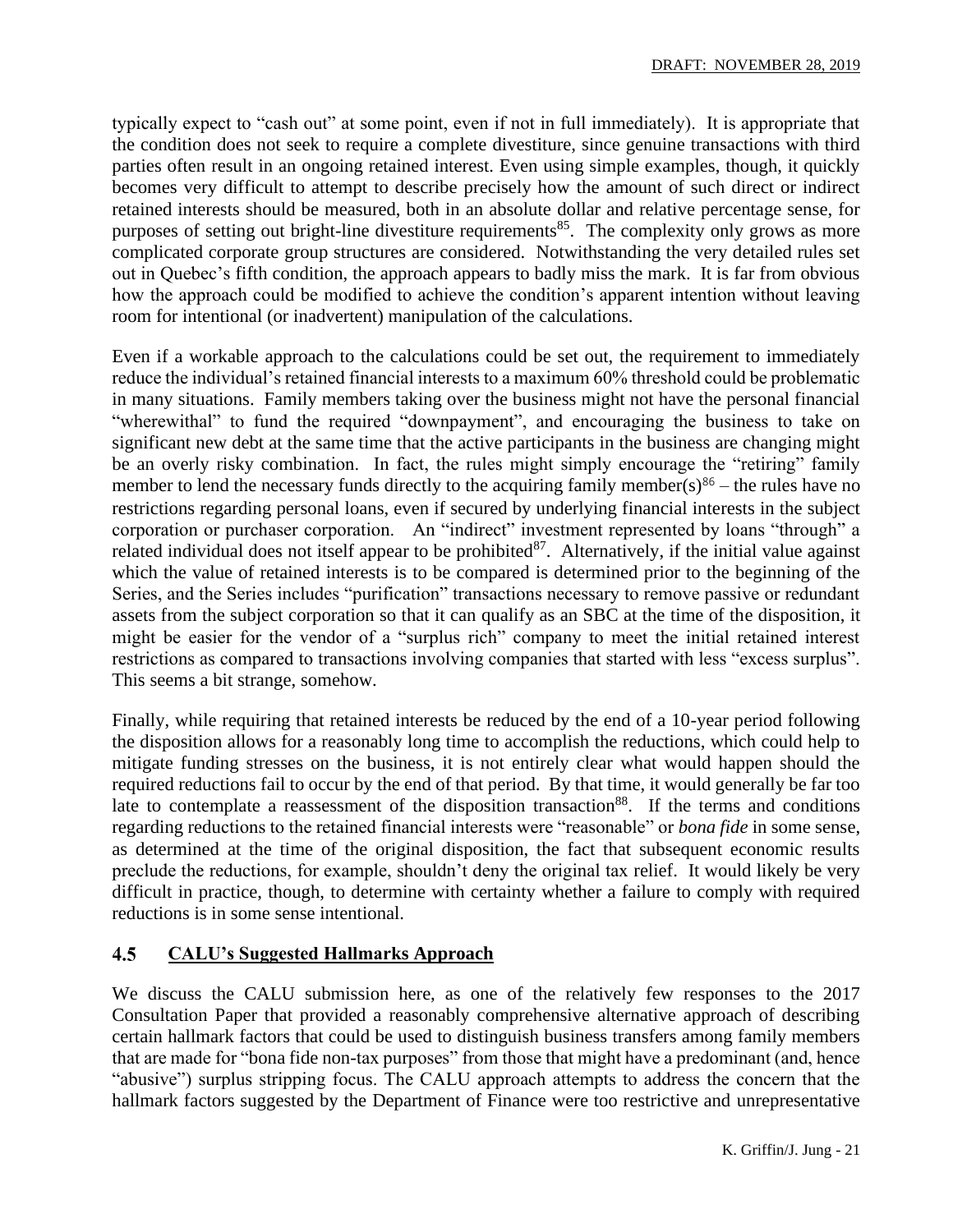of many typical "real world" private company sale transactions, while at the same time resisting use of some of the factors on which the Quebec approach relies.

The CALU approach contemplated an exception to the application of section 84.1, and a similar exception from the related "soft basis" restrictions that would otherwise apply where shares are sold directly to certain individual family members. The exception would apply to a share disposition where the following conditions are met:

- The vendor is at least a certain minimum age (e.g. age 50) or has significant health issues.
- The shares qualify as QSBC shares or shares of a family farm or fishing corporation for the vendor at the time of the disposition.
- Neither the vendor, nor any person affiliated $89$  with the vendor, may (i) control the subject corporation after the disposition, or (ii) retains any shares of the subject corporation by three years following the disposition.
- The vendor's adult children, grandchildren, nephews/nieces and grandnephews/nieces ("qualified individuals") must together own more than 50% of the votes and value of the purchaser corporation, and all other shareholders must deal at arm's length with qualified individuals and the subject corporation, and must not be affiliated with the subject corporation.
- Because of the above restriction, the vendor may not receive any share consideration from the purchaser corporation (or any related corporation)<sup>90</sup>, and any debt consideration must have reasonable repayment terms.

The submission suggests that the exception be claimed by way of an election filed with the corporate tax return for the year of the transaction<sup>91</sup>, so that the CRA would have notice and could audit to ensure the requirements are satisfied. It's not entirely clear what reporting, if any, would be required in connection with a direct sale to a qualified individual, nor whether the particular hallmark conditions for the exception would need to be met starting at that time, or whether those conditions (and, therefore, possibly the election also) would only need to be met at the time of a subsequent disposition by the qualified individual to a purchaser corporation<sup>92</sup> (i.e. at that later time when section 84.1 would otherwise be relevant).

The submission also suggests that it would be appropriate to add a specific anti-avoidance rule that would deny the exception if the vendor reacquires direct or indirect control of the subject corporation within a certain time following the disposition<sup>93</sup>. It's not clear whether the contemplated rule would also deny the relief if the vendor later acquires shares of the purchaser corporation.

The CALU approach would avoid much, if not all, of the potential uncertainty and complexity inherent in the Quebec approach. This would be achieved, however, with some loss of flexibility and a different kind of restriction on the types of family business transfers that would be eligible.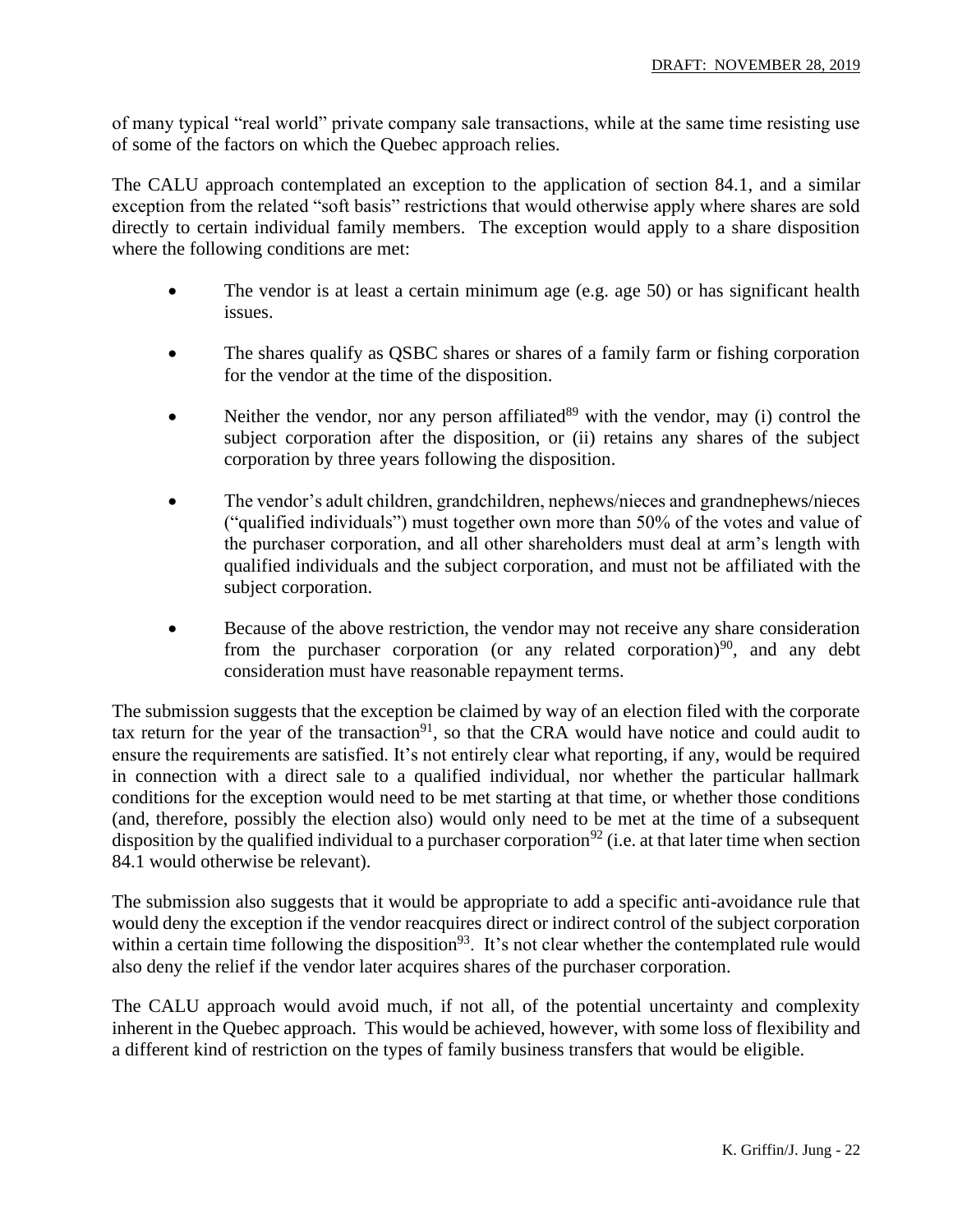The whole concept of requiring "active engagement" in a business of the corporation is avoided, but the clear focus on a "retirement" scenario as the base-case for relief is nevertheless maintained. Given that the suggested approach would not require the vendor to cease being active in the business (as an employee, for example), though, the proposed age threshold seems unduly restrictive<sup>94</sup>. Similarly, not including siblings as qualified individuals<sup>95</sup> would limit many bona fide transfers, including where "retirement" was an objective of one older brother or sister but not another (possibly younger) one. The exception would also not seem to be applicable on death, because the individual's estate (being a trust) would not be a qualified individual that could be entitled to the relief from the softbasis rule (although it's possible that a rule could allow a qualified individual receiving shares from the estate to benefit) $96$ .

It is not clear why the vendor should not be allowed to continue to hold fixed-value preferred shares, at least, in either the subject corporation or the purchaser corporation following the disposition. These would typically be an economic substitute for the debt consideration that would be allowable, but obviously would permit the vendor to potentially defer recognition of some portion of the vendor's accrued gain inherent in the subject corporation shares. In the context of a transfer of a business interest to a family member, provided that the future growth entitlements have been given up, it would allow considerably more flexibility for managing the vendor's overall tax liability if preferred share debt substitutes could be retained (just as they could be in the context of a business transfer to a third party) following the disposition. The proposal allows a three-year period during which shares of the subject corporation could be retained (whether preferred or common), provided that control is given up immediately, but a longer retention period for preferred shares would not seem unreasonable.

Finally, the requirement that the shares (other than for farm or fishing corporations) be QSBC shares, means that access to the benefit of the V-day exemption is linked to this requirement. It seems inappropriate to deny V-day relief merely because the business might have become successful and expanded outside Canada, for example. The same concern would apply to "crystallized" LGCD amounts of the vendor, where the company similarly no longer qualifies as a QSBC.

Overall, CALU's suggested approach represents a more workable and flexible solution to the family business transfer concerns, as compared to the U.S. or Quebec approaches, but as noted above would continue to provide relief to only a subset of bona fide non-arm's length situations.

#### 4.6 **Surplus Computation**

Another option could be the use of a surplus computation. Rather than attempting to select the hallmarks sufficiently similar to an arm's length sale, a surplus computation could attempt to identify and calculate the surplus which "should" be taxed as a dividend. Then upon the transfer of the subject shares which would otherwise trigger section 84.1, the computed amount would be deemed to be a dividend, notwithstanding the legal form of the consideration. This has the effect of ordering the distribution, *i.e.,* the amount which "should" be taxed as a dividend is considered distributed first. The tax consequence could be deferred, in theory, until the time at which any funds are received by the taxpayer from the purchaser corporation. Any deferral consequence would necessarily have to contemplate tracing and reorganization rules.

Because of the complexities involved, this could be an elective option (rather than mandatory) as it may be suitable only for certain taxpayers.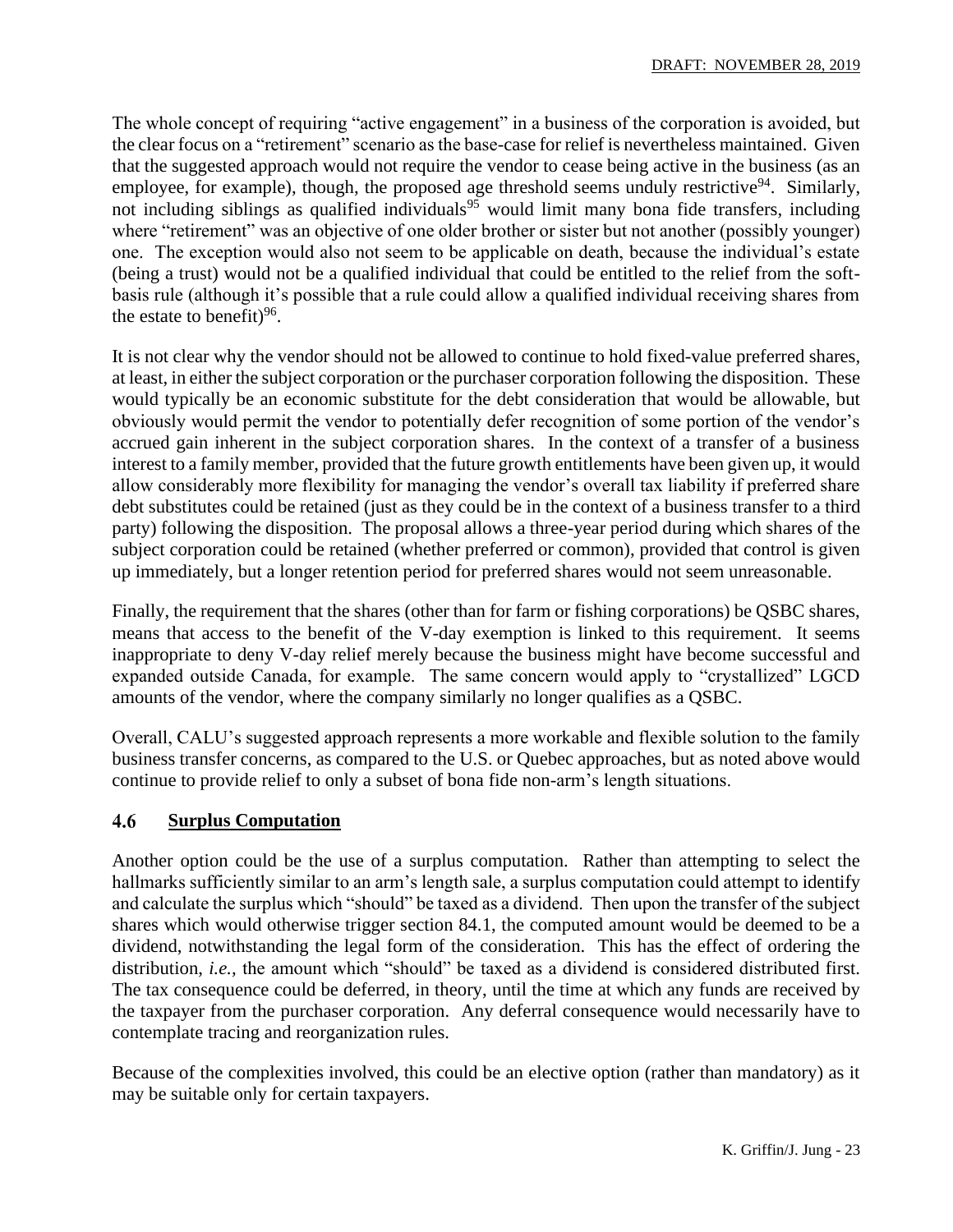The interaction with any LCGD claimed or V-Day increment would have to be considered. In a share transfer otherwise subject to section 84.1, perhaps the price of access to such tax-free exemptions could be the immediate taxation of the appropriate amount of surplus as a dividend.

The crucial question is the amount of surplus which "should" be taxed as a dividend. A new surplus computation inherently reeks of complexity for any existing corporation with multiple shareholders and classes of shares; fiscal history involving reorganizations and change of shareholders and/or subsidiary corporation ownership. These raise questions of consolidation of balances and allocating the "right" amount of surplus to the "right" shareholder. Also, choosing the starting point for the calculation could be arbitrary and compliance may be difficult as a practical matter because of deficient historical records.

To avoid the complexity of a "new" surplus computation, consideration could be given the use of an existing balance such as safe income or GRIP. Both are a measure of undistributed income, calculated on a cumulative basis and reduced by dividends paid. However, both may have shortcomings.

- The computation of safe income is based, to a large extent, on administrative practice and this may raise concerns regarding certainty.
- GRIP is a statutory formula, but there are the following concerns.
	- $\circ$  GRIP excludes income which was taxed at the lower small business rate<sup>97</sup> and it is not clear that this is an appropriate exclusion in this context.
	- o The transitional rule to create an opening balance of GRIP when the eligible dividend rules came into effect only took into account the five year history back to the 2000 taxation year.<sup>98</sup> Therefore the opening balance necessarily did not include all of the corporation's full rate taxable income.
	- o Not all private corporations presently have a computed GRIP balance.<sup>99</sup>

In light of the above, rather than using the existing GRIP (if computed), consider applying the tax balance sheet approach in subsection 89(4) with some modification. This subsection otherwise applies to compute the addition to GRIP when a corporation becomes a CCPC and therefore provides an opening balance for GRIP. The approach contrasts to the historic taxable income tracking that might otherwise be considered a "pure" approach, similar to the manner in which safe income is computed and the transitional rule when the GRIP and the eligible dividend system came into effect (limited to a five year lookback as commented above). The tax balance sheet approach takes into account the cost amount of property and cash on hand, reduced by debts and paid-up capital of shares. Subsection 89(4) provides for a subtraction in the calculation of the corporation's LRIP which should not relevant in the context of the surplus computation under consideration. Adjustment to the subsection 89(4) calculation may be needed in respect of investment income. Generally, the refundable tax system creates an incentive to pay out a dividend triggering a dividend refund. However to the extent that there is NERDTOH or ERDTOH, there should be a deduction on account of such tax balances in determining the surplus amount.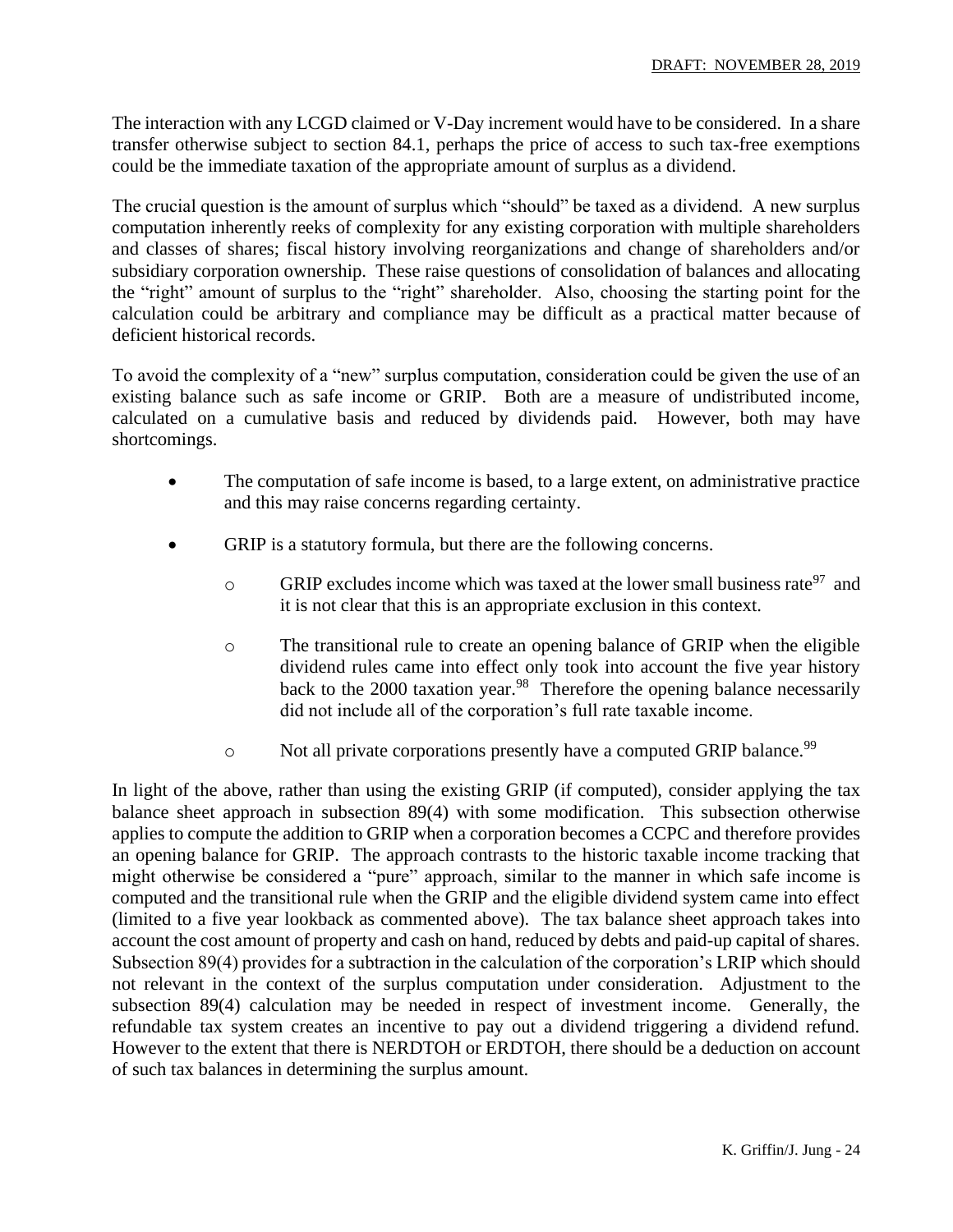Although it may be possible to compute a figure representing undistributed income using such a modified tax balance sheet approach, this does not complete the analysis. There remains the issue of allocating the "right" amount of surplus to the "right" shareholder. Therefore if shareholders and their share ownership have changed, a calculation may be required for the particular holding period among other issues. This seems to reintroduce complexity and for that reason, this "new" surplus computation approach does not seem feasible.

#### 4.7 **"Small Business Corporation" and Non-affiliated**

Having considered the issues with a hallmarks approach and a "new" surplus computation approach as discussed above, we suggest the following approach based on "small business corporation"<sup>100</sup> ("SBC") status and transfers to non-affiliated persons. Because of the reference to existing statutory concepts, this approach provides relative simplicity and certainty and while relief is limited, the relief could be expanded with suitable qualifying share ownership parameters.

We suggest that section 84.1 should remain as is applicable to non-arm's length transfers (as defined therein) but with an exception for certain transfers of subject shares which are shares of an SBC. Because most transfers within a family group are transfers between related persons, such transfers are deemed non-arm's length and therefore necessarily within the relationship parameters of section 84.1. An exception could be created for transfers to related persons who are not affiliated.

One reason we suggest the use of an affiliated person test is because the concept is used to determine whether the recognition of certain losses should be "suspended" because the transferor continues to have a certain "economic connection" to the loss property. This tax policy recognizes that transfers between non-affiliated persons (even if the persons are related) are sufficiently *bona fide* that suspending those losses is not appropriate. If the policy is to allow the recognition of losses on transfers between these persons, it seems equally appropriate for section 84.1 not to apply on the transfer of an SBC to a non-affiliated person. We note also that prior to the introduction of the loss suspension rules in 1995, similar "stop-loss" rules applied on transfers between related persons. Consequently, prior to 1995 there was a more consistent policy between the loss denial rules and section 84.1. Introducing an exception to section 84.1 for dispositions of shares of an SBC where the transfer is between persons who are not affiliated with each other would reestablish that consistent policy.

 $(a)$ "Small Business Corporation" as the subject corporation

As a starting point, we focus on the surplus stripping concern and consider whether there may be situations where that concern is sufficiently reduced so that relief should be available.

If the subject corporation is an SBC at the time of disposition, then all or substantially all of the fair market value of the corporation's assets must be used in an active business carried on primarily in Canada<sup>101</sup> by it or a related corporation. The SBC definition can also be satisfied by a corporation all or substantially all of the fair market value of the assets of which are shares or indebtedness of connected (within the meaning of subsection 186(4)) small business corporations. Because of the "all or substantially all"<sup>102</sup> requirement, it seems that there should not be significant "non-business" cash on hand or passive investment (although the amount or value of same is relative to the overall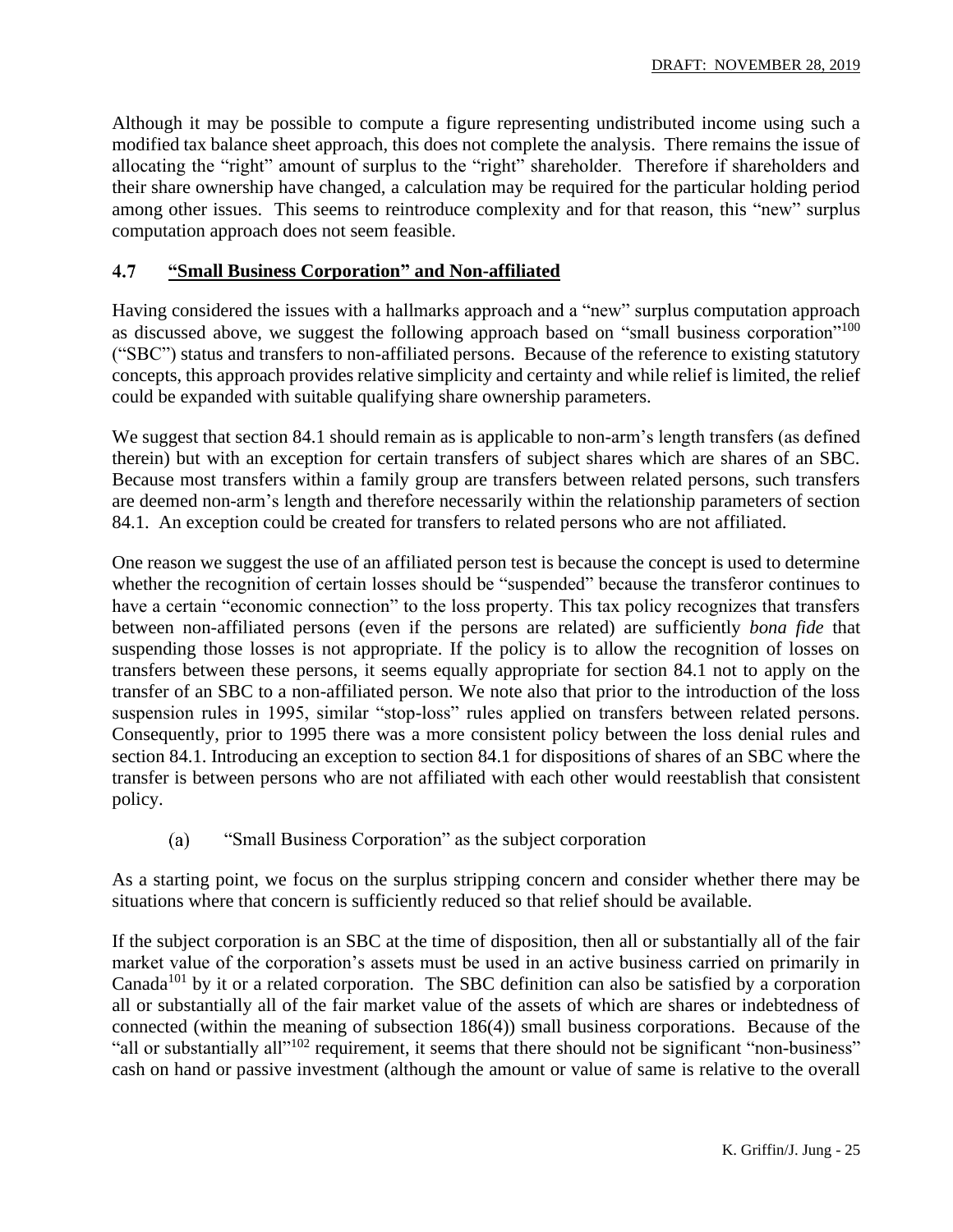fair market value). Our suggestion is that SBC status in and of itself may support the position that the purpose of the share transfer is not to surplus strip.

Limited cash on hand which is not necessary for the business at the time of disposition may mean that it is not possible to "backward strip" (*i.e.,* retained earnings). It is acknowledged however that this does not prevent a "forward strip" (*i.e.,* future earnings).

We acknowledge that SBC status in and of itself should not permit an exemption from section 84.1. However, we submit that SBC status may be regarded as a character defining trait given the definitional limitation of "non-business" assets. Thus, in the case of an Opco which is an SBC, perhaps the transfer of shares is indeed a business transition and similarly, in the case of a Holdco which has a sufficient interest in the corporation carrying on the active business to so qualify. While a holding corporation which owns as little as a 10.1% interest (votes and value) in the corporation carrying on the active business may itself qualify an SBC, the owner of such holding corporation is either a sufficiently minority participant that he/she alone cannot engineer a surplus strip of the operating business or an active but minority owner not to be treated differently for this purpose than a larger owner.

Transfer of shares of SBC to non-affiliated person – ownership change parameters (b)

We suggest an exemption from section 84.1 for share transfers between related persons who are not affiliated. Spouses and common-law partners are affiliated. A parent and child are not affiliated. Siblings are not affiliated. We suggest the following ownership change parameters for the exception.

- (i) The subject corporation is an SBC immediately before the transfer of shares. For purposes of this condition, consider whether the reference to "in Canada" in paragraph (a) of the SBC definition in subsection 248(1) may be ignored.
- (ii) The taxpayer is not affiliated with the purchaser corporation immediately before the disposition and does not become affiliated with the purchaser corporation (or another corporation that directly owns, or has an indirect interest in (see description below), any common shares of the subject corporation and in which the purchaser corporation holds common shares) as part of a series of transactions or events that includes the disposition.

The intention is that the taxpayer (together with affiliated persons) should not control the purchaser corporation and thereby indirectly continue to control the common share participation (if any) in the subject corporation that was transferred to the purchaser corporation. Accordingly, it is also necessary to ensure that this requirement is not avoided by having the purchaser corporation transfer common shares of the subject corporation into a holding corporation which the taxpayer controls (through voting, non-participating shares, perhaps).

(iii) The taxpayer is not affiliated with the subject corporation (or any other small business corporation an investment in which by the subject corporation, directly or indirectly, is required for the subject corporation's qualification as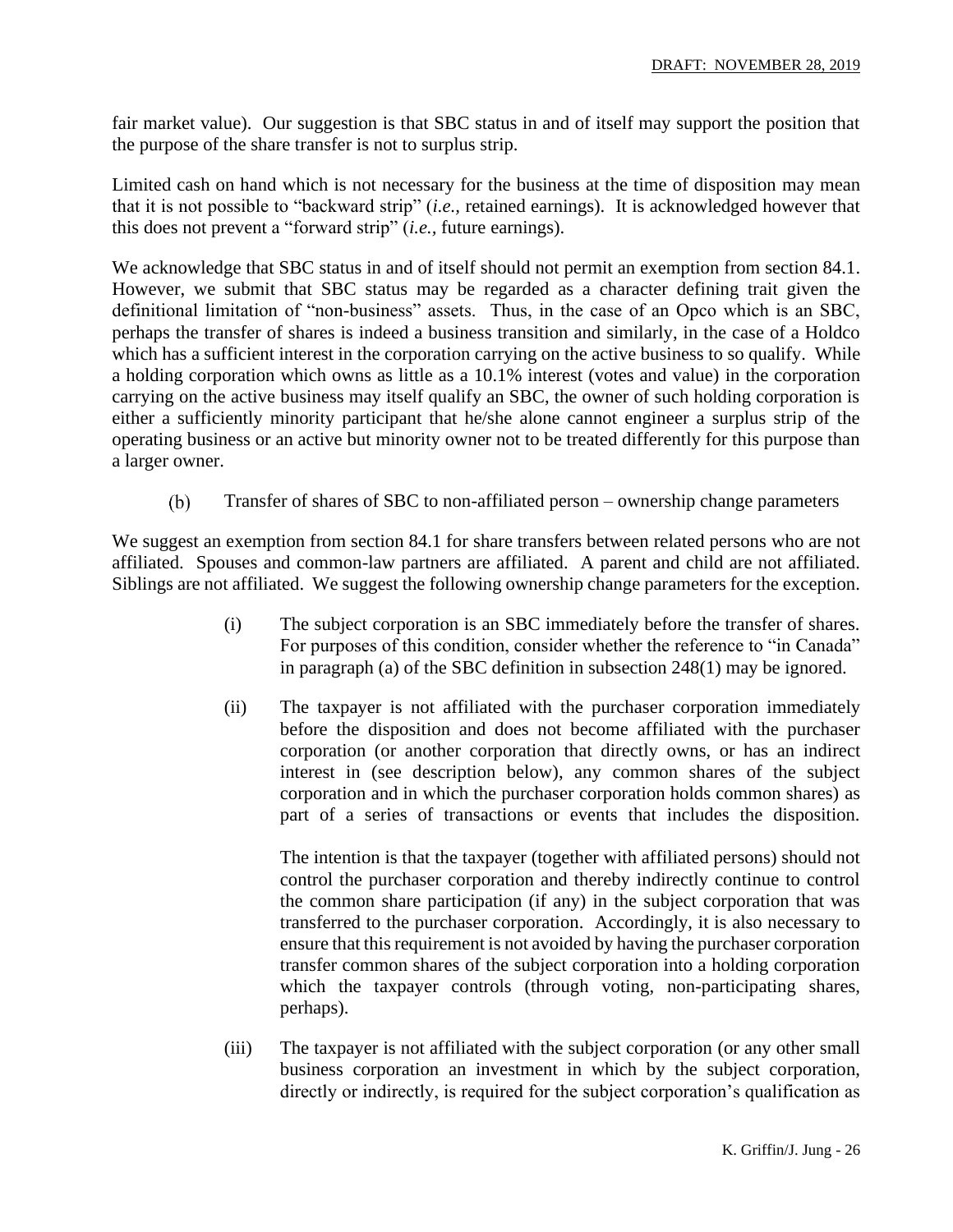a small business corporation) immediately after the disposition and does not become affiliated following the disposition as part of a series of transactions or events that includes the disposition.

(iv) For purposes of  $4.7(b)(ii)$  and (iii) above and  $4.7(b)(v)$  below, section 251.1 is read without reference to the definition of "controlled" in subsection 251.1(3). In other words, "controlled" for this purpose shall mean *de jure* control and not "controlled, directly or indirectly, in any manner whatever".

A concern in this respect is that the debt (promissory note) consideration received by the taxpayer from the purchaser corporation could be sufficiently significant that the taxpayer might be considered to have a degree of economic control. In addition, it is possible that the taxpayer may continue to be involved operationally in the business. Both of these may be expected in a family business transition yet still result in the particular corporation being "controlled, directly or indirectly, in any manner whatever", especially in light of subsection 256(5.11). Accordingly, limiting the definition to *de jure* control provides a clearer test as to whether this proposed exception to section 84.1 would be applicable.<sup>103</sup>

(v) Neither the taxpayer nor any person affiliated with the taxpayer shall, immediately following the disposition directly own or have an indirect interest in (see description below), nor acquire (directly or as an indirect interest) following the disposition as part of a series of transactions or events which includes the disposition, any common or other participating shares of the subject corporation (or any other small business corporation an investment in which by the subject corporation, directly or indirectly, is required for the subject corporation's qualification as a small business corporation) or the purchaser corporation.

It may be possible to relax the above and permit the taxpayer to continue to have some percentage of common or other participating share ownership. The concern is the transaction does not constitute a "*bona fide*" transfer of the subject corporation to the related but non-affiliated person. For example, the taxpayer could relinquish *de jure* control of the subject corporation to the purchaser corporation (or the non-affiliated but related family members who control the purchaser corporation), and transfer preferred shares and some but not all common or participating shares to the purchaser corporation. The preferred shares being a debt substitute may be retracted with purchase price flowing to the taxpayer. Yet the taxpayer's economic interest in the subject corporation may not have sufficiently changed given continued common share ownership. The threshold at which the taxpayer's interest sufficiently changes to address the above concern is not clear but allowing no retained common or participating share ownership should clearly address the concern. It is recognized however that there may be circumstances where some limited degree of participating ownership may be desirable.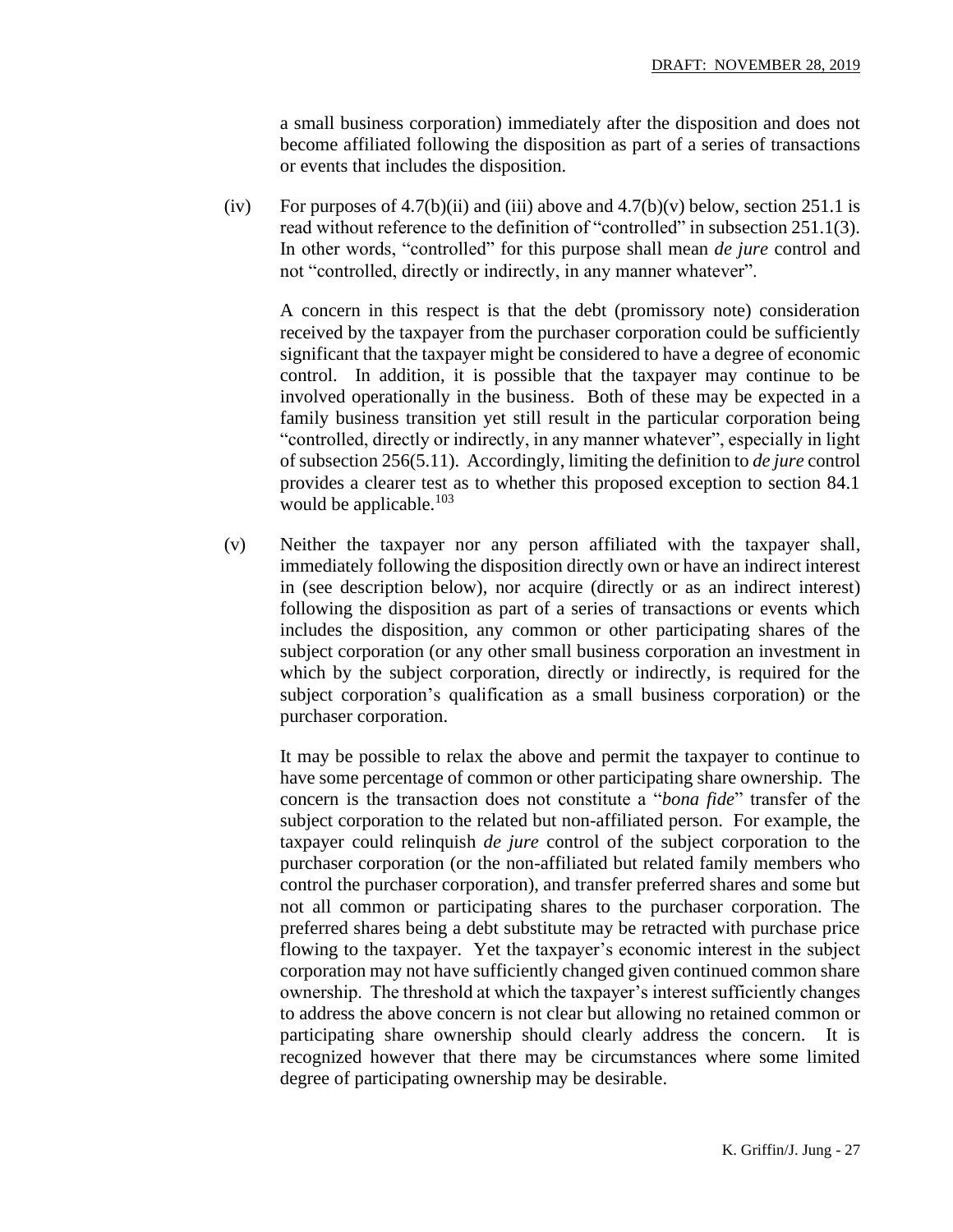- (vi) Indirect interestsshall be determined by applying on a recursive basis, the rules in paragraphs  $256(1.2)(d)$ , (e), (f) and (g) as if the references therein to "shares" were read as references to "common or other participating shares" of the particular corporation or corporations.
- $(c)$ Transfer of SBC shares to non-affiliated person – "soft" basis changes

For purposes of this proposed exception, the "soft" basis rule should be similarly adjusted.

- (i) If a disposition of shares fits within the exception outlined above, then basis hardens. For example, suppose a taxpayer (the "First Taxpayer") transfers subject shares to a purchaser corporation, claims the LCGD and the transfer fits within the exception outlined above. If the subject shares become vested in another person for whom section 84.1 is being tested, if relevant, the LCGD claimed by the First Taxpayer should not be "soft" basis to such other person.
- (ii) If an individual acquired shares from a non-arm's length taxpayer where current subparagraph  $84.1(2)(a.1)$  would otherwise treat the LCGD or V-Day increment claimed by that taxpayer or a person non-arm's length with such taxpayer (the "Previous Taxpayer") as "soft" basis, and at the particular time, the individual is transferring such shares to a purchaser corporation, such amounts shall not be "soft" basis provided that:
	- (A) The individual was not affiliated with the Previous Taxpayer at the time of the share acquisition; and
	- (B) The disposition to the purchaser corporation would satisfy the exception outlined in 4.7(b) above at the particular time, if the Previous Taxpayer (rather than the individual taxpayer) were required to meet the conditions in  $4.7(b)(ii)$ , (iii) and (v) above (that is, provided that the Previous Taxpayer is not affiliated with the purchaser corporation or the subject corporation and neither the Previous Taxpayer nor an affiliated person owns, directly or indirectly, any "prohibited" common shares).

Note that, for greater certainty, the proposed relief from the application of section 84.1 described in 4.7(b) above shall not be available in respect of a disposition where the exception from the "soft basis" rules described in 4.7(c) above would not be met because of the requirements in 4.7(c)(ii)(B). For example, if a Parent disposes of shares to a Child and claims the LCGD in respect of a gain on the disposition, the Child should not then be entitled to relief from section 84.1 on a later sale of those shares back to a purchaser corporation owned by the Parent (even though that subsequent disposition might have otherwise, on its own, met the proposed conditions for the relief).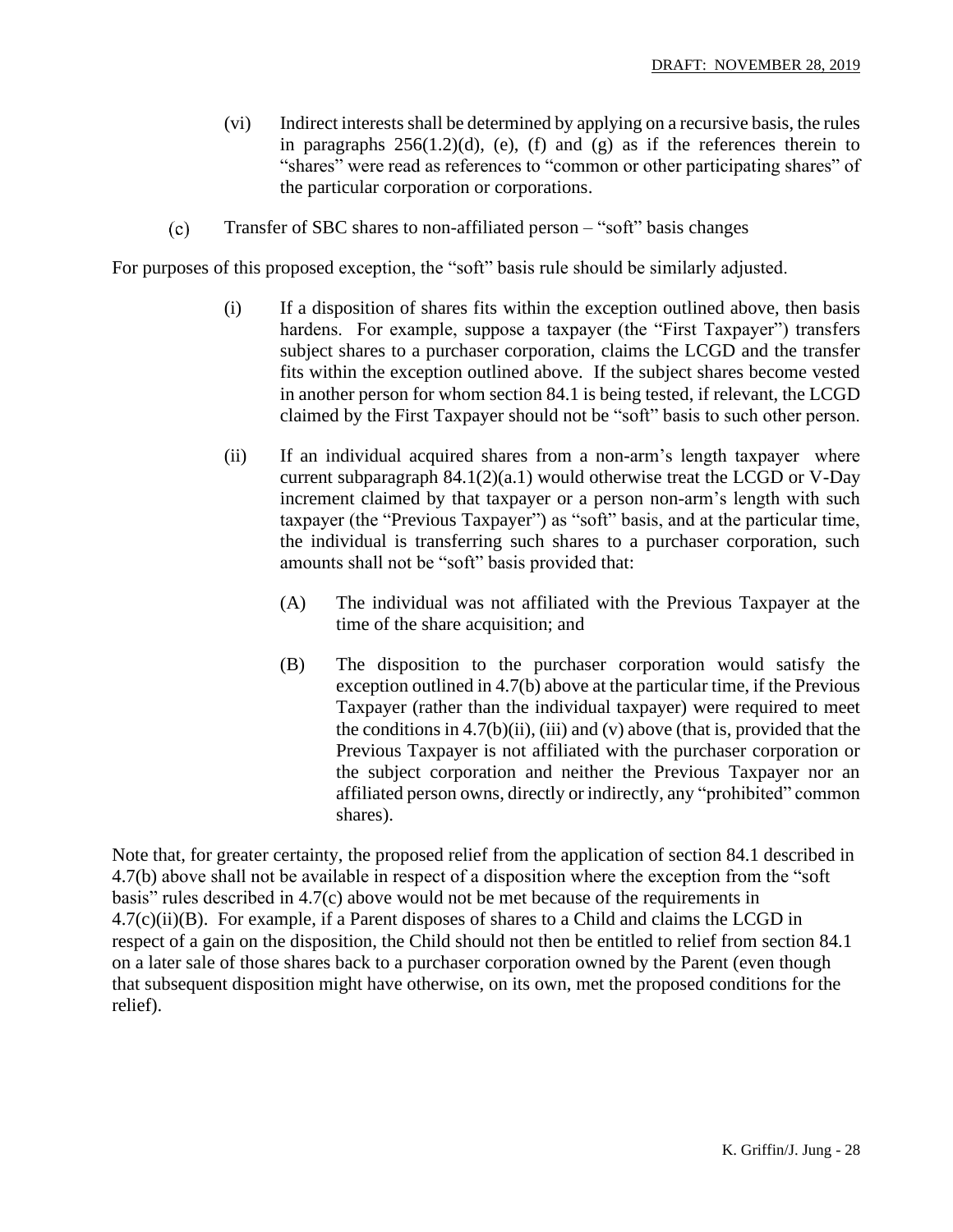### **5. CONCLUDING REMARKS**

The question put forward in the 2017 Consultation Paper was how section 84.1 might be amended to facilitate "genuine" intergenerational transfers while addressing the government's surplus stripping concerns.

The analysis of a "genuine" transfer leads to comparison with an arm's length transfer. For this reason, a hallmarks approach has conceptual appeal. However, many hallmarks can be subject to interpretative issues and therefore lead to uncertainty. Purely objective criteria will inevitably be either under- or over-inclusive. Too-strict conditions will deny relief to many otherwise "deserving" family situations, while looser tests threaten the prospect of "abuse". Ultimately, any choice of particular hallmarks risks being arbitrary, resulting in winners and losers without conceptually clear distinctions.

Although no solution will be perfect, we believe that the suggested "SBC/Non-Affiliated" approach represents a reasonably balanced response to addressing these potential shortcomings. While this approach could be considered a variation of a hallmarks approach, its use of existing statutory concepts should allow greater certainty in application.

Framing the question in terms of purely "intergenerational" transfers has tended to result in a focus on retirement-type scenarios, and in our view, necessarily leads to suggested solutions targeted to that fact pattern alone. For this latter reason, we have considered the broader question of "interfamily" transfers. The relief which would be provided by the "SBC/Non-Affiliated" approach is not limited to the retirement-type scenario and could be available in a broader range of "genuine" family business transitions, including transfers between siblings and those resulting from the death of an owner, while still limiting the ability of taxpayers to obtain clearly inappropriate results. Refinements are undoubtedly necessary, but in the absence of more fundamental tax system reform, we believe that a workable legislative response along the lines suggested can be implemented to reduce the existing tax impediments to the interfamily transfer of private businesses.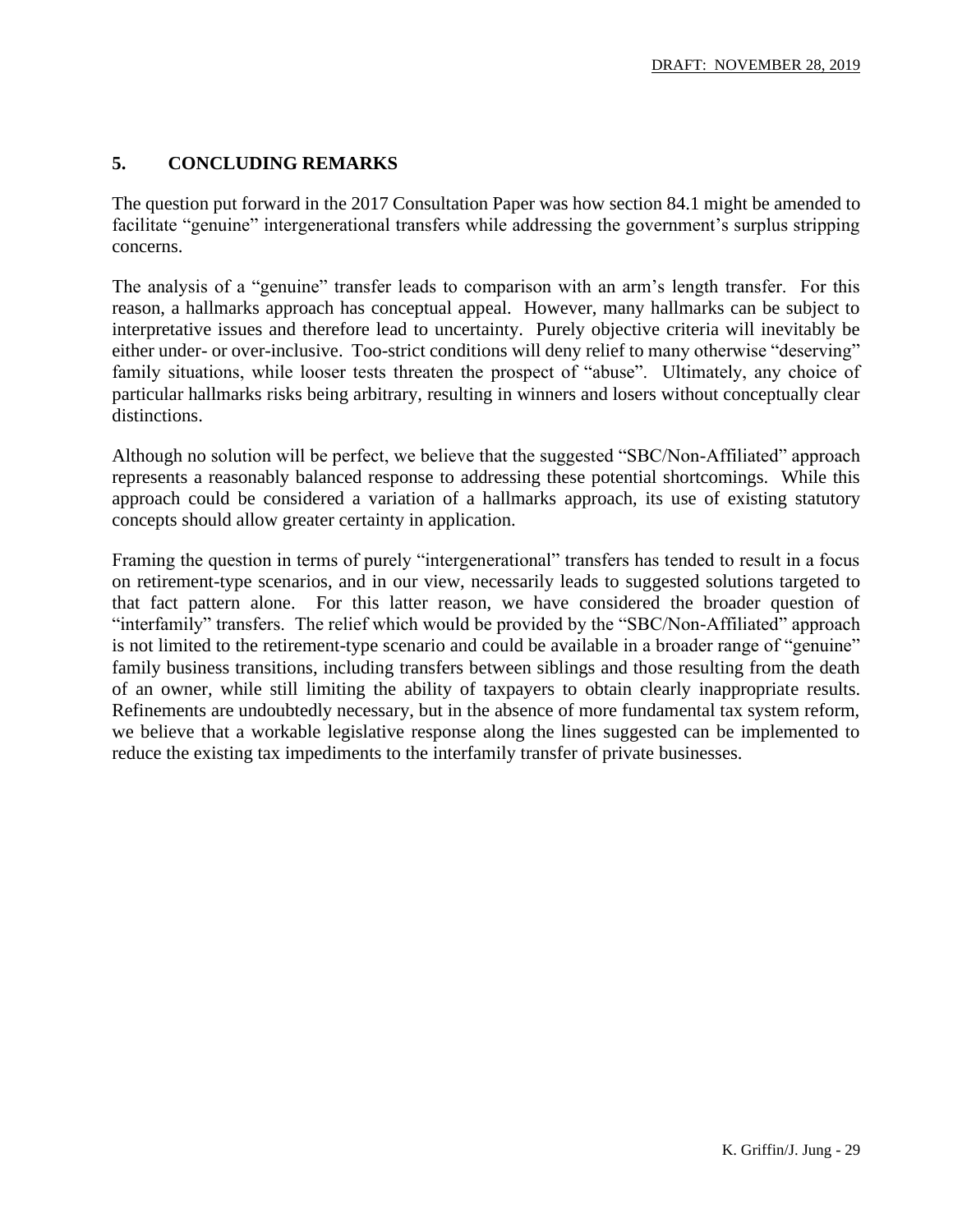### **APPENDIX A: EXCERPTS FROM QUEBEC TAXATION ACT**

**517.5.5**. Where eligible shares of an individual, other than a trust, are disposed of in connection with an eligible business transfer of the individual and, but for this section, a dividend equal to the excess amount that corresponds to the amount by which the aggregate determined under section 517.3 exceeds the aggregate determined under section 517.3.1 would, under section 517.2, be deemed to have been paid by the purchaser corporation to the individual, and received by the individual from the purchaser corporation, at the time of the disposition of those shares, the following rules apply:

(a) the lesser of the amount of that excess amount and the amount determined in respect of the disposition of those shares under paragraph b of subsection 1 of section 84.1 of the Income Tax Act (R.S.C. 1985, c. 1 (5th Suppl.)) (in this section referred to as the "deemed dividend amount") is deemed to be a capital gain from the disposition of those shares, to the extent of the amount the individual designates to that effect in the individual's fiscal return filed under this Part (in this section referred to as the "designated capital gain") for the year of disposition, without, however, exceeding the amount (in this section referred to as the "particular amount") determined in accordance with the second paragraph, and, despite any other provision of this Act,

i. for the purposes of section 234, where a reserve is claimed in accordance with subparagraph b of the first paragraph of that section in respect of the portion of the proceeds of disposition of the shares that is payable after the end of the year of disposition, the gain from the disposition of those shares is deemed to be equal to the amount by which the designated capital gain exceeds the amount of the reserve (which excess amount is in this subparagraph and subparagraphs ii and iii referred to as the "reduced capital gain") and, for the purpose of determining the reserve that the individual may claim in respect of the disposition of the shares, subparagraph b of the first paragraph of section 234 is to be read without reference to its subparagraph iii,

ii. for the purpose of determining the tax payable under this Part by the individual for the year of disposition,

(1) section 28 is to be read, in respect of the designated capital gain or reduced capital gain, as the case may be, without reference to subparagraph ii of its paragraph b and, in respect of the amount the individual may subtract in accordance with its paragraph c, as if the designated capital gain or reduced capital gain were not taken into account for the purposes of subparagraph i of its paragraph b,

(2) an amount is deductible by the individual under Book IV, except Title VI.5, only to the extent that the individual's income, determined in accordance with subparagraph 1, exceeds one-half of the amount of the designated capital gain or reduced capital gain, as the case may be,

(3) an amount is deductible by the individual under Title VI.5 of Book IV, in respect of a capital gain other than the designated capital gain or reduced capital gain, as the case may be, only to the extent that the individual's taxable income, determined otherwise and taking subparagraphs 1 and 2 into account, exceeds one-half of the amount of the designated capital gain or reduced capital gain, and

(4) an amount is deductible by the individual under section 729 only to the extent that the excess amount referred to in paragraph b of section 28 that would be determined for the year, in respect of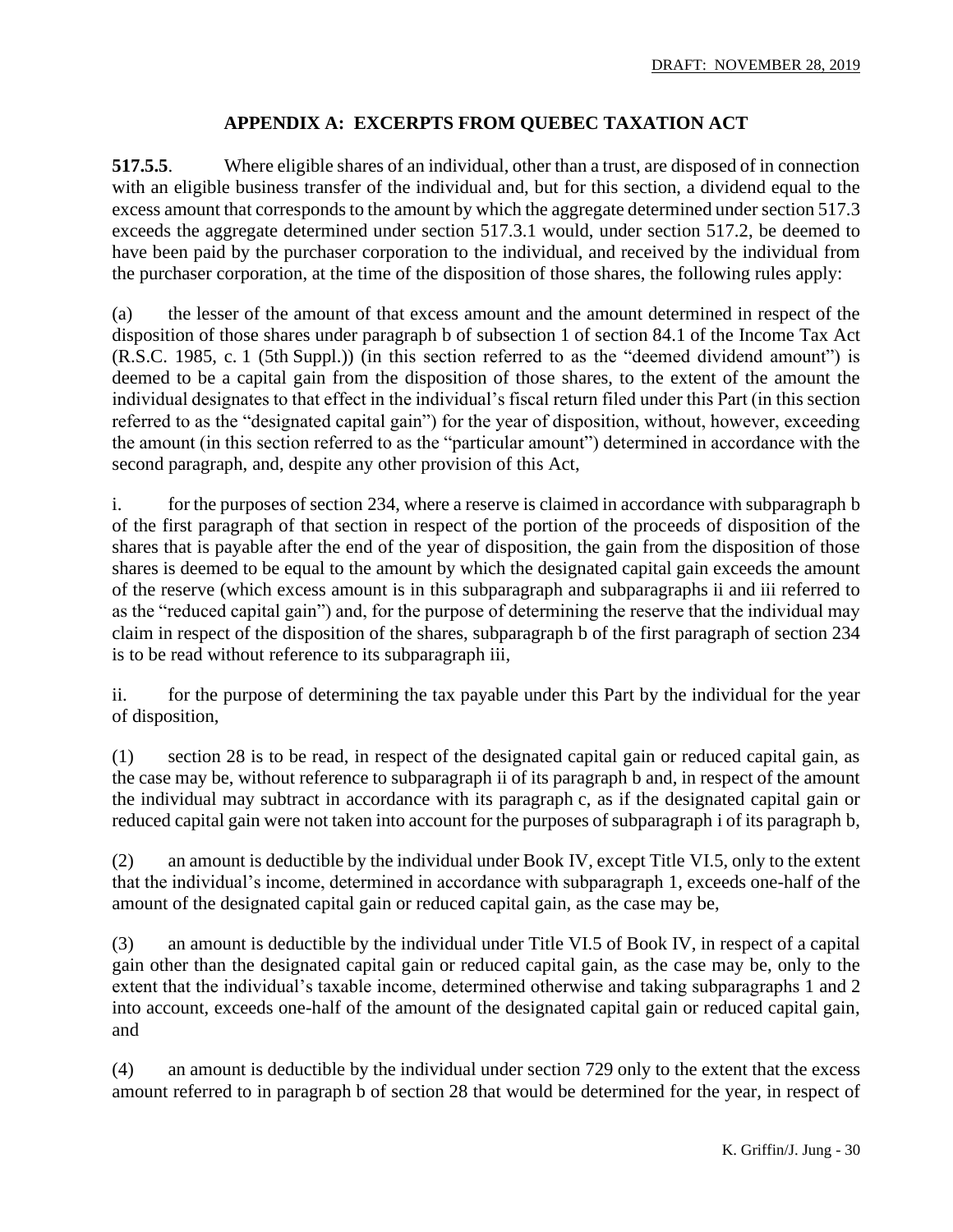the individual, if the amount of the designated capital gain or reduced capital gain, as the case may be, were not taken into account, and

iii. the amount determined under paragraph b of section 28, to which paragraph b of section 728.0.1 refers for the purpose of determining the individual's non-capital loss or farm loss for the year of disposition, and the amount determined under subparagraph i of paragraph b of section 28, to which paragraph a of section 730 refers for the purpose of determining the individual's net capital loss for the year of disposition, are computed without taking the amount of the designated capital gain or reduced capital gain, as the case may be, into account; and

(b) the amount of the designated capital gain in respect of the disposition of those shares is deemed not to be a dividend paid by the purchaser corporation and received by the individual at the time of the disposition of those shares.

The particular amount to which the first paragraph refers is equal to twice the least of the amounts that would be determined in respect of the individual for the year under paragraphs a to d of section 726.7 or 726.7.1, as the case may be, if the deemed dividend amount were a capital gain realized by the individual in the year from the disposition of shares of the capital stock of a family farm or fishing corporation or of eligible small business corporation shares, as the case may be, and if subparagraph 1 of subparagraph ii of subparagraph a of the first paragraph were not taken into account.

**\_\_\_\_\_\_\_\_\_\_** 2017, c. 1, s. 137; 2017, c. 29, s. 76.

**517.5.6.** A series of transactions that includes the disposition by an individual of eligible primary and manufacturing sectors shares of a corporation (in this section referred to as the "particular corporation") may be considered to be an eligible business transfer of the individual only if the individual or the individual's spouse was, while the individual owned those shares and during the 24-month period that immediately preceded the disposition of the shares, actively engaged in a business carried on by the particular corporation or by a corporation in which the particular corporation had a substantial interest.

For the purposes of the first paragraph, the following rules apply:

(a) where the individual or the individual's spouse, as the case may be, is, immediately before the disposition of the shares, unable to actively engage in a business carried on by the particular corporation or by a corporation in which the particular corporation had a substantial interest due to an illness or a disability, the first paragraph is to be read as if "the 24-month period that immediately preceded the disposition of the shares" were replaced by "the 24-month period that preceded the time at which the individual's inability, or that of the individual's spouse, began";

(b) the individual is deemed, during the 24-month period that immediately precedes the disposition of the shares, to own the shares and to have been actively engaged in a business carried on by the particular corporation or by a corporation in which the particular corporation had a substantial interest if

i. the individual's spouse died in the 24-month period that precedes the disposition of the shares, and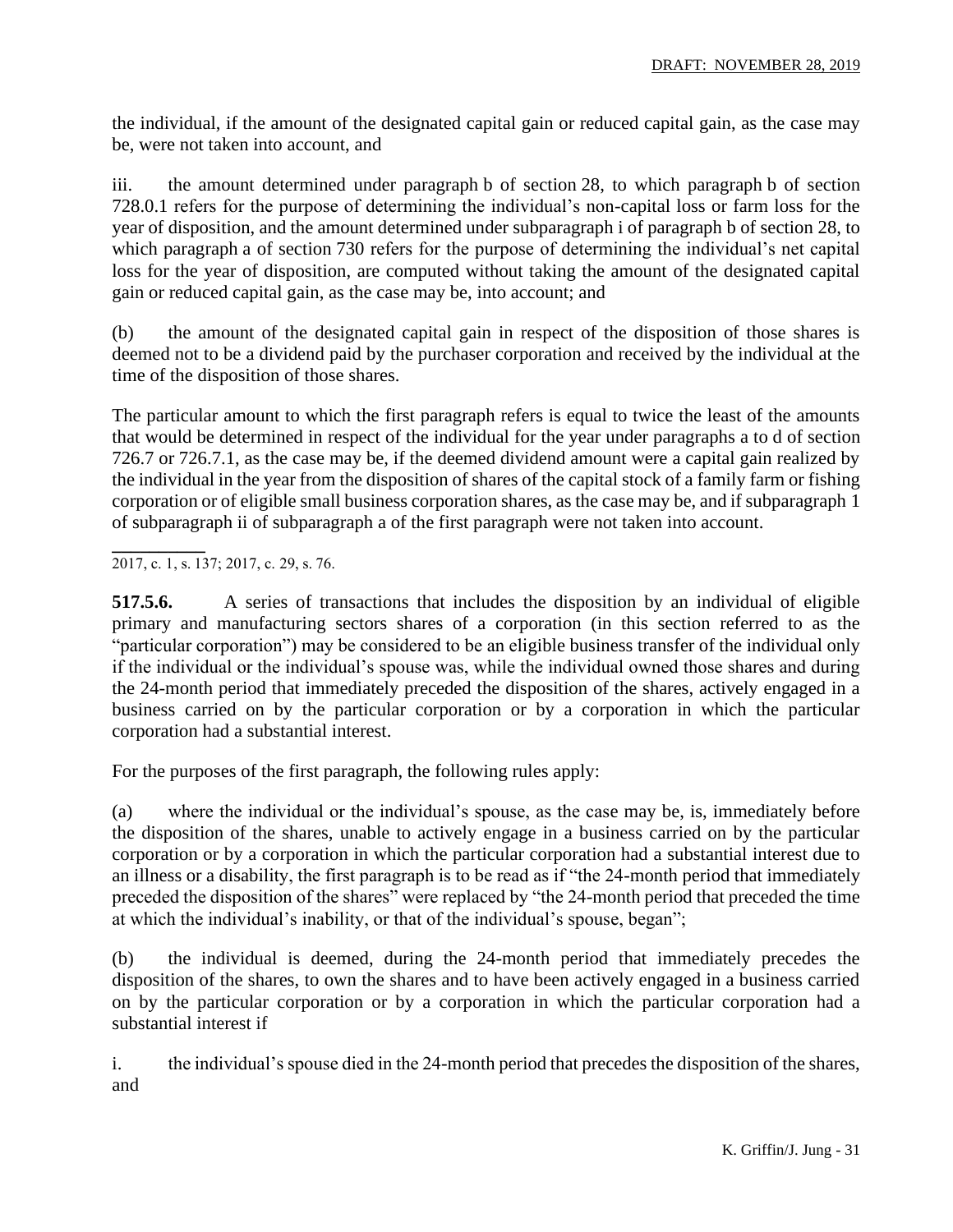ii. the individual or the individual's spouse was actively engaged in a business carried on by the particular corporation or by a corporation in which the particular corporation had a substantial interest during the 24-month period that precedes the date of death; and

(c) where an individual was actively engaged in a business during a particular period and all or substantially all of the assets used in the course of carrying on that business is disposed of to a corporation as consideration for shares of the capital stock of the corporation, the individual is deemed to have actively engaged in a business carried on by the corporation for the particular period.

**\_\_\_\_\_\_\_\_\_\_** 2017, c. 1, s. 137; 2017, c. 29, s. 77.

**517.5.7.** A series of transactions that includes the disposition by an individual of eligible shares of a corporation (in this section referred to as the "particular corporation") may not be considered to be an eligible business transfer of the individual where, after the disposition of the shares, the individual or the individual's spouse is actively engaged in a qualified business carried on by the purchaser corporation, by the particular corporation or by a corporation in which the particular corporation has a substantial interest, unless

(a) the active engagement of the individual or the individual's spouse in that business for a particular period (in the second paragraph referred to as the "transition period") aims to encourage the transfer of the knowledge possessed by the individual or the individual's spouse in relation to that business for the benefit of other persons actively engaged in that business;

(b) substantially all the income from the business in which the individual or the individual's spouse is actively engaged is not derived from the sale, leasing, rental or development, as the case may be, of properties, or the rendering of services, similar to those of a business that, before the disposition of the shares, was carried on by the purchaser corporation, by the particular corporation or by a corporation in which the purchaser corporation or the particular corporation held a direct or indirect interest; or

(c) the active engagement of the individual or the individual's spouse in that business stems from the sole fact that the person referred to in section 517.5.11 is unable to actively engage in that business due to an illness, a disability or the person's death if the illness, disability or death begins or occurs after the disposition of the shares of the particular corporation.

For the purposes of subparagraph a of the first paragraph, for any calendar year included in whole or in part in the transition period, the remuneration received by an individual as consideration for services rendered in the calendar year or part of calendar year because the individual is actively engaged in a business carried on by the purchaser corporation, by the particular corporation or by a corporation in which the particular corporation has a substantial interest must not exceed the amount obtained by multiplying the Maximum Pensionable Earnings determined for the year under section 40 of the Act respecting the Québec Pension Plan (chapter R-9) by the proportion that the number of days in the calendar year that are included in whole or in part in the transition period is of 365.

**\_\_\_\_\_\_\_\_\_\_**

**517.5.8.** A series of transactions that includes the disposition by an individual of eligible shares of a corporation (in this section referred to as the "particular corporation") may not be considered to

<sup>2017,</sup> c. 1, s. 137; 2017, c. 29, s. 78.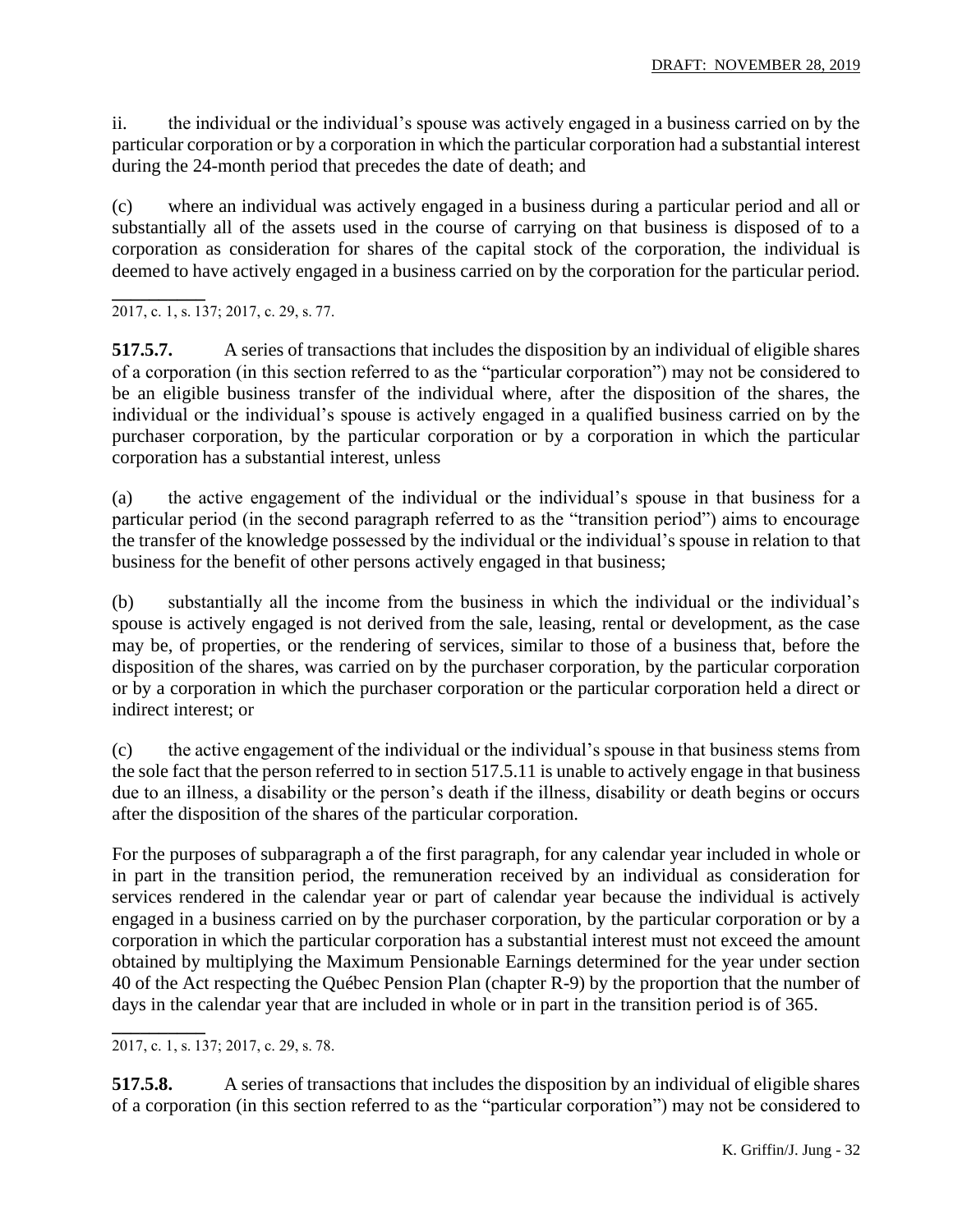be an eligible business transfer of the individual where, in the period that begins 30 days after the disposition of the shares and ends at the end of that series of transactions, the individual or the individual's spouse controls the particular corporation or a corporation in which the particular corporation had, immediately before the disposition of those shares, a substantial interest or is a member of a group of persons that controls such a corporation, unless the corporation is

(a) a corporation carrying on a business substantially all the income of which is not derived from the sale, leasing, rental or development, as the case may be, of properties, or the rendering of services, similar to those of a business that, before the disposition of the shares, was carried on by the purchaser corporation, by the particular corporation or by a corporation in which the purchaser corporation or the particular corporation held a direct or indirect interest; or

(b) a corporation that does not carry on a qualified business.

**\_\_\_\_\_\_\_\_\_\_** 2017, c. 1, s. 137; 2017, c. 29, s. 79.

**517.5.9.** A series of transactions that includes the disposition by an individual of eligible shares of a corporation (in this section referred to as the "particular corporation") may not be considered to be an eligible business transfer of the individual where, in the period that begins 30 days after the disposition of the shares and ends at the end of that series of transactions, the individual or the individual's spouse holds, directly or indirectly, common shares of the capital stock of the particular corporation or of a corporation in which the particular corporation had, immediately before the disposition of those shares, a substantial interest, unless they are common shares of the capital stock of such a corporation that is

(a) a corporation carrying on a business substantially all the income of which is not derived from the sale, leasing, rental or development, as the case may be, of properties, or the rendering of services, similar to those of a business that, before the disposition of the shares, was carried on by the purchaser corporation, by the particular corporation or by a corporation in which the purchaser corporation or the particular corporation held a direct or indirect interest; or

(b) a corporation that does not carry on a qualified business.

**\_\_\_\_\_\_\_\_\_\_** 2017, c. 1, s. 137; 2017, c. 29, s. 80.

**517.5.10.** A series of transactions that includes the disposition by an individual of eligible shares of a corporation (in this section referred to as the "particular corporation") may be considered to be an eligible business transfer of the individual only if

(a) throughout the period that begins 30 days after the disposition of the shares and ends at the end of that series of transactions, the aggregate of all amounts each of which is the amount of the residual financial interest of a person who is the individual, any other individual in respect of whom, but for this section, section 517.5.5 would apply in relation to the disposition of a share of the particular corporation in connection with that series of transactions, or their respective spouses, does not exceed

i. where the particular corporation is referred to in paragraph a of the definition of "eligible share" in the first paragraph of section 517.5.3, 80% of the aggregate of all amounts each of which is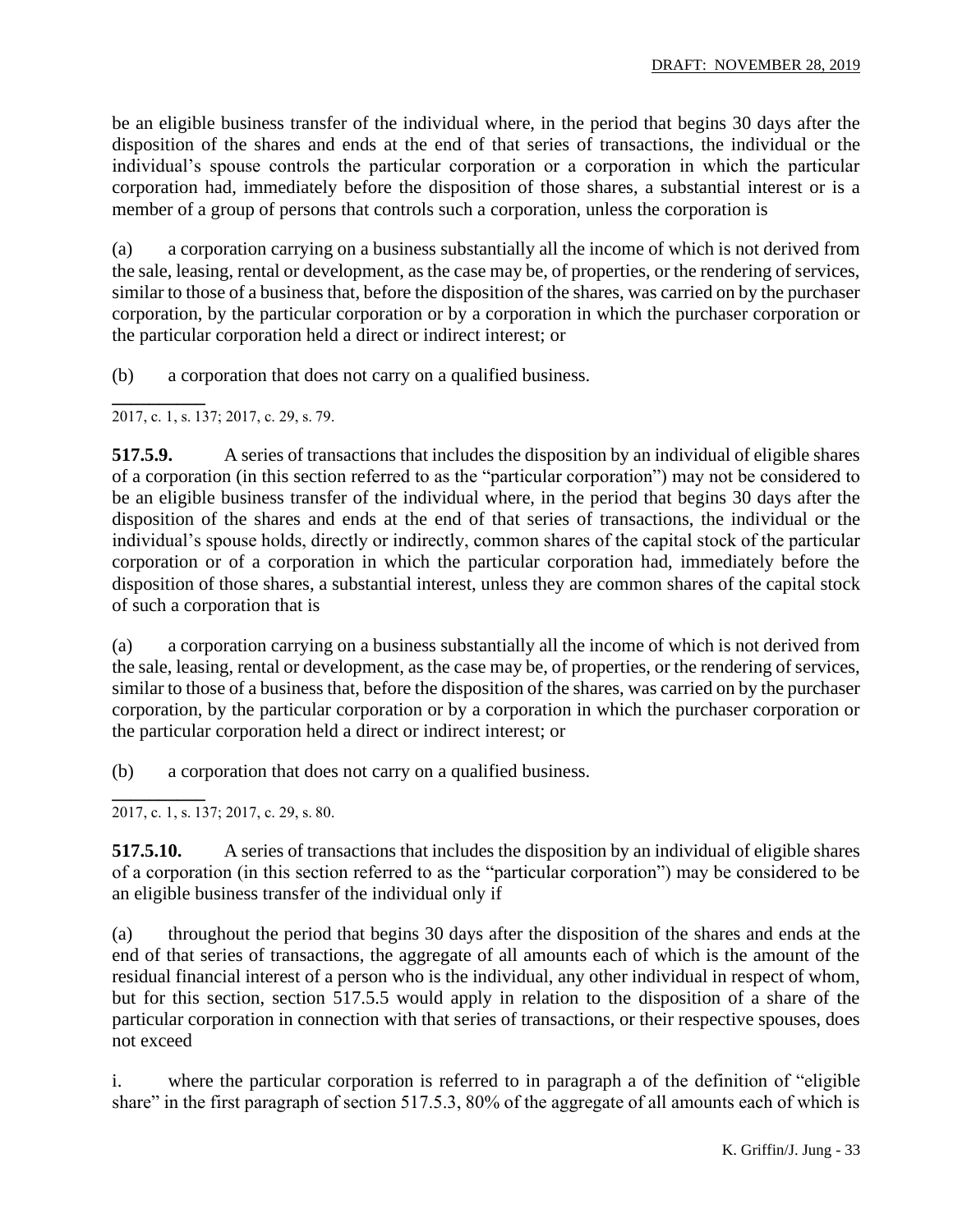the fair market value, immediately before the beginning of the series of transactions, of a share of the capital stock of a corporation (in this section referred to as the "corporation concerned") that is the particular corporation, the purchaser corporation or a corporation in which the particular corporation has a substantial interest at that time, or

ii. where the particular corporation is referred to in paragraph b of the definition of "eligible share" in the first paragraph of section 517.5.3, 60% of the aggregate of all amounts each of which is the fair market value, immediately before the beginning of the series of transactions, of a share of the capital stock of a corporation concerned;

(b) the terms and conditions of reimbursement or redemption of the residual financial interests the amount of which is included in the first aggregate referred to in subparagraph a provide that no later than 10 years after the disposition of the shares, that aggregate will not exceed

i. where the particular corporation is referred to in paragraph a of the definition of "eligible share" in the first paragraph of section 517.5.3, 50% of the aggregate of all amounts each of which is the fair market value, immediately before the beginning of the series of transactions, of a share of the capital stock of a corporation concerned, or

ii. where the particular corporation is referred to in paragraph b of the definition of "eligible share" in the first paragraph of section 517.5.3, 30% of the aggregate of all amounts each of which is the fair market value, immediately before the beginning of the series of transactions, of a share of the capital stock of a corporation concerned;

(c) where the residual financial interest of a person described in subparagraph a includes a share of the capital stock of a corporation concerned,

i. the redemption of the share may not be required by the person before the expiry of the 10 year period referred to in subparagraph b unless the redemption aims to comply with the requirement of subparagraph i or ii of subparagraph b,

ii. the share entitles its holder to a cumulative dividend at a rate not exceeding a reasonable rate according to market conditions and the rate of that dividend is not based on a corporation's profitability,

iii. the share is redeemable at any time at the option of the corporation concerned, and

iv. the share is convertible only into one or more shares that satisfy the conditions of subparagraphs i to iii or into one or more debts that satisfy the conditions of subparagraphs i to iii of subparagraph d; and

(d) where the residual financial interest of a person described in subparagraph a includes a debt of a corporation concerned,

i. the reimbursement of the debt may not be required by the person before the expiry of the 10 year period referred to in subparagraph b unless the reimbursement aims to comply with the requirement of subparagraph i or ii of subparagraph b,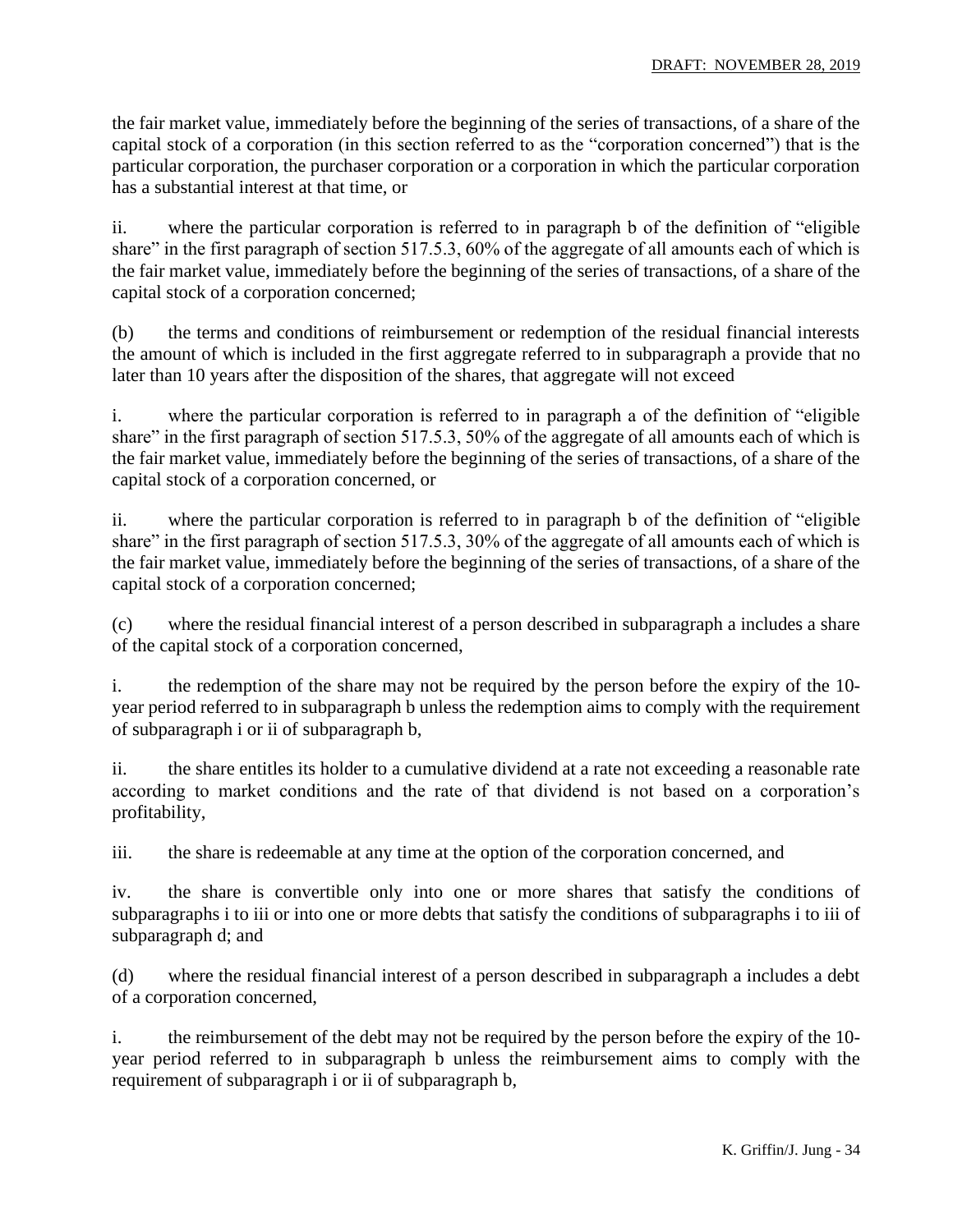ii. the debt entitles its holder to a reasonable return according to market conditions and the return rate of the debt is not based on a corporation's profitability,

iii. the debt is reimbursable at any time, with accrued interest, at the option of the corporation concerned, and

iv. the debt is convertible only into one or more shares that satisfy the conditions of subparagraphs i to iii of subparagraph c or into one or more debts that satisfy the conditions of subparagraphs i to iii.

In this section, the amount of the residual financial interest of a person described in subparagraph a of the first paragraph, at any time, means an amount equal to the aggregate of all amounts each of which is the fair market value, at that time, of a financial interest that the person holds, directly or indirectly, in a corporation concerned and that is a share of the capital stock of the corporation concerned or a debt of the corporation concerned.

For the purposes of the second paragraph, the following rules apply:

(a) where a trust in which an individual or the individual's spouse has a beneficial interest holds, directly or indirectly, a financial interest in a corporation concerned, the individual is deemed to hold the financial interest;

(b) where an individual or the individual's spouse holds, directly or indirectly, a financial interest in an entity that is a trust, a partnership or a corporation, which entity holds, directly or indirectly, a financial interest in a corporation concerned, the individual is deemed to hold the financial interest in the corporation concerned; and

(c) where more than one individual would otherwise be required to include the same amount in computing their residual financial interest because of subparagraph a or b, only one of those individuals is required to take that amount into account in establishing the amount of that individual's residual financial interest in the corporation concerned.

For the purposes of subparagraphs a and b of the first paragraph, no account is to be taken of the residual financial interest of a person described in subparagraph a of the first paragraph in a corporation concerned or of the fair market value, immediately before the beginning of the series of transactions, of the shares of the capital stock of such a corporation, if that corporation is

(a) a corporation carrying on a business substantially all the income of which is not derived from the sale, leasing, rental or development, as the case may be, of properties, or the rendering of services, similar to those of a business that, before the disposition of the shares, was carried on by the particular corporation, by the purchaser corporation or by a corporation in which the purchaser corporation or the particular corporation held a direct or indirect interest; or

(b) a corporation that does not carry on a qualified business.

For the purpose of determining the end of the period described in subparagraph a of the first paragraph, the series of transactions to which that subparagraph applies is deemed not to include a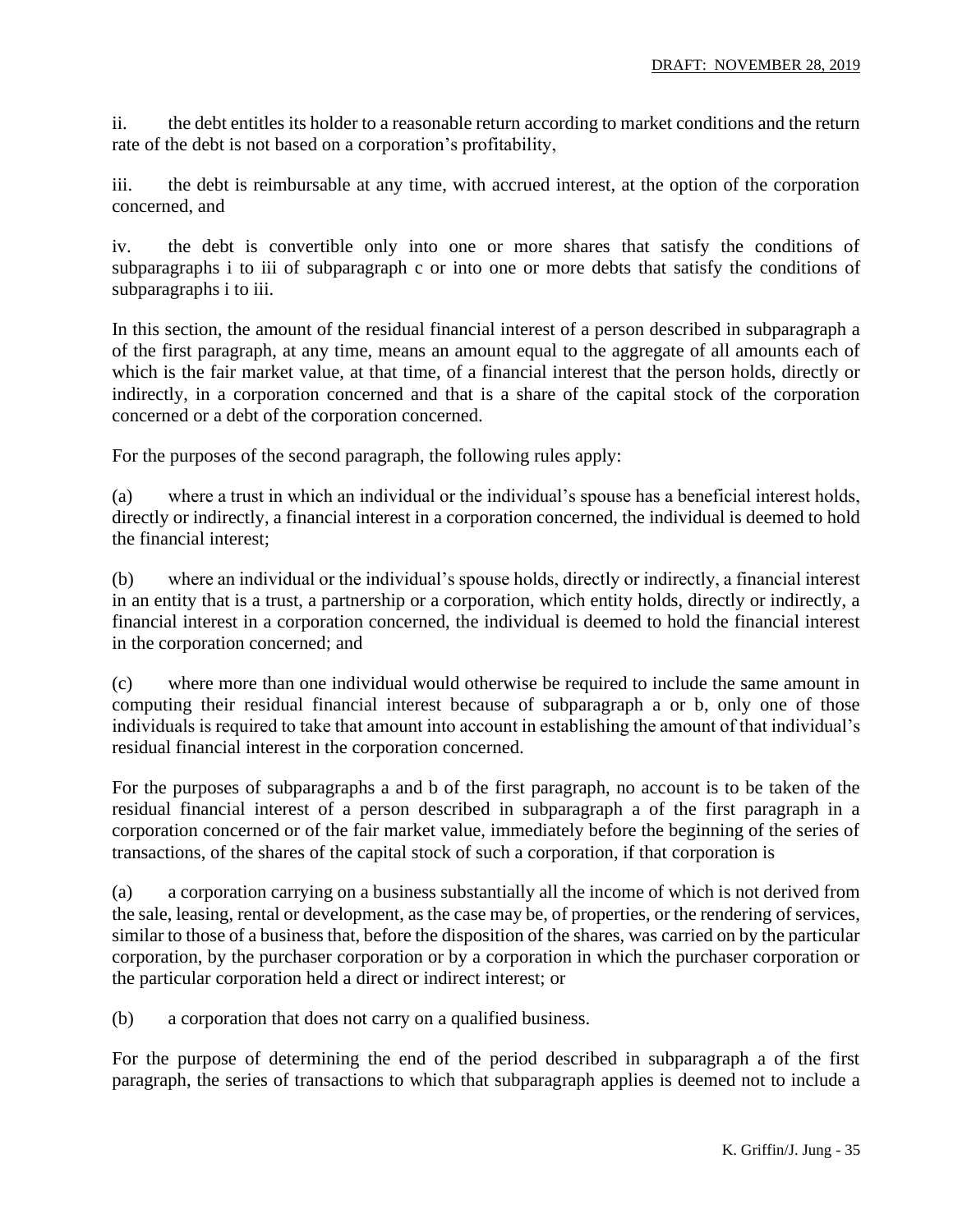transaction consisting in the redemption or reimbursement of the residual financial interest of an individual.

**\_\_\_\_\_\_\_\_\_\_** 2017, c. 1, s. 137; 2017, c. 29, s. 81.

**517.5.11.** A series of transactions that includes the disposition by an individual of eligible shares of a corporation (in this section referred to as the "particular corporation") may be considered to be an eligible business transfer of the individual only if, in the period that begins immediately after the disposition of the shares and ends at the end of that series of transactions, at least one person (other than the individual) who holds, directly or indirectly, shares of the purchaser corporation, or the person's spouse, is actively engaged in a business carried on by the particular corporation or by a corporation in which the particular corporation had, immediately before the disposition of those shares, a substantial interest.

The first paragraph does not apply in respect of a period in which a person referred to in that paragraph who was to be actively engaged in a business is unable to be so actively engaged due to an illness, a disability or the person's death if the illness, disability or death begins or occurs after the disposition of the shares of the particular corporation.

**\_\_\_\_\_\_\_\_\_\_** 2017, c. 1, s. 137; 2017, c. 29, s. 82.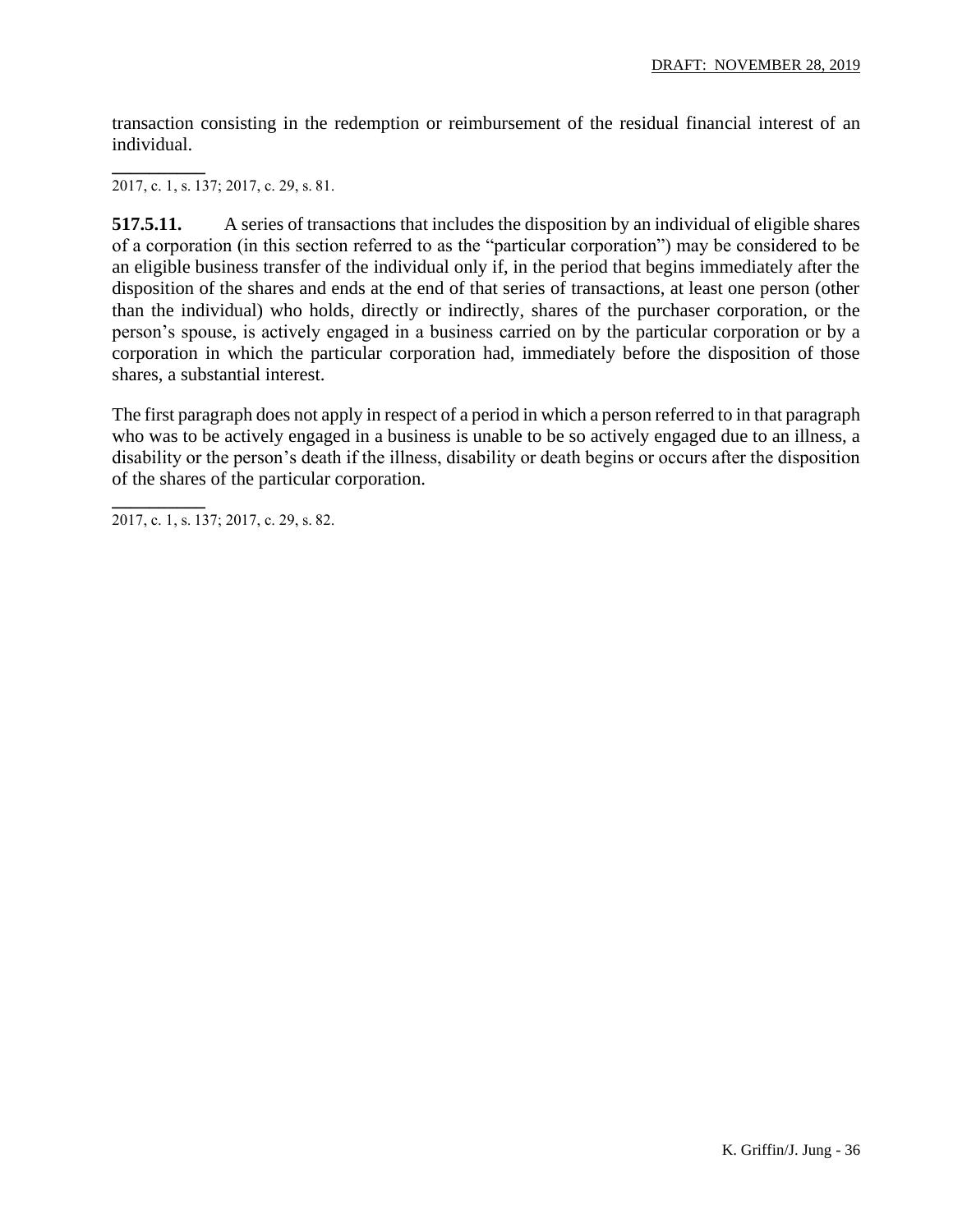4 Canada, Department of Finance, 2017 Budget, Building a Strong Middle Class, March 22, 2017, at p. 200.

<sup>6</sup> For example, see Joint Committee on Taxation of the Canadian Bar Association and Chartered Professional Accountants of Canada, "Re: July 18, 2017: Part D of Tax Planning Using Private Corporations—'Converting Income into Capital Gains' Proposals," submission to the Department of Finance, October 2, 2017, and STEP Canada, "Re: July 18, 2017 Proposals on Tax Planning Using Private Corporations", submission to the Department of Finance, October 2, 2017. 7 See Department of Finance News Release, October 19 2017:

"Minister Morneau announced today that the Government will not be moving forward with measures relating to the conversion of income into capital gains. During the consultation period, the Government heard from business owners, including many farmers and fishers that the measures could result in several unintended consequences, such as in respect of taxation upon death and potential challenges with intergenerational transfers of businesses. The Government will work with family businesses, including farming and fishing businesses, to make it more efficient, or less difficult, to hand down their businesses to the next generation.

In the coming year, the Government will continue its outreach to farmers, fishers and other business owners to develop proposals to better accommodate intergenerational transfers of businesses while protecting the fairness of the tax system."

8 See Canada, Department of Finance, 2019 Budget, Budget Plan, March 19, 2019, at 207, under the heading "Intergenerational Business Transfers".

9 See sections 517.5.3 – 517.5.11 of the *Quebec Taxation Act*.

<sup>10</sup> See, *e.g.,* H. Heward Stikeman and Robert Couzin, "Surplus Stripping" (1995) 43:5 *Canadian Tax Journal* 1844-1860 ("Stikeman and Couzin"); Ron Durand and Lindsay Gwyer, "Surplus Stripping and Domestic Private Corporations," in *Report of Proceedings of the Sixty-Fourth Tax Conference*, 2012 Conference Report (Toronto: Canadian Tax Foundation, 2013), 13:1-20; Mark Meredith and Jacqueline Fehr, "Surplus Stripping: In the Eye of the Beholder," in 2013 British Columbia Tax Conference (Toronto: Canadian Tax Foundation, 2013), 14:1-29; "H. Michael Dolson and Jon D. Gilbert, What's Left, "Accessing Surplus: What Works, What Doesn't, What's Left," in 2014 Prairie Provinces Tax Conference (Toronto: Canadian Tax Foundation, 2014), 9:1-57 ("Dolson and Gilbert").

<sup>11</sup> Stikeman and Couzin, *supra*, at p. 1844.

12 Dolson and Gilbert, *supra*, at p.4/5/6.

<sup>13</sup> With reference to former subsection 247(1), Sheldon Silver, "Surplus Stripping: A Practitioner's View" (1974) 22:5 *Canadian Tax Journal* 430-442, at p. 432/433.

<sup>14</sup> Canada, Report of the Royal Commission on Taxation, vol. 6 (Ottawa: Queen's Printer, 1966), Appendix D.

<sup>15</sup> *Copthorne Holdings Ltd. v. Canada*, 2011 SCC 63 at p. 118. See Monica Biringer, "Surplus Stripping After Copthorne: Non-Resident Corporations," in *Report of Proceedings of the Sixty-Fourth Tax Conferenc*e, 2012 Conference Report (Toronto: Canadian Tax Foundation, 2013), 14:1-25 at p.6

<sup>16</sup> *Supra*, note 14

Furthermore, a shareholder in a public corporation can realize upon his share of the retained earnings by a taxfree sale of shares, thus effectively "stripping" his interest in the undistributed income without any distribution. In a closely held corporation, where the shareholders are more likely to be faced with an ultimate distribution of surplus, such indefinite postponement is not so readily available. In a real sense, surplus-stripping simply gave shareholders in closely held corporations the same advantage as was enjoyed by shareholders in those widely held corporations that retained a large part of their earnings. Both were able to avoid personal tax by the sale or liquidation of shares at prices unaffected by taxation.

<sup>17</sup> Pursuant to section 110.6 (the "LCGD").

<sup>18</sup> It is assumed that there is no V-Day increment. This is not an unreasonable assumption given that as of December 31, 2019, V-Day would be 48 years ago.

 $<sup>1</sup>$  The authors express sincere gratitude to Bruce Harris FCPA, FCA, PWC Canada for his leadership, insightful comments</sup> and suggestions in the preparation of this paper. We are also grateful to him for his thoughtful review of earlier drafts. All views expressed in this paper are those of the authors alone and not of PWC Canada or Minden Gross LLP. Additionally, any errors or omissions are the responsibility of the authors alone.

<sup>&</sup>lt;sup>2</sup> RSC 1985, c. 1 (5<sup>th</sup> Supp.), as amended (herein referred to as the "ITA"). Unless otherwise stated, all statutory references in this paper are to the ITA.

 $3\,$  50 OR (3d) 728 (CA).

<sup>&</sup>lt;sup>5</sup> Canada, Department of Finance, Consultation Paper: Tax Planning Using Private Corporations, July 18, 2017, (the "2017 Consultation Paper") at p.58-59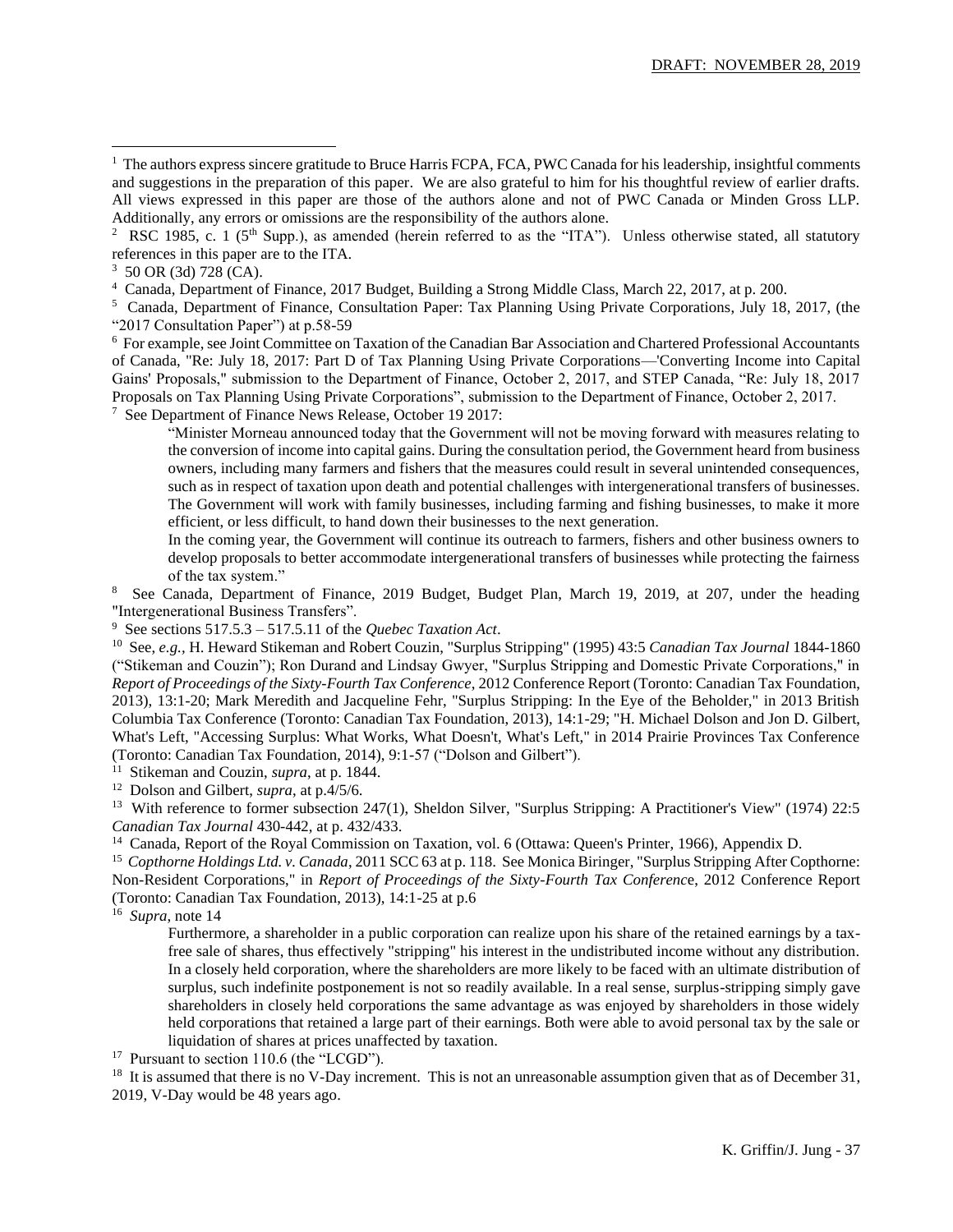<sup>19</sup> If Opco is a multi-family company where the families are otherwise arm's length, then depending on the ownership structure and the particular shares transferred, Opco and Child Co may not be connected.

<sup>20</sup> Section 84.1 was added by SC 1974-75-76, c. 26, s. 47, applicable in respect of payments made after November 18, 1974. The heading to section 84.1 was "Deemed Dividend on Repayment of Debt".

<sup>21</sup> See the definition of "debt limit" in subsection 84.1(2) as it read prior to amendment by 1977-78, c.1, s. 39(1).

<sup>22</sup> Sheldon Silver and Stanley Taube, "Estate Planning: The Budget of November, 1974 and Bill C-49" (1975) 23:1 *Canadian Tax Journal* 63-68, at p.66.

<sup>23</sup> Technically, at the time the equivalent of the purchaser corporation in current section 84.1 incurred the debt as consideration for the purchase of shares.

<sup>24</sup> See discussion in Glen E. Cronkwright, Robert J. Dart, and Robert F. Lindsay, "Corporate Distributions and the 1977 Tax Changes," in *Report of Proceedings of the Twenty-Ninth Tax Conference*, 1977 Conference Report (Toronto: Canadian Tax Foundation, 1978), 279-363, at p.296/297 ("Cronkwright, Dart and Lindsay").<br><sup>25</sup> See C. W. Primeau, "Surplus Stripping: The Departmental View" (1974) 22:5 *Canadia* 

<sup>25</sup> See C. W. Primeau, "Surplus Stripping: The Departmental View" (1974) 22:5 *Canadian Tax Journal* 421-429 at p.422/423/424.

<sup>26</sup> S.C. 1977-78, c.1, s.39 applicable in respect of dispositions after March 31, 1977. The concepts of "debt limit", "paidup capital limit" and "paid-up capital deficiency" were repealed.

27 See Cronkwright, Dart and Lindsay, *supra*, note 24 at p. 283/284. See also *Interpretation Bulletin* IT-489 (cancelled), "Non-Arm's Length Sale of Shares to a Corporation", paragraph 7.

28 J. R. Robertson, "Recent Developments in Federal Taxation," in *Report of Proceedings of the Thirtieth Tax Conference*, 1978 Conference Report (Toronto: Canadian Tax Foundation, 1980), 52-67, at p.59/60

In view of the increased dividend tax credit for the 1978 and subsequent taxation years, the Department will no longer apply Subsection 247(1) where a resident shareholder arranges to receive the post-1971 retained earnings of a corporation as a capital gain, rather than as a taxable dividend. However, where matters are arranged so as to circumvent improperly the application of Section 84.1 or Section 212.1, the Department will consider the use of Subsection 247(1).

<sup>29</sup> SC 1986, c.6, s. 44(1) applicable in respect of dispositions made after May 22, 1985.

<sup>30</sup> *Descarries v. The Queen*, 2014 TCC 75, paragraph 53. It should be noted that *Descarries* was an Informal Procedure decision.

31 *Pomerleau v. Canada*, 2018 FCA 129**,** at paragraph 77.

<sup>32</sup> *Ibid*, at para. 80-81:

I also cannot accept the appellant's contention that section 84.1, when construed in accordance with its object, spirit and purpose, would reveal an intent to bypass its application when dealing with the intergenerational transfer of family businesses. As we have seen, this provision prevents persons who do not deal at arm's length from taking advantage of their close relationship in order to remove corporate surplus on a tax-free basis (*Copthorne*, paragraph 95). Nothing in the language or the object, spirit and purpose of this provision points to an intent to exclude from its scope such extractions when carried out by family members, no matter the context. That said, I believe it useful to point out that section 84.1 could, in certain cases, have a punitive effect in the context of an intergenerational transfer of a family business, for instance, where a corporation is sold by way of a share transfer at their FMV to a corporation controlled by the family member inheriting the business. In such a case, the transferor would pay tax on a deemed dividend whereas he or she would have realized a capital gain had the transferee been at arm's length.

<sup>33</sup> Especially to the extent that share or debt consideration is involved, with subsequent cash redemptions or repayments being funded, in part at least, by post-closing operating cash flow.

 $34$  That is, if the purchaser corporation deals at arm's length with the vendor, having regard to paragraph 84.1(2)(b) that can deem the parties not to be dealing at arm's length in certain cases.

<sup>35</sup> Where funds or property of the subject corporation can be considered to have been "distributed or appropriated in any manner whatever….on the winding-up, discontinuance or reorganization of its business". There is extensive case law and commentary on the application of this subsection. Note that this subsection remains a potentially powerful tool available to counteract certain forms of non-arm's length surplus stripping that would otherwise be outside the ambit of section 84.1, because of the existence of "hard ACB". Post-mortem "pipeline" planning must (and would continue to be required to carefully navigate) this rule, even to the extent that some relief from the application of section 84.1 can be provided.

 $36$  Such situations have often also attracted the application of subsection 84(2).

<sup>37</sup> See Ministère des Finances du Quebec, Budget 2016-2017 – Additional information, March 17, 2016, pages A38-A44 <sup>38</sup> *Supra*, note 6.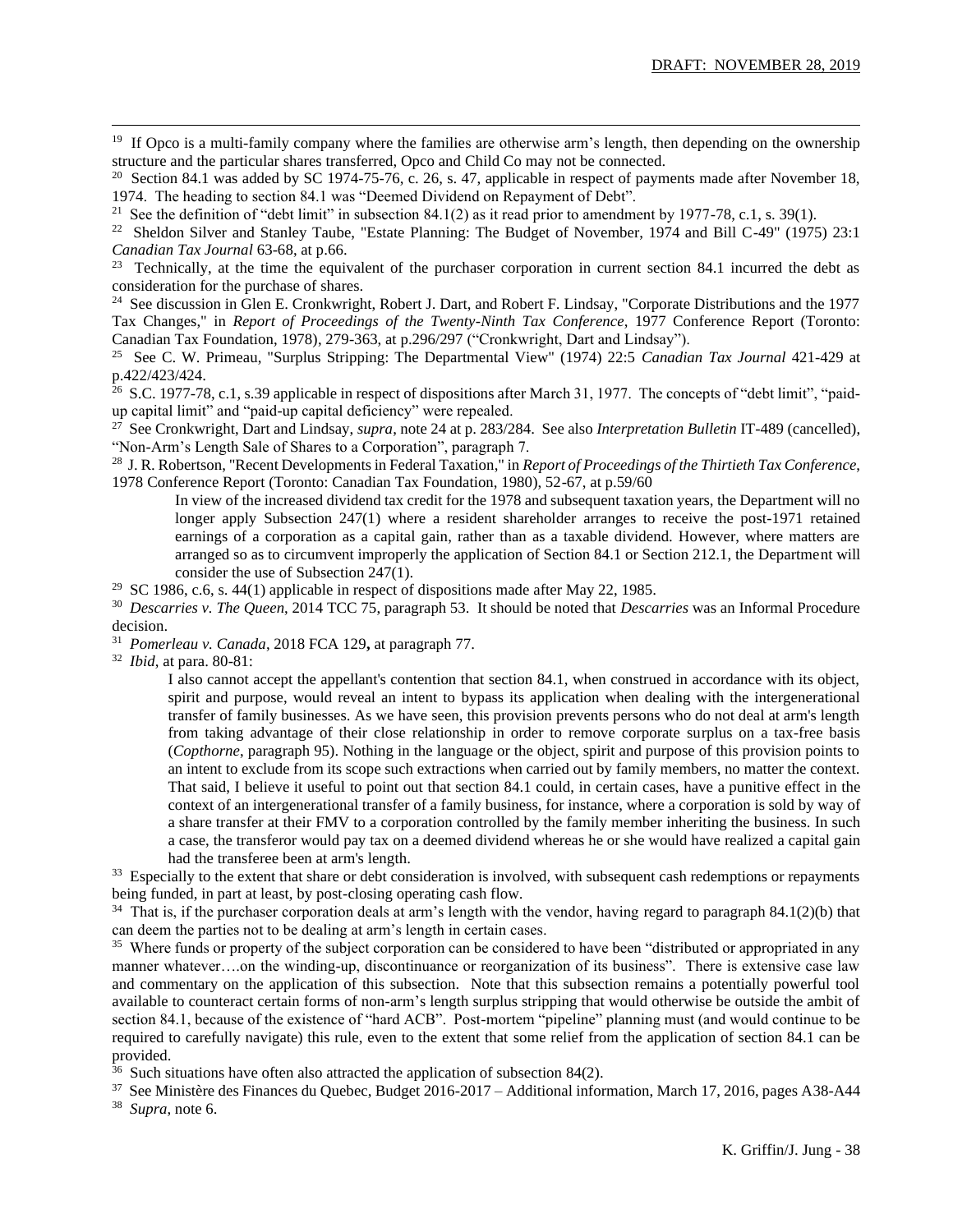<sup>39</sup> Conference for Advanced Life Underwriting, "Re: CALU Submission on the Department of Finance Consultation Paper Released July 18, 2017 Relating to Section 84.1 and Family Business Succession", September 29, 2017.

<sup>40</sup> The discussion in this section is not intended to be a detailed review of U.S. law and regulations, but merely a conceptual overview.

<sup>41</sup> A very rough analogue to the Canadian concept of "safe income", except that it is determined from the corporation's perspective rather than as an amount that tracks a particular shareholder's ownership period.<br><sup>42</sup> Contrast this with Canada's tax rules for share redemptions, in subsection 84(3), that allow recovery of paid-up capital

as a basis reduction but treat distributions in excess of paid-up capital as a deemed dividend regardless of whether the corporation has any undistributed realized tax surplus.

43 See Internal Revenue Code ("IRC") section 302.

44 Under current U.S. tax rules, both capital gains and dividends can be taxed at the same, preferential, tax rates for individuals that meet certain holding period tests, so the main benefit to an individual for exchange treatment versus deemed dividend treatment is the recognition of tax basis in the shares in the former case.

<sup>45</sup> IRC section 302(b)(3). Other exceptions can provide exchange treatment for certain redemptions, including on the complete liquidation of the corporation, or on a "partial liquidation" where a distinct part of a corporation's business is discontinued and related assets or proceeds from their disposition are distributed on the redemption.

<sup>46</sup> Although the attribution rules are extensive and complex, in general there is no attribution between siblings for purposes of these redemption rules.<br><sup>47</sup> Note that under IRC section 304, where shares of one corporation are transferred to another corporation having

sufficient commonality of ownership, the transfer can be treated as a share redemption. This could be viewed as a rough U.S. equivalent to the Canadian section 84.1 rules.

<sup>48</sup> Exchange treatment would be denied even to the extent that third parties control the corporation, either before or after the redemption and regardless as to whether the interest retained by a family member is otherwise "significant" from an economic perspective.

<sup>49</sup> The problem would be somewhat more severe in a U.S. tax context, because a taxable capital gain realized by the vendor individual does not allow the purchaser to access corporate funds without also triggering deemed dividend rules. In a Canadian context, it is only the "tax-free" portion of capital gains of the vendor that, in effect, prevents the purchaser from accessing corporate funds without deemed dividend treatment.

50 But not certain other business entity attribution rules.

<sup>51</sup> See IRC section  $302(c)(2)$ .

 $52$  Regulations indicate that a person will be considered a creditor only if their rights with respect to the corporation are "not necessarily greater or broader in scope than necessary for the enforcement of his claim. Such claim must not in any sense be proprietary and must not be subordinate to the claims of general creditors."

 $53$  For example, an individual owing 100% of a corporation could transfer a portion of her shares to her spouse and have the corporation immediately redeem those shares. Alternatively, after the transfer to the spouse, the individual's shares could be redeemed, leaving the spouse with ongoing ownership of the company. Absent this condition, the spouse or the individual could otherwise qualify for the waiver of the attribution rules and achieve exchange treatment on what might in substance be a dividend distribution to the family unit.

54 CQLR c.I-3, as amended.

<sup>55</sup> *Supra*, note 37.

<sup>56</sup> Accordingly, the limitations of the Quebec relief, as distinct from the specific "hallmark" conditions themselves described below, should not be taken as a model on which to base potential federal relieving measures. It is clear that Quebec's initiative was intended to be an "interim" measure and that federal action, with which Quebec could harmonize, could permit broader changes.

<sup>57</sup> See QTA section 517.5.5, reproduced in Appendix A for ease of reference. It is not clear why similar relief could not have been provided in respect of deemed dividends otherwise resulting from a V-day value exemption available to the vendor, or from V-day or LCGD "soft basis" inherent in the vendor's share ACB resulting from his or her own, or a nonarm's length person's, prior disposition (or, indeed, more generally in respect of any portion of the deemed dividend otherwise arising from the transfer). Rather, this seems to have been a policy decision, or perhaps simply recognition that requiring federal deemed dividend treatment as an "entry bar" to the Quebec relief would make it increasingly unlikely that taxpayers would seek to take "advantage" of such greater relief.

<sup>58</sup> QTA section 517.5.3

<sup>59</sup> Relief was originally limited to QSBC shares of a corporation in the "primary and manufacturing" sectors, in addition to shares of a family farm or fishing corporation, but the rules were subsequently broadened to cover all QSBC shares, pursuant to an announcement made on February 21, 2017.

<sup>60</sup> QTA section 517.5.3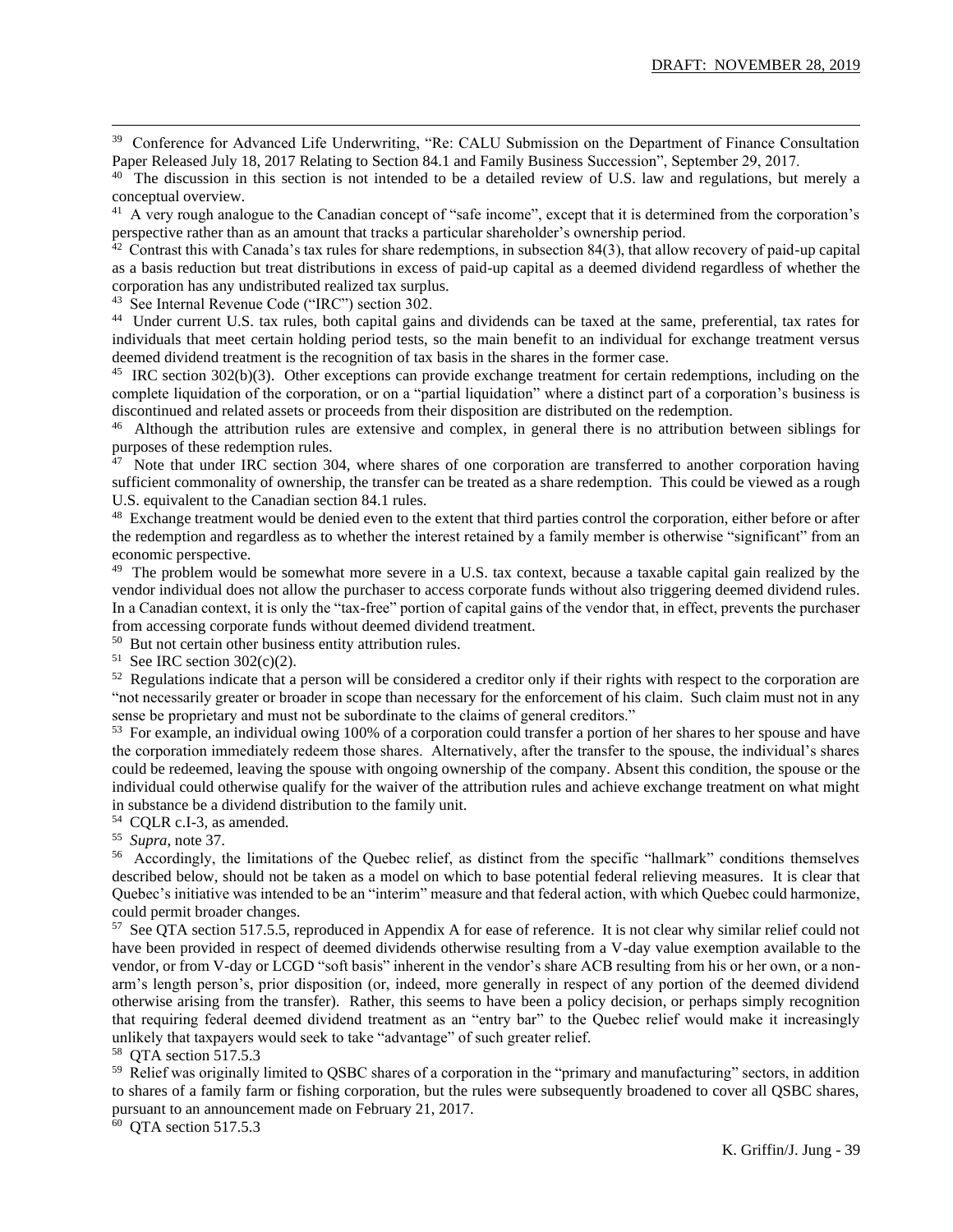<sup>61</sup> See sections 517.5.6 to 517.5.11 of the QTA, which set out the six conditions in detail. These are reproduced in Appendix A, for ease of reference.

 $<sup>63</sup>$  This illustrates but one of many situations where, because relief is limited to an individual's own LCGD claim on the</sup> disposition, more complicated sale transactions (and pre-sale share reorganizations) would be required to avoid having section 84.1 apply to the portion of the shares and related consideration that would not qualify for relief from deemed dividend treatment on a direct sale to the purchaser corporation.

 $64$  As defined in subsection 248(1).

<sup>65</sup> Which might include members that are both related (and, so, deemed non-arm's length) and unrelated (such as aunts, uncles and cousins)

<sup>66</sup> Note that the test for "connected" status, to avoid Part IV tax on intercorporate dividends and therefore also for determining whether section 84.1 would apply to a particular disposition, turns on owning shares with a FMV of more than 10% of the FMV of all the corporation's shares. As a result of a possible "minority discount" (in the absence of a robust shareholders' agreement that could otherwise ensure a pro rata value could be obtained), the actual ownership percentage required could be much higher than this.

 $67$  And subject to any agreement among the shareholders that would otherwise prevent the sale and active engagement in the business by the daughter in place of Mr. X.

<sup>68</sup> Note that if persons related to X Co also owned shares of Opco, the ownership interest required by X Co itself would be reduced accordingly.

 $69$  This could also be taken as further support for the inappropriateness of using "active engagement" as a criterion.

<sup>70</sup> A further condition, however, limits "remuneration" for services related to the business, for any calendar year part of which is during the transition period, to a pro rata portion of the QPP maximum pensionable earnings for that part of the calendar year.

<sup>71</sup> The concept is similar to that used for purposes of subsection  $111(5)$  of the ITA.

<sup>72</sup> It is not clear why there is a "carve out" from this exception in respect of activity in a business carried on by a corporation in which the purchaser corporation held an interest, because the main limitation itself does not appear to restrict ongoing activity in any business carried on by any subsidiary of the purchaser corporation other than the subject corporation (and entities owned by it).

<sup>73</sup> Subparagraph (a)(ii) of the definition in subsection 146(1) of the ITA, which refers to a partner actively engaged in a business.

- <sup>75</sup> Subsection 120.4(1) of the ITA.
- 76 CRA document no. 2018-0783741E5, February 27, 2019.

77 Paragraph  $120.4(1.1)(a)$  of the ITA.

 $78$  Again, to us this suggests that the conditions regarding active engagement are simply unnecessary or inappropriate.

 $79$  If not, there wouldn't seem to be much point in the condition restricting all common share ownership, because common shares of the purchaser corporation could act as a proxy for subject corporation common shares. Other forms of "indirect" holding, including via partnerships and, possibly, certain trusts, are presumably contemplated as being caught, but the lack of specific "look-through" definitions for this purpose make the concept unclear. Contrast this with the detailed rules provided for the fifth condition, which do have certain specific look-through provisions.

<sup>80</sup> Having regard to the extended meaning of "series of transactions" in subsection 248(10).

<sup>81</sup> In this regard, it is interesting to compare the "series of transactions" approach with the U.S. "10-year undertaking" approach described above related to the U.S. share redemption family transfer relief. In exchange for a more definitive (but potentially longer) restriction period, the IRS would maintain the ability to enforce the restriction throughout the 10 year period. A middle-ground approach is used for purposes of subsection 69(11), where a fixed three-year period is used (rather than an open-ended series-based period) but backstopped with an unlimited reassessment period under subsection 69(12).

<sup>82</sup> There would be some inherent tension here, in that although the wording does not appear to *require* any particular minimum dividend rate, the prohibition on retraction rights would mean that the failure to employ a reasonable dividend rate might cause valuation issues, but choosing a rate that is too high will cause the loss of the entire desired tax benefit. Moreover, it is not clear whether the "market rate" refers to a rate than an arm's length person would negotiate for that specific instrument, or whether it is intended to reflect some kind of "generic" market rate. In any event, determining what an appropriate dividend rate would be is unlikely to be a simple task.

<sup>83</sup> See above comments – they will apply similarly to the determination of an appropriate interest rate.

<sup>84</sup> Although the 2016-2017 Budget documentation indicated that the rules would not result in an interest in the same corporation being double counted as a result of these look-through measures, the actual legislation does not appear to

 $62$  Within the meaning of subsection 191(2) of the ITA

<sup>74</sup> CRA document no. 9210795, July 10, 1992